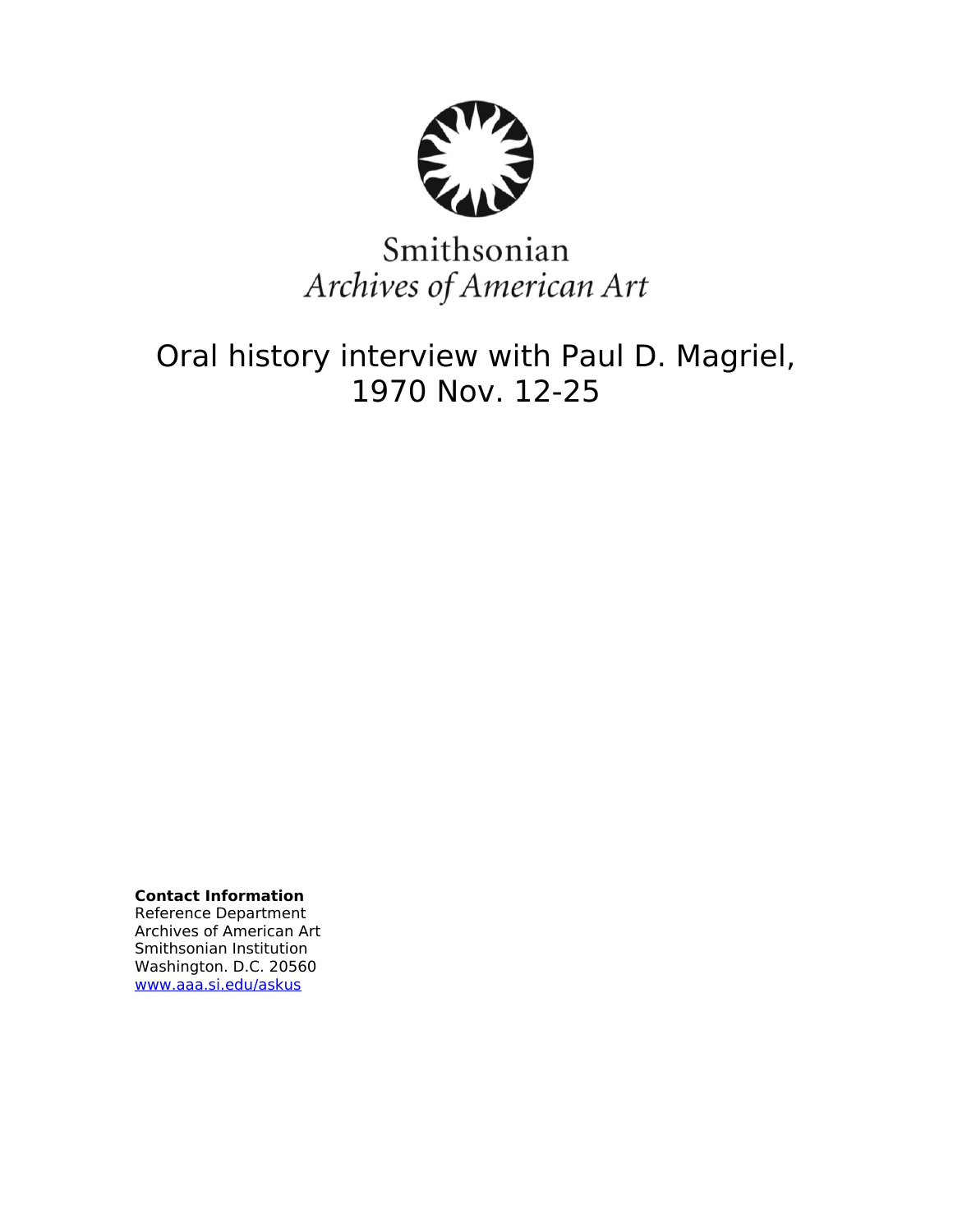# **Transcript**

# **Preface**

The following oral history transcript is the result of a tape-recorded interview with Paul Magriel on November 12, 1970. The interview took place in New York City, and was conducted by Paul Cummings for the Archives of American Art, Smithsonian Institution.

# **Interview**

PAUL CUMMINGS: It's November 12, 1970 - Paul Cummings talking to Paul Magriel in his apartment. You were born March 12, 1906 - right?

PAUL MAGRIEL: Yes.

PAUL CUMMINGS: Whereabouts?

PAUL MAGRIEL: In Massachusetts. I went to school there to a school called Williston Academy and had the traditional very good education. All the New England schools then, as today, are still the best.

PAUL CUMMINGS: Tough schools.

PAUL MAGRIEL: Not tough but good, solid education. I just couldn't approve of them more. I sent my children to schools in New England. I sent one to Exeter and the other to the same type of school in New Hampshire. I approve of those. I was educated in the general things and then I was sent to --

PAUL CUMMINGS: How were you sent to those schools? Did your family always go there?

PAUL MAGRIEL: I lived in Massachusetts and that is where the Academy was. I don't remember getting interested in art. I was interested in playing a musical instrument. I played the violin. I started playing the violin at the age of five, this was in grade school before I went to prep school, I played it for eight years. At the end of that time, at the age of thirteen, I was the concertmaster of the grade school orchestra, which is a phenomenon that probably doesn't exist today. I don't think that people can afford violins for public schools. Don't forget that this was 1912, 1913, 1914, 1915, when I was in grade school. Then I gave up the violin. I was very sensitive to music and I've been interested in music all my life and I have a very good musical ear. And you may know that the violin as an instrument is very, very difficult. If I had taken up the piano instead I would probably be a pianist today. But the violin just scratched too much. I mean you just have to be a damned good artist to be satisfied. Either one of two things could have happened. I could have had a less sensitive ear and gone on and played the violin, or else I could hear it the way it sounded and I knew it was just not good enough, so I gave it up in prep school. Let me see, I got interested in dancing at a very, very early stage in my life. When I was at Williston Academy, Rudolph Valentino, had taken a year off from movie making - he was married then to, I think, Virginia Hudnut, the cosmetics heiress -and she and he were doing a series of tango dances at Smith College. I remember going over there on the streetcar. I think I was the only boy there among two thousand girls. I got very interested in dancing and was always interested in pursuing it as a career.

PAUL CUMMINGS: Do you come from a cultural background? Was your family interested in art, books and music?

PAUL MAGRIEL: Not especially. My father was a businessman. My mother was just a person with no special artistic interests. Do you think that works that way? I know masses of people whose mothers and fathers are just passionately devoted to music -one of my sons is tone deaf, I mean he wouldn't know the difference between Mozart and boogie today - and I'm very musical. But my son just doesn't hear. I think one of the most important things in my life was that in New York in 1933 I met Lincoln Kirstein. He was then editor and publisher of a magazine called Hound and Horn. He was very much interested in the ballet. At that time I had been taking lessons in ballet dancing from a man in Springfield, Massachusetts named Anatole Bourman ( B-o-u-r-m-a-n). An interesting man. He was Nijinsky's classmate at the great Imperial School of Ballet in St. Petersburg. Also, they were very close personal friends. The reason that Bourman happened to be a friend of Nijinsky's was because Bourman was Polish and Nijinsky also was a Pole. In those days in St. Petersburg there was an almost categorical rejection of Poles. You know the Russians thought that the Poles were just a second culture and not a distinguished people at all. Anyhow, Bourman became very attached to Nijinsky, and vice versa. They became very, very fast friends, which incidentally led to a book that he had written. And about that time, just before his book came out, Romola Nijinsky, Nijinsky's widow, had walked into Lincoln Kirstein's office and I think Lincoln helped her very much with her book which became a very, very popular book. You know it, don't you? I think it's called Life with Nijinsky or something like that. That's a digression. Anyhow, I met Lincoln Kirstein. Then another friend of mine was working with the Fokine Ballet - Fokine was a great master then - and through a series of circumstances I joined the company for several weeks. They were playing at the Capitol Theatre. There would be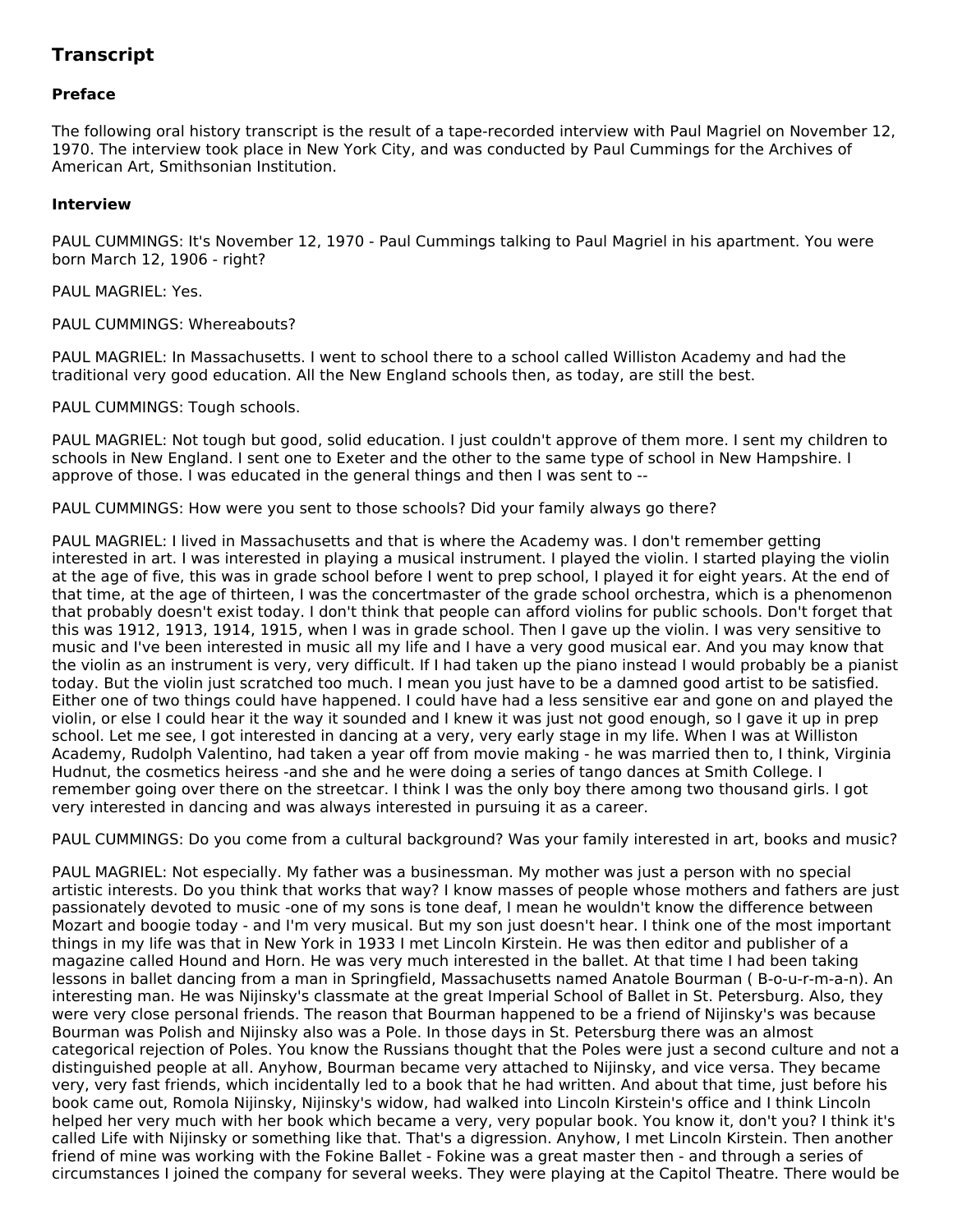a film - I've forgotten the name of the film - and then a stage show, then the film, then stage show. I mean there would be four or five shows a day. I was an extra in the company. I was dancing one of the eunuchs in Scheherazade. I was dressed in one of those great big box costumes which are fabulous. I did this for a couple of weeks. Then I went on to Washington, D.C. Lincoln Kirstein was getting seriously interested in the dance and was forming a company. He was doing a book called Dance. I went to Washington for him and worked at the Library of Congress for two years and did the first bibliography on dancing. That was a major thing, I mean sort of a thing which is universal --

PAUL CUMMINGS: Which you can't find anywhere today.

PAUL MAGRIEL: Well, it's expensive. It's \$50 or \$75 or something like that. It was published in a very small edition by a company which publishes nothing but bibliographies. The Library of Congress was a marvelous source library. I met a Dr. Rodionoff who was an old Imperial Russian balletomane who remember the early days. He was very pleasant. And he helped me make transliterations of the Russian books on ballet which were there and nowhere else and also the rest of it. Anyhow, I got the book published and it was very useful. Lincoln Kirstein published his book Dance and my bibliography came out.

# PAUL CUMMINGS: You also did a little book on Nijinsky.

PAUL MAGRIEL: That was later on. I'm trying to keep this in some sort of chronology. You see I was interested in dancing. I was interested in the research in dance. I did this bibliography which was a very, very serious thing. I devoted two years of my time to it.

# PAUL CUMMINGS: When was that published?

PAUL MAGRIEL: In 1936. It was reissued I think in 1966 or something like that. It is still the standard reference book. Many years later I was offered a Rockefeller Foundation grant to do a revised edition. That was in the late 1950s or early 1960s and by that time the literature on the dance had become so vast that it was a committee job so I declined. It still hasn't been done. Like everything else, I suppose one day it can be done. You know how literature piles up. Anyhow, I came back to New York. By then I realized that I was too old to become a professional and also that I was seriously lacking in the capacity to be superior in it. So I worked for Lincoln in a thing called the School of American Ballet. Then the Ballet Society was formed. I took it out on the road as sort of road manager or whatever they call it - advance man or something like that. We went to towns like Syracuse, Pittsburgh and Charlotte, North Carolina. We toured the country. We had a very, very wonderful company. We were doing marvelous ballets: Aaron Copland's Billy the Kid. Eugene Loring created the ballet. We did Virgil Thomson's Filling Station. These were new scores and new decors. It was just a brilliant company. But these were disasters. We had no audience at all. This is 1938 when there was almost no interest in ballet. We used to get as little as twelve people. I remember being in Syracuse and there was no one in the theatre. I called the mayor or one of the city councilmen. I said, "What are we going to do? We have no audience." He said, "I'll get you somebody." I think he sent 300 kids from the poorhouse to fill up some seats. You know it's awfully hard for dancers - the ambience of the dance needs an audience and spontaneous reaction and applause, and the rest of it. That was a very, very unhappy time from Lincoln Kirstein's point of view. He was enormously involved both creatively and financially. He managed those seasons brilliantly. He developed new, young choreographers like Eugene Loring. And he had marvelous people to compose scores - Elliott Carter and others I can't think of offhand. I have all this material on the Ballet Society put away somewhere. It was a very signal, useful, and most important contribution to American culture. Offhand it would be very hard to say which aspect of the arts was more important. I can't think of any literature or music or anything which opened up a whole new aspect of culture on a very, very high level with enormously talented young Americans who had never been used before that way, not only in classic and romantic ballets but with American ballets, such as The Filling Station and Billy the Kid. And much later out of that whole thing stemmed people like Agnes De Mille and all the others. Lincoln Kirsten provided the initial impetus.

#### PAUL CUMMINGS: You had gone to Columbia University at some point?

PAUL MAGRIEL: Yes. That's later, too. You see these are not progressions. At the beginning of 1939 I went to Europe to live for the year. I stayed until October. Unfortunately, the war broke out in August when I was in Paris. I did see the last great July 14 Parade on the Champs d'Elysses, the Bastille Day parade. I was very impressed. There was an imminent feeling of all kinds of impending doom and disaster. Everybody came out. I remember the people who I thought got the most applause were the British grenadiers with their big muskets and the Legion 'Etrangeres. They were enormously appealing. They walked down the Champs d'Elysses with their guns. And the Italians were there with their shovels. I thought that was very odd. Anyhow, that was very impressive. In Europe I bought a library and print collection for Lincoln which became the basis for the Lincoln Center Threatre Arts Collection. Lincoln formed a very large collection. I didn't spend very much money -I don't remember exactly how much - but it was probably one or two thousand dollars. It was just an incredible collection. I was there, I was informed, I was one of the few people interested in that sort of thing. So I formed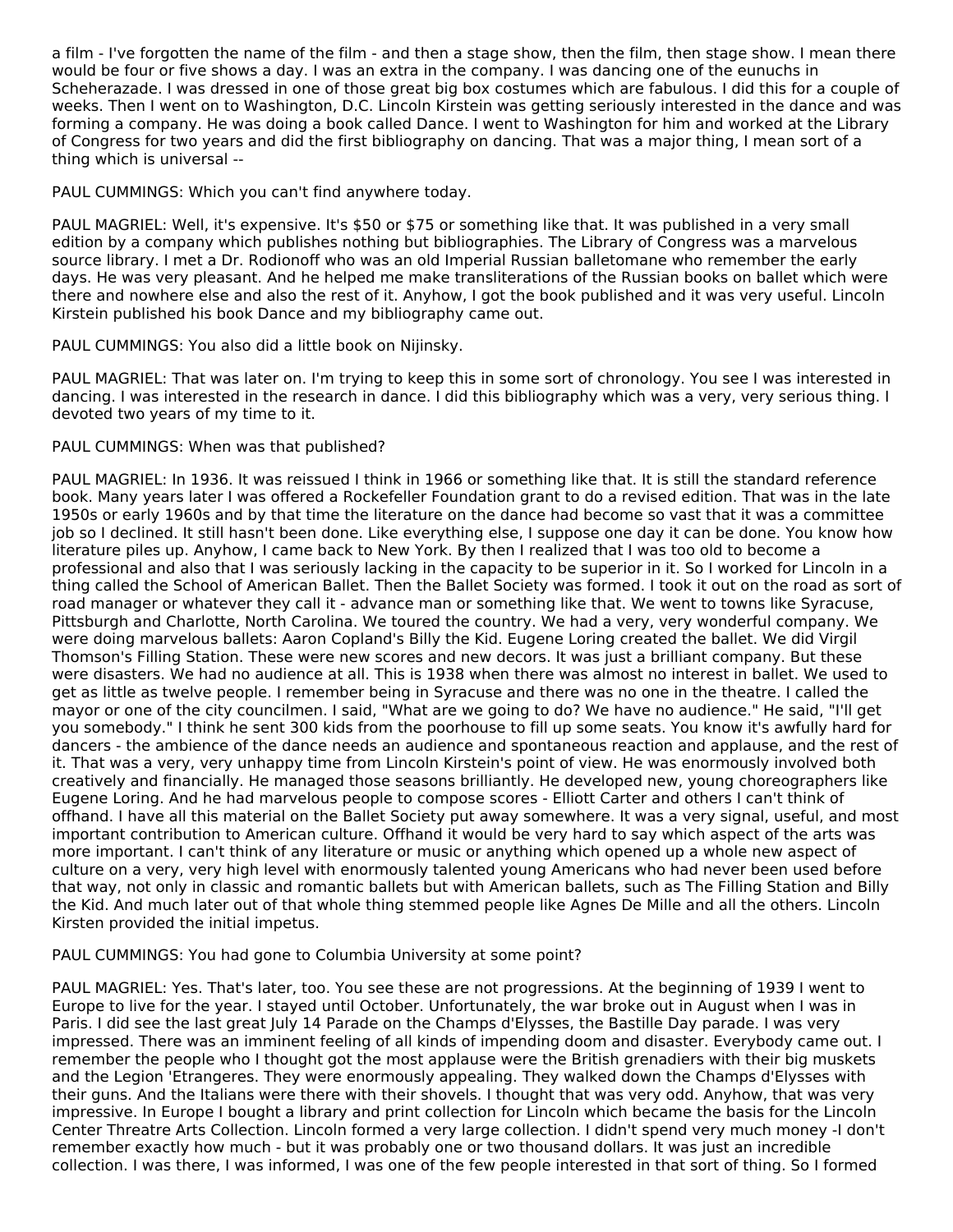this marvelous collection. It was very hard to get back to this country. I got out of Paris and returned here in October I think it was. The war had been going on for a couple of months. In Paris I stayed with George Shaffey. You probably know of him?

PAUL CUMMINGS: Oh, yes.

PAUL MAGRIEL: And his friend, Richard Doux, who is a great scholar. We went to Luxembourg, to a place called Val d'Isere, and stayed there. I thought we were treated very badly. But probably that's usual in wartime. We had great difficulty in booking passage. There just weren't any ships going. We'd go to the steamship companies every day. Finally we got passage on a small ship - I've forgotten the name of it - it was outrageously expensive. It was a washtub. It took us about nine days to cross. We went from Paris to Bordeaux, got on the boat at Bordeaux and came to New York in nine days. I brought back this mass of material that I'd bought. When I showed it to Lincoln he said, "This is marvelous." Then he arranged for me to go to the Museum of Modern Art in 1939 as curator of a thing called the Dance and Theatre Department. Actually, I think it was the first dance archive. Later it became Dance and Theatre Archives. We did beautiful shows which have just gone totally into oblivion. There are no catalogues, there are no visual records, there's no photographic record. But the shows were so beautiful that if they were reconstituted today they would be just absolutely smashing. First of all, the audience would be an informed one. Since 1939 thousands of people have been to the ballet. We did a whole series of shows in 1940. We had a vast amount of material.

PAUL CUMMINGS: Wasn't there a checklist or something done of this.

PAUL MAGRIEL: There's a bulletin that was published by Betty Chamberlain of the Museum of Modern Art in 1940 which I gave to Russell Lynes who is doing a history of the Museum of Modern Art. He wanted to know about the part that I played. So I sent this bulletin on to him. But you can get it from the Museum. Anyhow, it's not...the thing that is sad for me is that people then didn't go very much to see those things, and people don't recall. But we did one show called Ballet History Art and Practice, which is a survey of the 17th, 18th, 19th and 20th centuries with Bebe Berard's thing and Berman's things and Tchelitchew's things and de Chirico's things for the ballet. It was just stunning. I did the bibliography or helped with the theater section of the big Picasso retrospective that Alfred Barr did in 1940. That was an absolutely stunning show. That was one of the great shows. But the dance archives was never, never accepted, never popular. I have a feeling that I was at the Museum of Modern Art under a kind of - well, I feel that if it hadn't been for Lincoln Kirstein's personal prestige and pressure I wouldn't have been there for ten weeks. Because although the work was useful it never was in the strict sense a part of the kind of aesthetic which the Museum of Modern Art was under Alfred Barr. It was never Alfred's aesthetic. It just wasn't. Like he doesn't know Nadelman. He just doesn't. And I mean that's nothing against him and it's nothing against me and nothing against Lincoln Kirstein. It just was not the place. Anyhow, fortuitously we did some marvelous shows. That Ballet History Art and Practice was a great show.

PAUL CUMMINGS: You were involved only in the dance in the 1930s? Or were there other kinds of activity?

PAUL MAGRIEL: I was involved in the visual aspects of the dance most enormously.

PAUL CUMMINGS: Sets and costumes and so on?

PAUL MAGRIEL: Yes, that. And I was informed. I probably knew every box sketch that had been made, everything that Alexander Benois had done. I was informed of the six ballets that Picasso had done, where they were done, how they were done. I had seen the maquettes over and over again. I was informed in depth.

PAUL CUMMINGS: Did you ever have any correspondence with Cyril Beaumont in his little book store?

PAUL MAGRIEL: I knew him. I used to see him in London. Yes. I knew him very well. I remember one period when there was wonderful transition. When I met him first he was so redheaded and then there was the transition of his hair from red, not to gray, but to pink. Which happens very rarely. And I thought it was very, very special. He looked like a little pixie there sitting in the little Charing Cross shop. He was an enormously charming and very sweet man, very dedicated. I have great respect for him. I knew Hascall, too, but not so well. I thought he was just not sort of my thing. Go ahead ask me a question.

PAUL CUMMINGS: You were involved with contemporary American dance but also interested in the Ballet Russe and all those groups.

PAUL MAGRIEL: Oh, yes. And I saw all the companies. I'd seen the performances in the very early days at St. James's Theatre when there were about twelve people in the audience. The company was superb! The people were young. Rhea Vishinsky was a young girl. Boronova was a young girl. Lichine was a young man doing the most beautiful ballets like Bebe Berard's ballet Cotillion with the Chabrier score and Balanchine's choreography. It was just an eye-opener! And Massine dancing with Danilova in Le Tricorne and Le Beau Danube. It was fantastic. Of course I went all through all the seasons - the Massine Season and the Ballets Russes Season and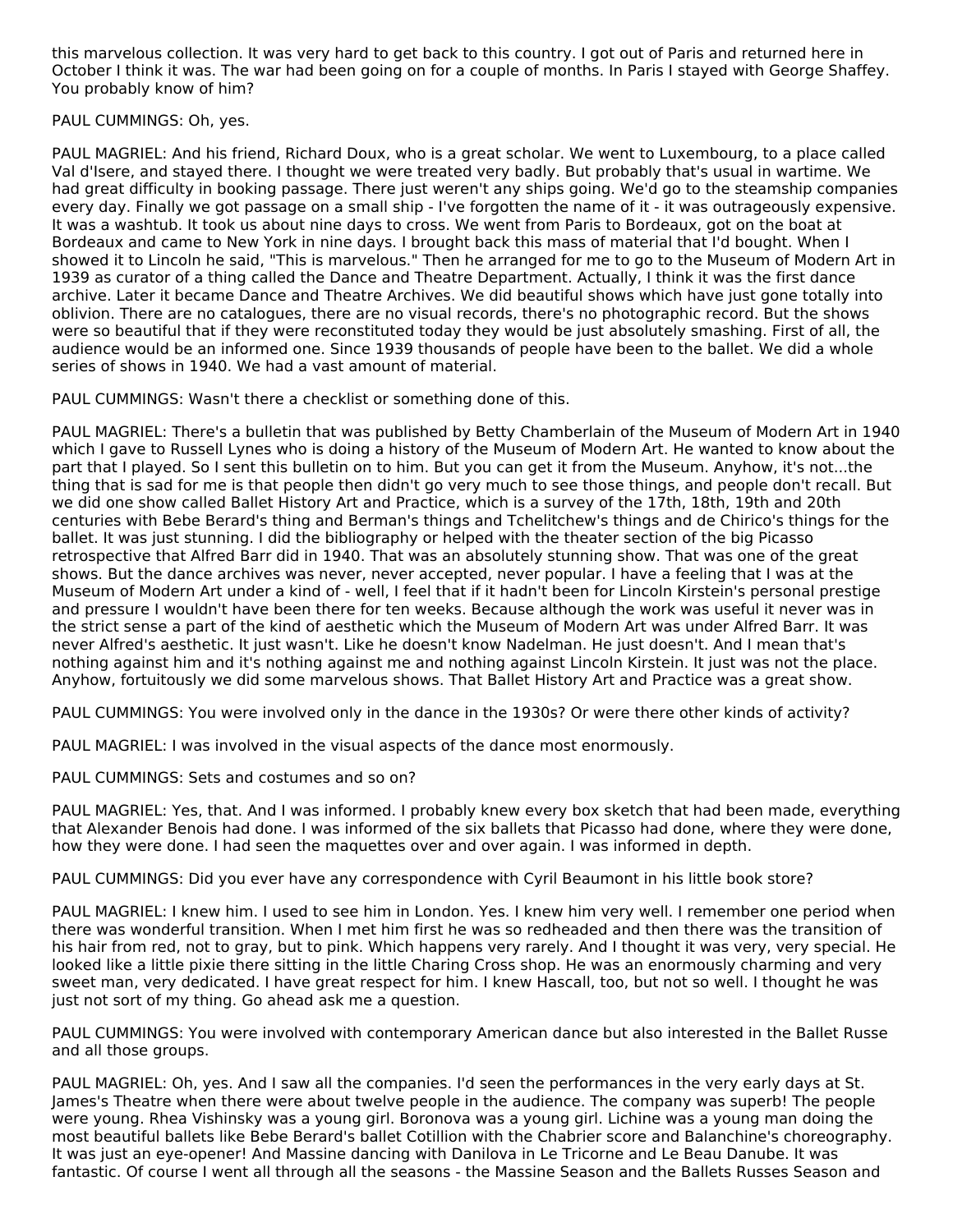all the American Ballet which started next door in a theatre which has since been torn down with Dick Pleasant and Lucia Chase. I went all the time, all the time. So I was informed in depth. I knew a lot of the dancers. One of the dancers was a friend of mine for many, many years. But all through this thing while my background is musical and I was interested in the movement and rhythm of the dance, basically I was always interested in the visual thing. In early 1942 I went into the Army. I think I was the first person drafted from the Museum of Modern Art. I was shipped down to Biloxi, Mississippi. I was fairly old then, I was thirty-six. I didn't think they'd take me. Of course the war was serious and they took everybody.

PAUL CUMMINGS: Before we get into that, I'd like to hear some more about the Museum of Modern Art. You were there from - what? - 1939 to 1943?

PAUL MAGRIEL: 1939 to 1942. The shows there?

PAUL CUMMINGS: Yes. Working within the department.

PAUL MAGRIEL: I worked with Beaumont Newhall. He was very nice. When I was working there I also did some special bibliography, a bibliography of Stravinsky and - I forget - I did a bibliography of African dances and other things. And I worked with Arthur Knight. Arthur Knight, Beaumont Newhall and I were there in that section. I've forgotten how it formed now but I was part of the library, I was the dance library. Arthur Knight was the film library. Beaumont Newhall was the librarian. But I wasn't under his aegis at all, I was a separate, independent thing. My salary came from the Museum of Modern Art but I was not part of the library. I serviced people all around the country, you know, people who heard about the archive. And we established a sort of thing with the Harvard theatrical library which was a very good library then, it had lots of ballet material. And that year I think I did a series of lectures for the College Art Association on classical dance and ballet. I went all around.

PAUL CUMMINGS: You must have known the fellow at the Library on 42nd Street -George --

PAUL MAGRIEL: Friedly was a great friend of mine, yes. I did a lecture there, you know, that sort of thing with slides. I had lovely slides and did those lectures. At that time the top people at the museum of Modern Art of course were: Monroe Wheeler, who was prominent; Alfred Barr was absolutely the totally dominating figure; and Dorothy Miller; and there was a big redhead, the public relations girl. I've forgotten her name but she was marvelous. She was there for a long time. A great big redhead. She was a top, top public relations girl. She'd been there for many years. You should know her.

PAUL CUMMINGS: Sara --

PAUL MAGRIEL: You should know her. This is your scene.

PAUL CUMMINGS: She did a book. I can't remember --

PAUL MAGRIEL: Yes, she's a writer. She did a book. But she was a blockbuster girl. And, oh, I did a marvelous show with John Mealy. I gave John Mealy his first show. He's a photographer who did a whole series of strobic photos. I did an exhibition of those that was very interesting. It was sort of a first exhibition. Then I did a show on American dancers - Isadora Duncan, Ruth St. Denis and Ted Shawn. At the Isadora Duncan show I had all the Duncan relatives, all the ones that were left. Raymond, who was blind. And all the progeny. And the stepsisters and the step-uncles. And the inheritors and all that. It was a great party that I gave.

PAUL CUMMINGS: That was an incredible collection of people.

PAUL MAGRIEL: Yes, it was. And Ruth St. Denis and Ted Shawn came. I got to know Ted very well because his good friend Burton Mumal was in the military with me at Kiesler Field, Mississippi. Of course with his friend there Ted came down and lived there. And in a curious way we all got to be great friends of the commanding general there. I, by virtue of the fact that Stephen Clark, who was then Chairman of the Board of the Museum of Modern Art wrote to him and said, "Please take care of our Paul." I thought this was so generous. I didn't know that he knew of my existence, I mean I was a person of such inconsequence at the Museum of Modern Art, despite the fact that I may have a special kind of personality, I was of no importance to the Museum. How Stephen Clark came to write a letter like that I'll never know but he did.

#### PAUL CUMMINGS: Who was the general?

PAUL MAGRIEL: His name was Goulrick. He was a wonderful man. He came from Virginia Military Institute. Anyhow he said to me, "What do you want to do?" I said, "I want to start an art department." He said, "Just what does that mean?" I said, "Well, here you have 70,000 men. We have all these classification of cards, we can see from the cards who the artists are." So I got together a group of twenty-two people to paint murals and do easel painting and all kinds of things so they wouldn't have to go and shoot and that sort of thing. That was a very interesting part of my career. At that time I published a book called Art and the Soldier. Have you ever seen it?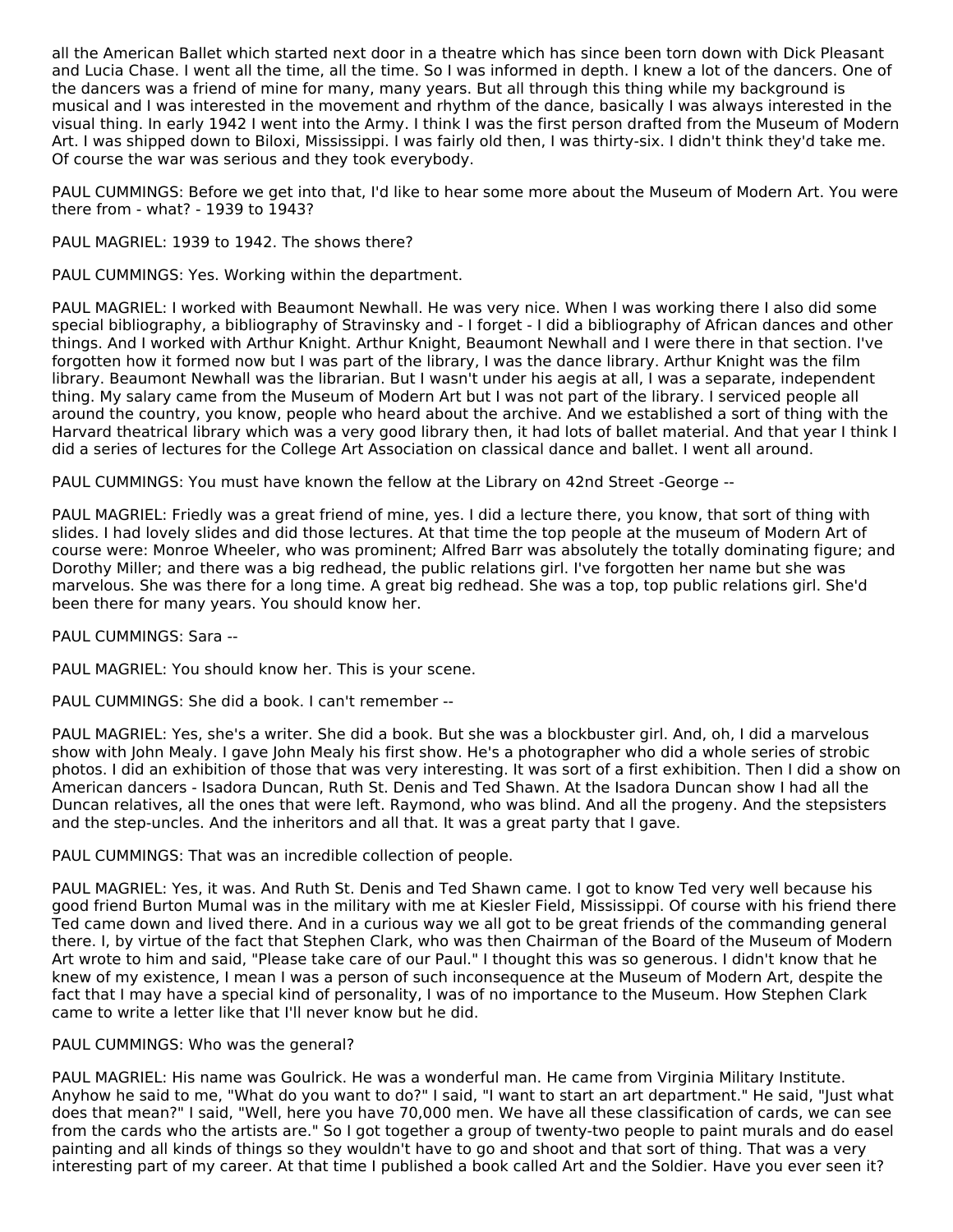PAUL CUMMINGS: No. But I've heard about that.

PAUL MAGRIEL: That was the first book ever published and paid for by the United States Army. I have that book Art and the Soldier. Then from there I went up to Washington. And then came to the New York headquarters of this very special division, special services called D.E.M.L. (Detached Enlisted Men's List). Frank Loesser was in music, Jack Baur was in art, I was in art, Nathaneal Saltonstall was in art. We did a big exhibition at the National Gallery of Art called "Soldier Art," and we published a book "Soldier Art." Bartlett Hayes, who was from Andover, and we split the country in half. Bartlett Hayes and I took the West; Jack Bauer and Jim Soby took the East. Jack was the military and Soby was the civilian, and Hayes and I, we arranged exhibitions of Army art dealing with those special commands. (The country was divided into certain commands). So we did a show in Chicago, Texas, California, that sort of thing. We did the National Gallery of Art exhibition in 1944. Johnny Walker was there. I must say he was not very enthusiastic about it. But everybody was so patriotic. I remember that when I did my book Art and the Soldier, my captain, who was a very enterprising man, sent copies to everybody and got acknowledgements from President Roosevelt, all the generals, the Marine Corps, Admiral King, everybody. It was a command performance. Everybody wrote that, "We are delighted to have Paul Magriel's book Art and the Soldier. It's a splendid morale builder." I think I have photostats of a lot of that. I bores me now, but it used to be amusing then. That was great fun. I think we published about 3,000 copies of the book Art and the Soldier. We sold them right away. They were sold in the service clubs. You know what a service club is like. Where formerly they'd sell only deodorants and toothpaste and birch bark canoes and pillows inscribed with "Love to Mother" and so on, now here was a novelty, a book they could send to their mothers, wives, and sweethearts. It was a best seller in that particular camp there. They made lots of money on it which was used to buy basketballs and so on. A certain percentage of all the money taken in at the service clubs reverts back to the enlisted man. Most of it goes into what they call day rooms. A day room is a leisure room. I fixed up all the leisure rooms. I had a crew consisting of a landscape architect, architects, interior decorators. At one time I had a crew of over twentyeight people.

# PAUL CUMMINGS: What camp was this?

PAUL MAGRIEL: Keesler Field, Mississippi. I planted forty-eight magnolia trees. I got 16,000 boxes of geraniums for the -what do you call it? I was an authority - I was eminent - I was master sergeant. My relationship with the commander was so close that I used to go and see him. The lieutenants, the majors and the captains would be there waiting their turn to see him and I used to just walk right in. Because like a very special type of American, the world of culture was new to him. This was after he had been in the service for thirty-eight or forty years and this was a great, great new toy. He asked me to submit designs for new uniforms for the Air Force. We did everything. The money was used for bettering the morale of the soldiers. It was a very useful thing for some of the artists. We had a great number of mural painters, though no distinguished names come to mind. I don't know of any great names that came out of the Army as was the case with the WPA. As you know, that was the background of our American painting expression. As Clement Greenberg said in Partisan Review years ago, the WPA was an enormous force. And, by the way, in rereading what Clement Greenberg wrote in those days, he was really informed and intuitive and sensitive. I don't know what your feelings are about him today. But he was really with it.

PAUL CUMMINGS: Oh, yes. Very much so.

PAUL MAGRIEL: Like Harold Rosenberg

PAUL CUMMINGS: Yes.

PAUL MAGRIEL: But Clement Greenberg especially was tuned in to the scene.

PAUL CUMMINGS: He was a little before Harold.

PAUL MAGRIEL: Yes, he was before. But I remember a piece of his from 1949 -that's a hell of a long time ago - in which he was reading the scene correctly. Which the Museum of Modern Art never did. Lee Pollock told me as long ago as last summer that she offered Alfred Barr his choice of any Pollocks and he turned them down including the one that Sidney Janis worked into the deal with Ben Heller which they have now, which cost something like \$300,000. So much for hindsight and all the rest of it.

PAUL CUMMINGS: You've mentioned that Stephen Clark had written a letter in your behalf. Did you know him well?

PAUL MAGRIEL: I didn't know him at all.

PAUL CUMMINGS: What kind of a character was he?

PAUL MAGRIEL: I went to see him several times at his house on 70th Street. He seemed very remote and very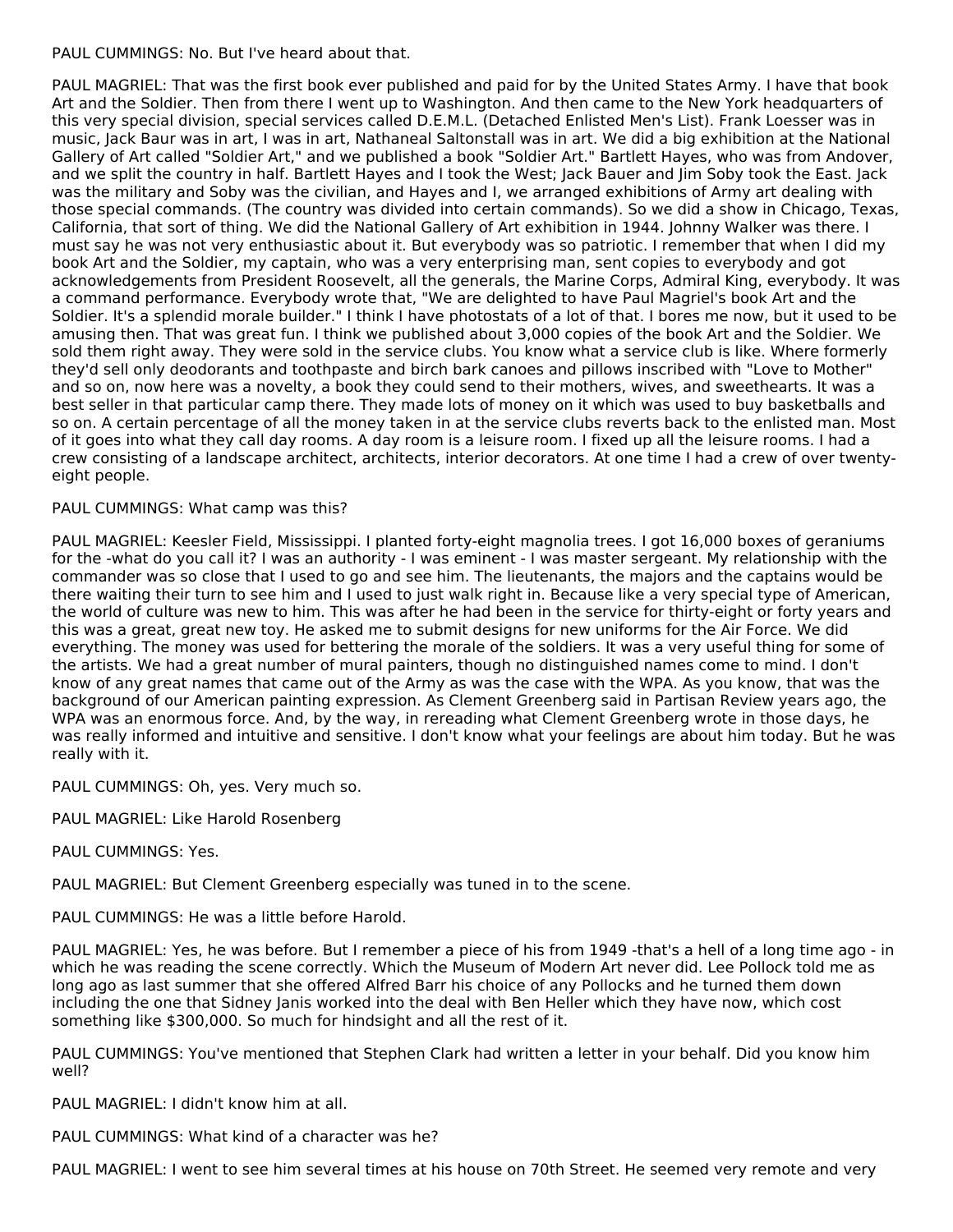imperious, a gentleman born to money and position and power, authoritarian and all the rest of it. I've never sat down to dinner with him because I didn't know him socially.

PAUL CUMMINGS: Wasn't there a time in the late 1930s or 1940s or 1941 when Alfred Barr was fired? What happened?

PAUL MAGRIEL: I don't know the details of it. I think that Stephen Clark was not happy with him on account of a series of incidents. You must have some confirmation of that from other sources. Haven't you?

PAUL CUMMINGS: Well, I get different stories all the way around.

PAUL MAGRIEL: What story do you get now, the one that you have the most feeling about?

PAUL CUMMINGS: Well, I'm not sure yet.

PAUL MAGRIEL: Have you heard about the Hirschfeld story? Is that one possibility?

PAUL CUMMINGS: No, I haven't heard that one.

PAUL MAGRIEL: Hirschfeld is a painter who Sidney Janis discovered. It was a very unhappy show. It really didn't belong. It was awfully primitive. It didn't really belong. I don't know - Sidney had enormous vitality and probably had influence with somebody. Although I don't suggest now that Alfred was influenced. I mean I don't think he could have been. I know Lincoln Kirstein couldn't influence Alfred and Lincoln was much stronger than Sidney then. I think Lincoln and Alfred had a hassle about the Nadelman show then - I don't know. But a lot of things are very funny. For instance, they put together the Tchelitchew show and did it together with Dali - didn't they? So, no, the Dali and Miro show was done together. And Tchelitchew had a separate show? - he couldn't have had a separate show by himself with a separate catalogue - could he? Well, anyhow, he probably did. And Eugene Berman who was a great friend of Soby's, was scheduled to have a show. They just shunted him off and shunted him off until it got too late and he never had a show. Later he told me that just broke his heart. Then Jim Plant of Boston finally did a Berman show. He's very good, I mean not today, but in retrospect. I suppose he merited a show less than Tchelitchew. But that's an aesthetic consideration on which I'm not informed. But about Stephen Clark I can't tell you very much about the Museum.

PAUL CUMMINGS: Soby was there in those days, wasn't he?

PAUL MAGRIEL: Soby was never at the museum of Modern Art in an official position. He never worked there at all.

PAUL CUMMINGS: Well, he's been in and out.

PAUL MAGRIEL: Well, he's a great friend of Alfred's and he's been a consultant and he's been on advisory committees and he's been a trustee. Alfred was it. And there just was nobody else. Monroe Wheeler was just then beginning to take over the department of publications. It was a long time later that he took over the exhibitions. I was there only in the years when Alfred was eminent. What year was it that Alfred got demoted? You see I left in 1942 and never came back. And that's twenty-eight years ago.

PAUL CUMMINGS: It was around that time. 1941, 1942,1943, somewhere in there. They had a kind of group management for six or eight years and then Rene d'Harnoncourt came in.

PAUL MAGRIEL: Yes. When I was there Rene did some stunning shows. Did he do the Mexican show that year? And the American Indian show that year? - or was that later?

PAUL CUMMINGS: That was later. But I can't remember the date though.

PAUL MAGRIEL: It was? Was it later? Was it 1941? Or was it 1943? 1944? Because then I wouldn't have seen it, since I was in the Army then. I don't remember. But Rene did a stunning show that turned everybody around because his ideas of installation then were really something.

#### PAUL CUMMINGS: Right.

PAUL MAGRIEL: You remember two especially - the American Indian show and the Mexican show. I remember at the American Indian show they had a Navajo chief come and do sand drawings, I mean paintings. Did you see that?

PAUL CUMMINGS: No.

PAUL MAGRIEL: Every day for two or four hours they had the big foyer blocked off and the navajo would do sand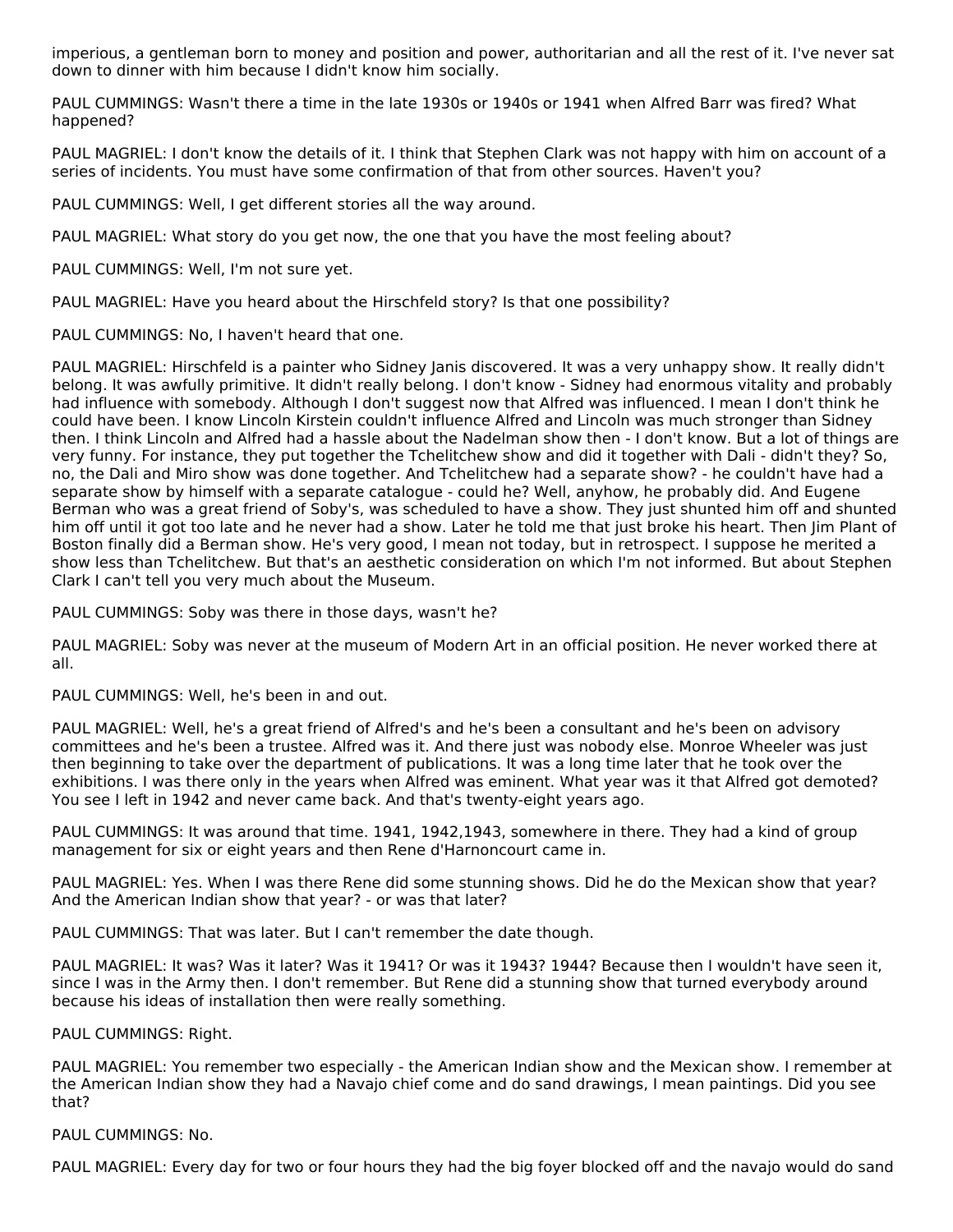paintings like that. It was just marvelous! Then at the Mexican show Orozco did a big mural in front of everybody. Did you know that? The sand painting was fascinating. It was beautiful watching the blue sand, the red sand, and all that stuff.

PAUL CUMMINGS: Tell me some more about the West Coast operations that you were involved with in your Army days.

PAUL CUMMINGS: I was only there for three or four days at a time. I just went to Chicago, stayed three or four days, agglomerated the material, which was sent out in advance. All the Army camps submitted all of their drawings, paintings, watercolors, sculptures to this one unit which was at the Art Institute of Chicago. Then Bartlett Hayes and I would disseminate it. I mean we'd go through it and select and edit what we wanted and do the show. Then we went to Dallas, Texas and did all the Army commands there who had sent in all this stuff. We'd pick out what we wanted.

# PAUL CUMMINGS: You were a traveling jury?

PAUL MAGRIEL: We were a traveling jury and hangers and assemblers with the assistance of museum people. I forget who helped us in Chicago. In Dallas I remember that Jerry Bywater helped us. But those shows demonstrated two things to me then, and in retrospect I think I can confirm it: that most people who paint have very, very little talent and they should do something very different and not sculpt or paint. And, two, that there are too many of them doing it. It serves no function unless to please members of their immediate family I would think. I can't remember any single thing that came out of there that had quality or distinction in drawing or sculpture or any medium. I just can't recall any. And I saw masses of them. I did see some marvelous photographs. Those were good.

PAUL CUMMINGS: That's interesting. Why do you think that photographs would be better?

PAUL MAGRIEL: They probably aren't. Probably I know less about the art of photography. But I remember some very, very stunning photographs. Of course I admit that I'm no judge and jury, I don't have any final judgements on anything, and probably some of the paintings, watercolors and sculpture were good. I didn't think so then. And I don't think so now. It's just a question of editing, taking the least worst ones, - the best of what I call a bad lot. I would hate to look at them today. I haven't even flipped the pages of the book Soldier Art in a long time. (My book, which was Art and the Soldier, was local) I can just imagine the banality of it. A Miss Crane did a book on the Wreaths of War about the same time that I did my book in 1943. Do you remember that book? It's mostly drawings which were interesting. I think Life magazine picked them up. And I think Aline Saarinen did a little thing on me for Art News when I was projecting the notion that art was happening in the United States Army. This appeared sometime in 1943. She was working for Frankfurter at Art News at the time.

PAUL CUMMINGS: What happened when you came out of the Army?

PAUL MAGRIEL: Well, I got married in New Orleans. We just traveled. I went to Mexico. I went to England. And, oh, yes, in the Army I got interested in prizefighting. I went to England, Scotland, Wales and assembled a very large group of prints on prizefighting. I did the exhibition called The Ring and The Glove at The Museum of the City of New York in 1947. It was done with my private collection and it was one of the most popular shows ever done there. And the same year I did the book on Nijinsky. Then I did the book on Pavlova. And then the one on Isadora Duncan. That was for Ballet Society.

PAUL CUMMINGS: You did a whole series.

PAUL MAGRIEL: Yes, I did that series.

PAUL CUMMINGS: I have the Nijinsky book.

PAUL MAGRIEL: Oh, have you? They're very expensive now. About forty-five bucks. Do you have the original one with the covers and everything?

PAUL CUMMINGS: Yes.

PAUL MAGRIEL: You're pretty lucky. They're impossible to get because it was a very small edition.

PAUL CUMMINGS: I haven't seen the other ones.

PAUL MAGRIEL: You never saw the one on Pavlova or on Duncan? Anyhow, I worked for Ballet Society doing those books.

PAUL CUMMINGS: What about your collection? Were the prizefight prints the first collection you formed?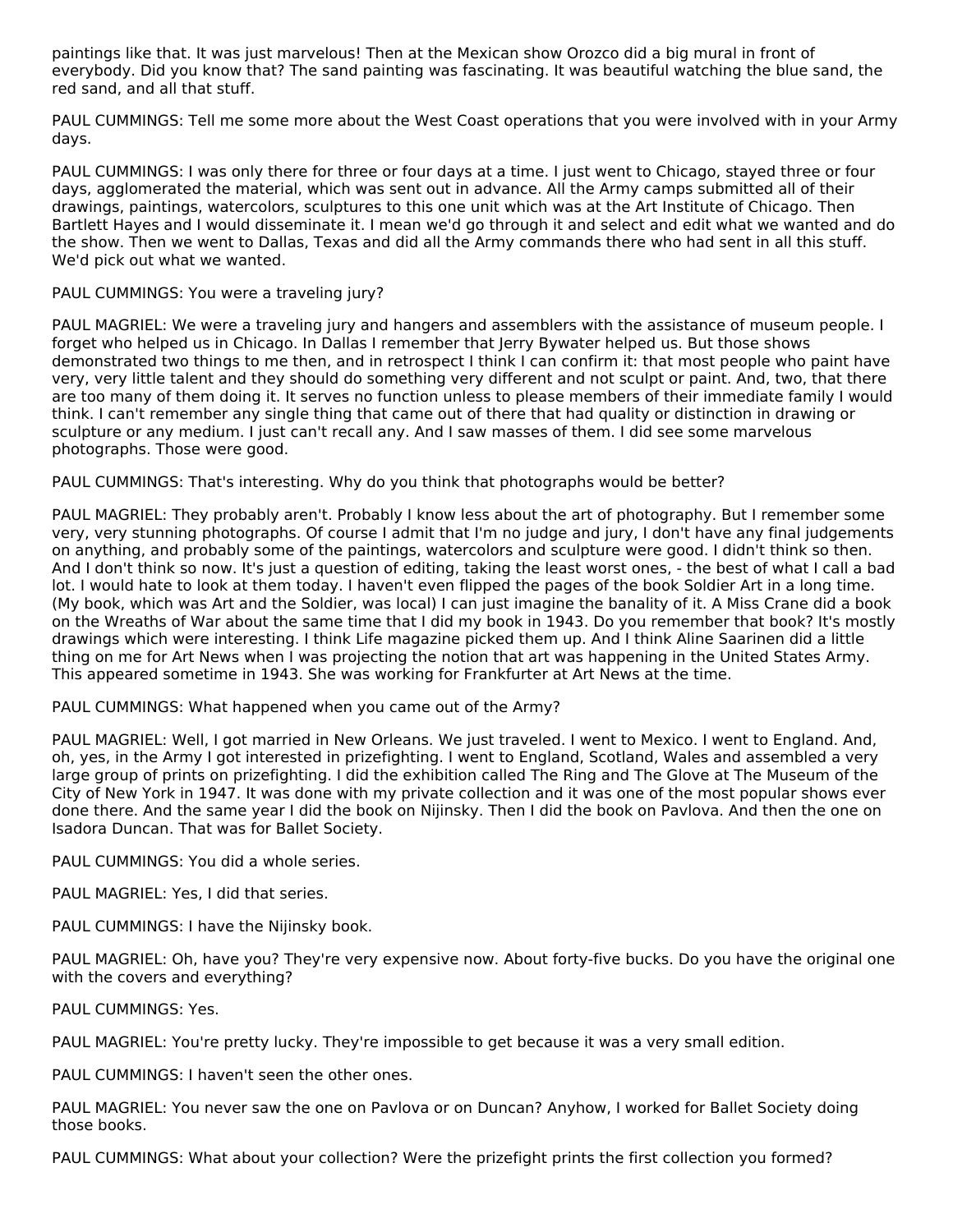PAUL MAGRIEL: I had formed this marvelous ballet collection in 1939. I went to Europe. I told you about that.

PAUL CUMMINGS: Yes, but that was for Kirstien. The prizefight prints were your own - right?

PAUL MAGRIEL: Yes.

PAUL CUMMINGS: And that was the beginning of a series of --?

PAUL MAGRIEL: I suppose so. But then immediately after that - oh, I got interested in this thing more and more. I did the first bibliography on boxing, the first and standard reference book published by The New York Public Library. This was the first time an outsider had been invited to an institution as good as the New York Public Library to do a serious bibliography.

### PAUL CUMMINGS: How did that come about?

PAUL MAGRIEL: I knew Mr. Henderson, who was chief of the division and we talked and he thought that I knew what I was talking about. I showed him my bibliography. He said, "We want to publish it." And it was published. Then in the same year, 1948, I did the exhibition of my collection at the New York Public Library and my collection of books on boxing, which is a very, very distinguished collection. It was the first time an outsider had ever been invited to show a private collection with the owner's name in the New York Public Library. That was a serious collection. The boxing prints was a serious collection, too. I think the American Federation of Arts traveled that show. I think that was the first show they traveled for me. Then I started getting seriously interested in collecting paintings. The first paintings I collected were American still-lifes, wasn't it? Were they the first?

#### PAUL CUMMINGS: They were very early, yes.

PAUL MAGRIEL: Very early, yes, by virtue of the fact that I had -- oh, that came about because I went to Edith Halpert's gallery one time and saw Harnetts for the first time and was very taken with them. I bought several. Edith was very difficult then. This was in 1951 - a long time ago. I'd say, "How much is this one?" She'd say, \$1,450." I'd go around and look further. I'd come back and say, "I like that one. How much is it?" She'd say, \$2,250." For exactly the same picture. There was no use arguing with her. That was the new price. If you want to buy it okay. She was never a friend but I knew her all those years. We shared certain interests. In those days there weren't very many people interested in Harnett.

PAUL CUMMINGS: What did you do once you liked the Harnetts, you saw all the things, did you decide to develop a collection?

PAUL MAGRIEL: No, I never decided to do anything. These things just happen naturally. I never decide anything at first. If I see something I like, I buy it. For instance, I bought a piece of glass that I like, then I went and bought twenty-five other pieces. Maybe in 1972 if I have a feeling about it I'll do a big glass show. It's not impossible, but possible that somewhere I'll do a big retrospective glass show of French and American art glass. So I don't know - how can you answer a question like that? Do you see what I mean.

PAUL CUMMINGS: I'm just curious.

PAUL MAGRIEL: I'm just telling you that there's this incipient possibility and I may dump it or I may develop it. This may be the glass show of 1972 - not this, but I mean - well, I don't know how to answer that question. I really don't.

PAUL CUMMINGS: I'm curious because you've had so many collections. What happened to the collection of stilllifes?

PAUL MAGRIEL: I've had three different still-life collections. I had the great pictures. For instance, today if you were to walk into John D. Rockefeller's apartment at 1 Beekman Place you'll see a great big beautiful table. You walk in, there's nothing here and nothing there and then on this table there's my little picture, my Raphael Peale, which is an absolute gem that I bought in the late 1940s or early 1950s. And the Mellons have my stilllifes. And so have the Rockefellers. The Metropolitan Museum has some. That was the first collection I formed and it has been disassembled. And that was a superior collection. A lot of the stuff in the Randenstein book came from me. The Haberle on the cover of Art News was my picture. Mrs. Norman B. Woolworth, a rich lady in Maine, got twenty-two of my pictures through Wildenstein.

PAUL CUMMINGS: Were these collections developed just because they interested you?

PAUL MAGRIEL: Yes, they interested me enormously.

PAUL CUMMINGS: Or was it a business?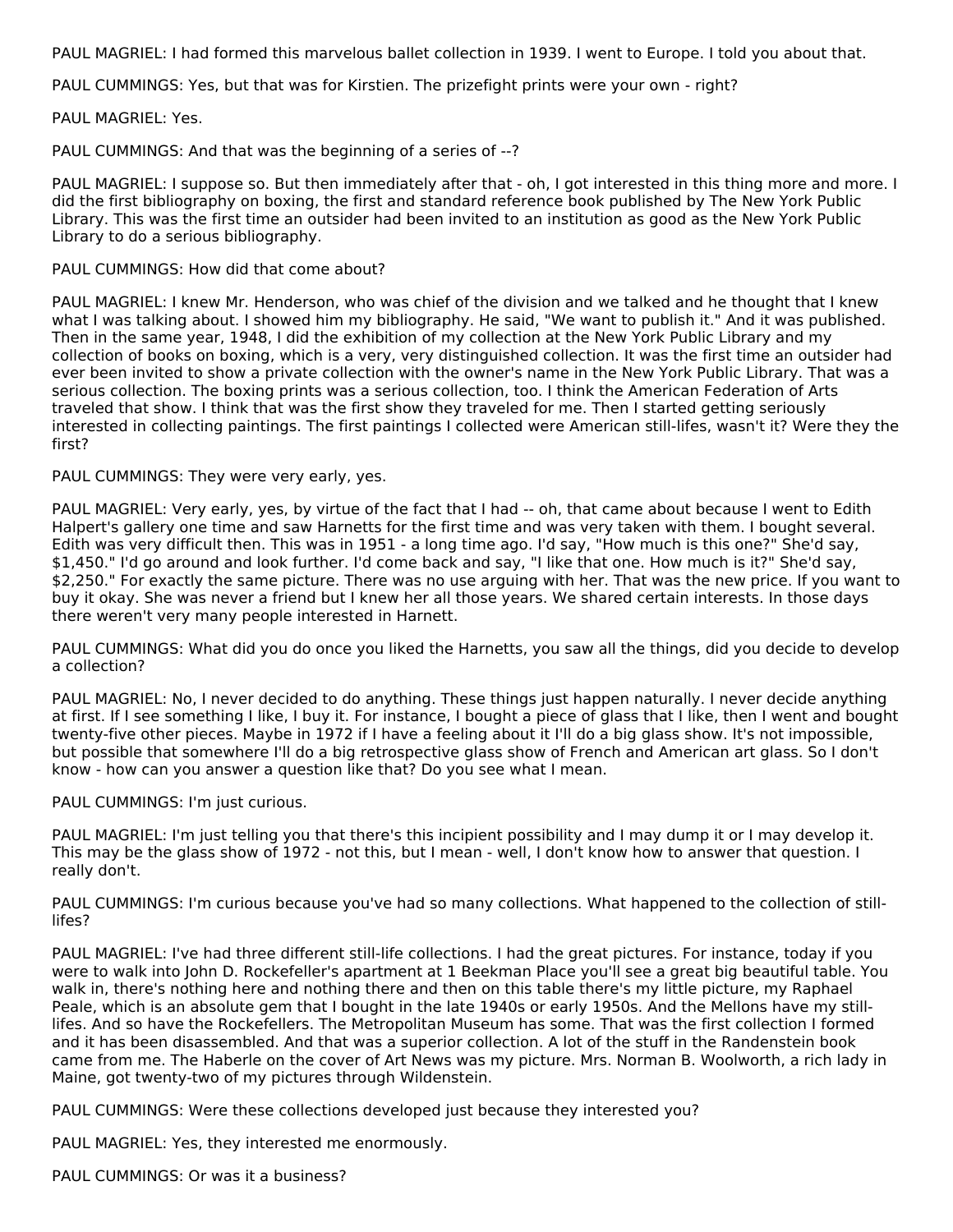PAUL MAGRIEL: No, never as a business. The scholarship was dependent upon this peculiar kind of interest I have. I don't know whether it's interest or cupidity or anything like that, but it was never venal and it was never hustling in terms of buying it with a view to selling it then. You know you can't buy these things. What was happening with the still-lifes was that I was getting sharper and sharper, more and more discerning. I mean I had absolute total talent but not Frankenstein, nobody. If I got the best ones for the least at the right time. It was that sort of thing. And it was a fascinating thing that lasted for a long time. When my interest came to an end other people got into it. The stuff was becoming diluted, emasculated, high-priced, over-priced, not interesting to me any more. So I just dumped the whole thing. I mean that's not hard to understand. Let me see what other collections did I form. By the way, I must tell you about that boxing collection. That collection was superior, superb. I had all the great masters. The best examples of the aquatints and mezzotints. I learned about them. Never before or since has such a collection been accumulated or gotten together. Not before or since has there been that good a collection. And my collection of boxing books - there has not been as good a collection of books on boxing as mine before or since. This includes the British Museum. That's the point. And when I exhibited my collection of still-lifes at the Corcoran in 1957 it was just a blockbuster. There has been nothing like it before or since. Today ten museums could not put that show together. It was that good. Do you see what I mean? I mean you can observe this for yourself, this is not just my personal opinion. There was a thoroughness and a completeness and aesthetic validity to the whole thing.

PAUL CUMMINGS: I'm just curious because of the fact that you've never become a dealer with an organization or you've never become a museum curator.

PAUL MAGRIEL: I don't like that. I'm like these confrontation people. I don't like to talk about the money part of it at all. I don't like to discuss the things. What I've always liked to do is simply to transfer my holdings to other people and let them do the hustling for me, or whatever polite expression they want, and just pay me for my time and for what I think. That's all. Currently I have those situations prevailing today where I've turned my things over to other people and let them sell them for me. But my interest in it was total, you know, totally twenty-four hours. I would go anywhere to see a picture. And don't forget that a lot of my talent comes from the enormously enterprising dealers, too. People like Victor Spark. Victor has a marvelous eye and I got to him to find things. After all, I don't create the pictures. I edit and select them. But people were there - Victor and other dealers - who made it possible for me. No collector is possible without a dealer. There's no such thing. It's ridiculous to say "isn't there a special kind of collector?" Maybe the Sculls are a special kind of collector - I don't know. But I'm not. I mean the dealers are responsible for what a collector buys and edits. I formed a collection of American watercolors later. And I formed a marvelous collection of Renaissance bronzes. I forget the sequence of events relating to these bronzes: French & Company were moving from 57th Street to their new place uptown. They were liquidating. I just walked in there one day and I saw these Renaissance bronzes for \$800, \$1,200, \$1,600. Well, I just bought them all. I bought about ten pieces. Beautiful bronzes! Beautiful bronzes! One after the other. Two of them were part of the original J.P. Morgan Collection which were published in the big Bota catalogues. I went to Florence to the Bargello and spent weeks and weeks and weeks there where the great collection is, you know, of the Pollaiuolos. Then I went to Modena. Then I went to every Italian city and saw every bronze, every private bronze and every public bronze. In London I went to the Victoria and Albert and spent days and days and days. I went to the Ashmolean to see the Salton Collection of bronzes. I saw all the bronzes. I saw Linsky's bronzes, Untermeyer's bronzes. I saw them all, up to here in bronzes, up to my ass. But you see I did everything thoroughly. When I did the prizefight prints I knew as much about prizefighting - let me tell you this incident, which is not pretentious: Natz Life is an old man who has a magazine called The Ring. I went to see him in the 1940s and chatted with him for a half-hour. Later when I did the exhibition at the Museum of the City of New York I met his assistant. He said to me, "You made Natz Life so sick that he was out ill for a week. He considers himself the eminent authority on the subject and he has never met anybody who knows so much. He just can't stand you and you'll never get back there again." And he put me down. But I don't care about that. Even though I was doing prints of the prize ring I knew all about the other guys. I knew all about Kilrane. I know the sequence of fighters from Kilrane to Sullivan, to Corbett, to Jeffries, to Willard, as far back as you want to go on the scene right up to yesterday. I knew it all. I was informed. I saw the fights. I knew the old guys Crib and Malineau. I did a whole bunch of articles. I did an article on ballet prizefight prints. I did an article on ceramics and the prize ring for a magazine called The Field and Antiques and Studio. Lots of them. All down the drain; all forgotten. If you had gone to the Library of Congress then to find out who was an authority on dance literature and boxing literature you'd find that it was I. No one else. I just knew it all in both fields. In dance literature I have handled every single book on the dance ever published. I spent months at the Bibliotheque de l'Opera and La Scala and the British Museum and the Library of Congress doing this. I don't mean that I just saw a citation, I have physically handled every book. And in the literature of boxing I have physically handled every book. That takes time. And a lot of time has passed by. I'm sixty-five now. But I did it. I was there. I did it by myself. Of course, nothing happened in the sense of - I mean I had the fun of doing it. I'm talking about the groundwork and all that and being totally obscure. I mean I'm serious.

PAUL CUMMINGS: I'm curious about the fact that you're interested in prints and painting and, you know, a great interest in furniture and the decorative arts, and all these things. You seem to go from one thing to another.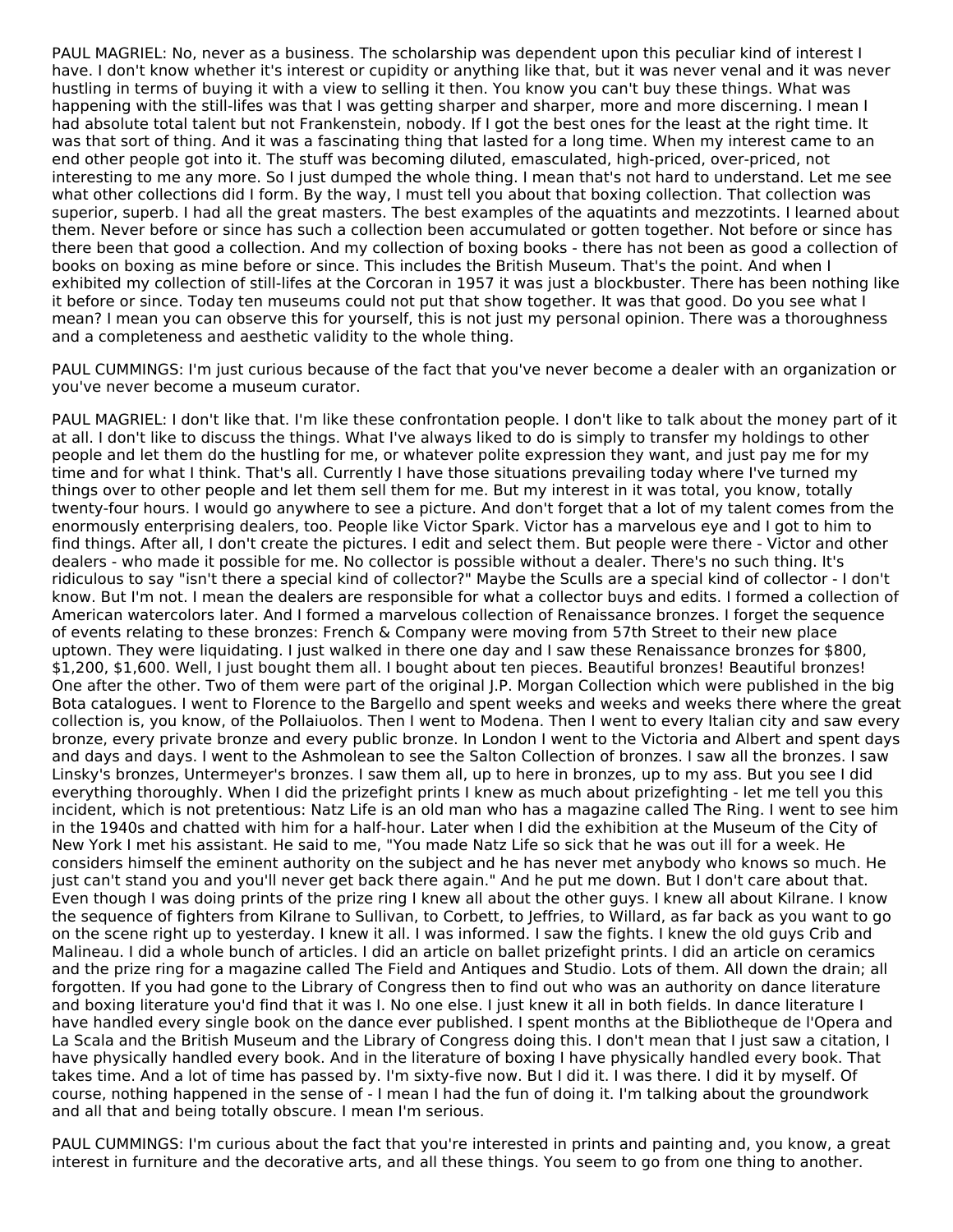PAUL MAGRIEL: Well, I think that has to do with the fact that I don't have a family. And you have a relationship. I have an ex-wife who is a good friend of mine. I have two children. One of my sons is a professor who teaches mathematics. Another son is in India somewhere. He plays the banjo. Somebody saw him the other day. He's gone from New Delhi to Nepal. Anyhow, he's a fantastic kid and I admire him very, very much. But I don't know what motivates people. That's a ridiculous question to ask, isn't it?

PAUL CUMMINGS: But in a sense some people stay in line, you keep --

PAUL MAGRIEL: It would bore me to stay in line. You can tell that from how frenetic I am. It would bore the pants off of me to stay in line. The only thing is I've lived with the same person for twelve years so I'm not hopscotch that way at all, by the way. Which is another kind of strange dichotomy of human personality because one would go from hopscotch jump here - and I must have the reputation -I have no way of knowing, no one has any way of knowing - but offhand I would think that up and down Madison Avenue in the whole spectrum of art where I've been on both sides of the Atlantic people say, "He's a pretty nutty kind of guy." And I think probably justifiably. Except that they talk to me about what they want to talk about. I wouldn't be that nutty, would I?

PAUL CUMMINGS: That's true. I'm curious about the fact that when you would build a collection of objects you also would do the scholarship that went along with it.

PAUL MAGRIEL: Why not? I mean what's so ridiculous about that?

PAUL CUMMINGS: It's so unusual. There are very few people who do.

PAUL MAGRIEL: I did the scholarship in depth. I spent hours - I went blind at the British Museum looking for one thing, for certain things. I was looking to identify a Van Meckenam print, 1565. I spent about three weeks on this and when I found it so what? - it was the smallest possible footnote, which has disappeared forever. I just went to see the exhibition that John McKendry did at the Metropolitan Museum of Flowers and Fetes. Well, Fetes is my thing. I did a whole section on Fetes on my bibliography. I compiled the first serious group there. I remember Karl Kup at the New York Public Library, who is a friend of mine - do you know him? - he's a great scholar.

# PAUL CUMMINGS: Oh, yes.

PAUL MAGRIEL: Well, you see, those people who know me well are not - what can I tell you about what happens to somebody? (This is not any kind of a lament, by the way). It's just en passant people say, "Who is he?" "What does he do?" My brother who is a businessman in Springfield, Massachusetts sometimes asks, "What is Paul doing now?" And my brother, you know, who sees me jump from one thing to another, says the same thing. "What the hell is Paul doing now?" There is no simple answer. When people do ask me I say - I don't know - "I'm not doing anything right now." It was great fun. I just reassembled another group of still-life paintings which was great fun. It had been pretty exhausted. I did that just after the Art Nouveau Show - no, between the Art Nouveau Show and that I did a nice collection of forty-five pictures. The Art Nouveau show was great fun. That was a new thing, too, a special thing. And I have some marvelous things of my own. That's a great table, a Magerel table. And that's a great galley piece. And this is the lamp. That's a Magerel screen. And these are the greatest chairs anywhere in the world. These are as good as those in the Musee des Arts Decoratifs. You know what they are? - they're Colonna Chairs. Look at the purity of design. They're just great. And I had fabulous things, a lot of which I've sold. But I've kept my Gruber thing, I've kept my great screen and my great table and my lamp and the rest of it. I researched that pretty thoroughly. And Peggy comes for my show.

#### PAUL CUMMINGS: Really? What - the Art Nouveau Show?

PAUL MAGRIEL: I mean came and went. I don't think I'm identified with that show. Do you identify me with that show?

#### PAUL CUMMINGS: I do, sure.

PAUL MAGRIEL: But I'm not identified with that show.

PAUL CUMMINGS: I always think of the traveling shows the A.F.A. has done.

PAUL MAGRIEL: Oh, they've done so many of mine. I think five or six. They did my bronzes. I was decorated by the Italians for my boxing show. You know I sent it to Italy. I got a diploma, you know, and the medal thing. That's a long time ago. The A.F.A. did a lot of my shows. They probably do good work, don't they? Do you think the whole function is good? Or not?

PAUL CUMMINGS: Sometimes, yes, but a little too kind of lacking in critical acumen I think.

PAUL MAGRIEL: Oh, not sometimes. I think all the time, totally. But in many areas you find --- But the other side is not so perceptive so it all balances out pretty much. But I can tell you that my show called A Hundred Years of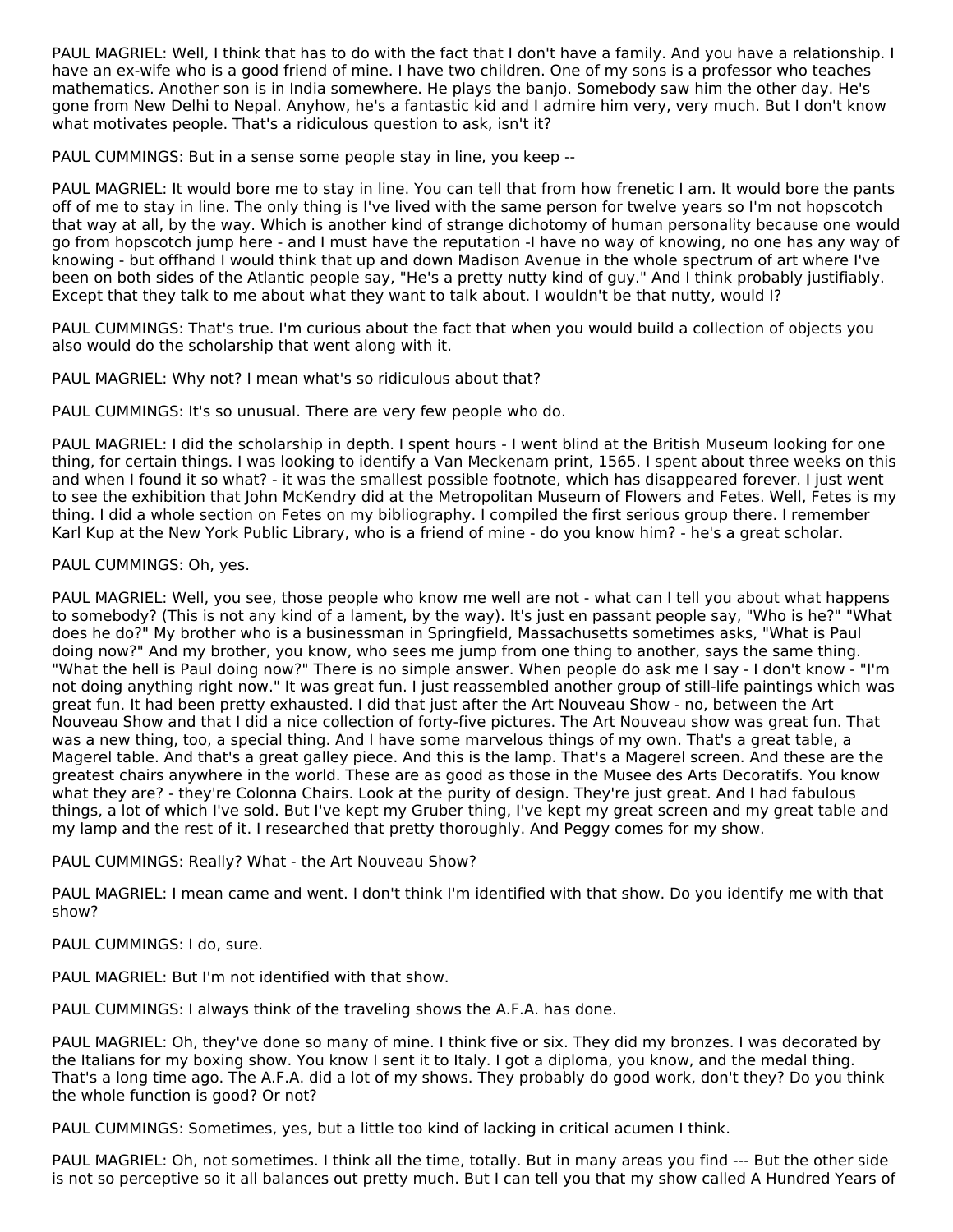American Realism was an awfully good show. Did you see that show?

PAUL CUMMINGS: Right. That was at Finch, too, wasn't it?

PAUL MAGRIEL: No. The American Federation of Art. It was watercolors and pastels. Oh, that was a beautiful show! You didn't see that show?

PAUL CUMMINGS: No. It was a big show?

PAUL MAGRIEL: The show traveled for two years. They did a lovely catalogue for it. Did you see a show of mine called Galaxy of Ladies at Finch College?

PAUL CUMMINGS: That's the one.

PAUL MAGRIEL: With the Sargents and the things like that. That was a very pretty show. I had in that show some beautiful Dewings. I sort or reestablished Dewing again as a marvelous pastellist, which he was very good at. That was another Finch show. Then I did my American Drawings which was a very good show. Did you ever see the American drawings show that I did?

PAUL CUMMINGS: Yes. I have the catalogue of that.

PAUL MAGRIEL: Where did you see that one? There are so many catalogues. It was done in Texas, it was done in Norfolk, it was done in New London, it was done in Manchester, it was done in twenty major museums. What catalogue did you have of it?

PAUL CUMMINGS: I can't remember but I do have a catalogue.

PAUL MAGRIEL: Did you see my sculpture show called Five Centuries of European Sculpture? Did you see my great show for the Florentine Relief Fund? Did you see that show?

PAUL CUMMINGS: That was at ---?

PAUL MAGRIEL: Birans. You didn't see that one. That was a beautiful show. Jean/Gene? Moore of Tiffany's helped me with that show. That was a beautiful show. It had all the Kress things which had never been seen before, the great Kress majolica, the great bronzes. That was a lovely show. That was a lot of fun.

PAUL CUMMINGS: You like doing shows? - I mean the whole business of collecting and presenting?

PAUL MAGRIEL: Yes. Yes. Yes. Yes. Yes. I like that. I think that if the Metropolitan Museum had engaged me, say, about twenty years ago - in 1950 - to be curator of their American art that I would have brought some fantastic holdings to their permanent collection and done some marvelous shows for them, I mean shows which still haven't been done - great surveys of American painting which I could do. But, you know, they've got their own people.

PAUL CUMMINGS: But you've never wanted to be in a museum.

PAUL MAGRIEL: I don't ever want to be part of an operation where I have to go to work at ten o'clock, that sort of thing. But I certainly would like to do some guest shows. They're great fun. I mean a lot of people can do them. I can do them one way; somebody else can do them another way. I mean look at the Art Deco Show for the museum of Modern Art - that's my point. What a show I could do! Mrs. Varian has a different aesthetic. That's a show I could do just as good as anybody in the world. You know, if they would give me the commitment to do it with their funds and my moving the walls around and doing the cases and the rest of the thing I could have done one hell of a smashing show! But why would they ask me? They've got their own staff. That's the thing. So I'm out on a limb there.

PAUL CUMMINGS: They use the expertise of their staff all the time.

PAUL MAGRIEL: Well, they don't. But I mean Do a Rubens. Or do another show of Stells, I mean, so what.

PAUL CUMMINGS: You've never been very interested in American Painting since 1940 or so, have you?

PAUL MAGRIEL: I've been interested, and I never miss a show. I've seen them all.

PAUL CUMMINGS: Yes. But you've never collected many of those.

PAUL MAGRIEL: But, I know them all. I've been there. I'm not a doctor or lawyer...I tell you that's all I have time for. When you walked in here I had just come back from the Metropolitan Museum where I saw the Corte's show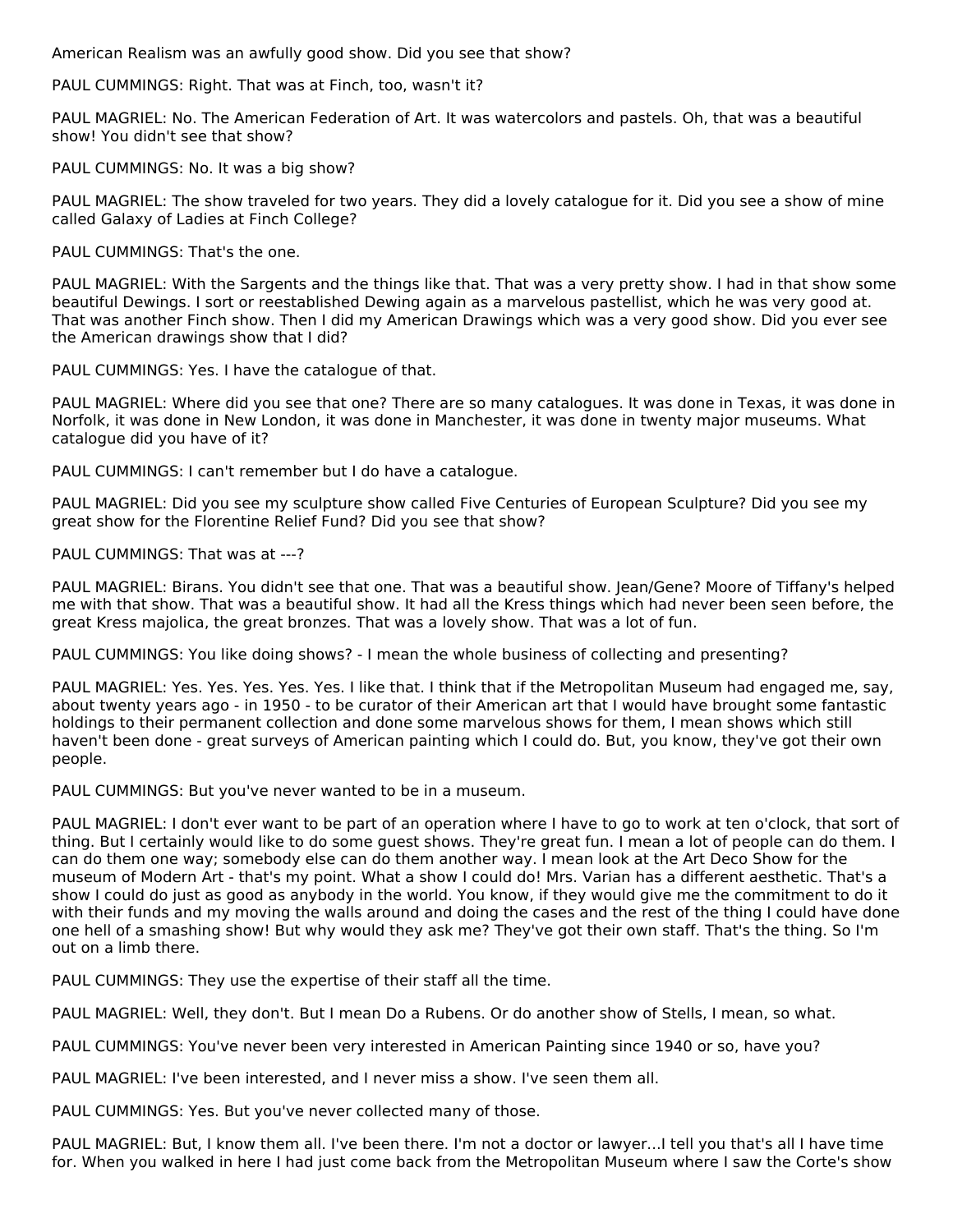for the fourteenth or fifteenth time. I'm not an expert on that but I know if someone hands me something and it amuses me. I do some appraisals for people if it's interesting. I did one yesterday for a man whose mother died who had some very nice Austrian baroque sculpture. I thought it would be fun because I haven't done that for about ten years. I said, "how good is my eye?" Austrian baroque sculpture, you know, which is Eddie Lubin's sort of -- how is Eddie, by the way? Do you ever see him?

PAUL CUMMINGS: I haven't seen him in a year.

PAUL MAGRIEL: He sort of dropped out of the big enterprise. Why did he miss the boat all over?

PAUL CUMMINGS: Money and --

PAUL MAGRIEL: Why didn't he make it though? He was talented. He worked with me in Europe in 1958. I took him around by the hand and taught him the whole bronze scene. Hand-taught, you know; door to door to look and see. We went to the fair in Delft. We went to the Rikjs together, whatever, you know. I thought he was enterprising. I thought he was basically --

PAUL CUMMINGS: He was. But he was married and divorced.

PAUL MAGRIEL: He was terribly disgruntled. Oh, yes, his mother-in-law had affected his life so he basically didn't like people and whatever. He was so young to come a cropper. A lot of my friends are dead, you know. Murray Rolf is a good friend of mine. Did you know him at the gallery? He was a very sweet man.

PAUL CUMMINGS: Yes.

PAUL MAGRIEL: Did you know him?

PAUL CUMMINGS: Yes.

PAUL MAGRIEL: You never talked to him though, did you?

PAUL CUMMINGS: Oh, a little, you know.

PAUL MAGRIEL: And Peter Deitsch was a dear friend of mine. I used to play cards with Peter. He was in my poker game.

PAUL CUMMINGS: That's right. He was great poker player.

PAUL MAGRIEL: I've played a lot of poker with a lot of people. When Babs and I go uptown and we're on Madison Avenue and somebody says "Hello" she'll say, "Who is that?" and I'll say, "Oh, a guy I used to play poker with in 19-- at the Mayflower Hotel or the Warnick scene." I've been in more hotel rooms. I've played with more poker players. I've played with actors and television actors. I've played with Walther Matthau, the famous actor now. He used to be in my game.

PAUL CUMMINGS: I'd forgotten all about the poker thing.

PAUL MAGRIEL: Why - how do you identify me with poker? How did that come up? Did somebody mention me as a poker player or something? Bob Kulicke probably or someone like that? Because his is a terrible game. Paul Brach and Paul --, we had a lot of terrible games, you know.

PAUL CUMMINGS: It was somebody who really is a poker player. I can't think who.

PAUL MAGRIEL: Saul Steinberg?

PAUL CUMMINGS: Not in the art world. Maybe someone among the theatre people mentioned it.

PAUL MAGRIEL: I did play a lot. I've played twice a week. I used to play high stakes poker. I don't any more. It doesn't interest me. It seems silly to be exchanging nickels and dimes and dollars. But I did have fun doing it. I have fun doing everything.

PAUL CUMMINGS: To sort of go back to the collections again, do you think they have an effect on the market?

PAUL MAGRIEL: Yes, yes. I was a catalyst.

PAUL CUMMINGS: For example, it you started buying still-lifes everybody says --

PAUL MAGRIEL: It was very important. When I was buying American drawings everybody was buying American drawings. Today everybody is rushing down to the Old Print Shop and to Knoedler's looking for Eastman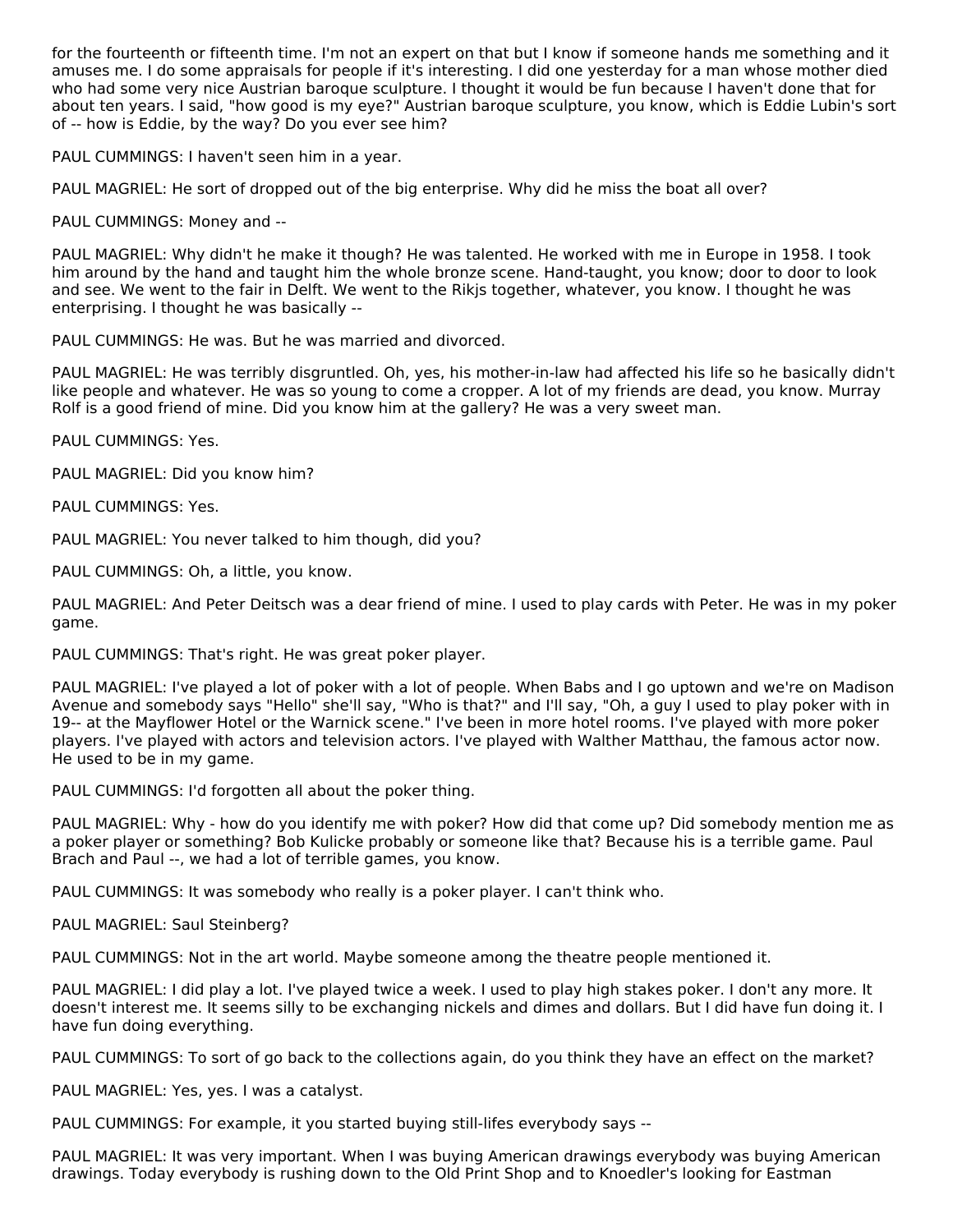Johnsons. I've been out of them for five years. Before that no one even asked for drawings. The word drawing never came up. Now everybody - dozens of people, the Frasners, the Horwiths and the Spencers, everybody is looking for American drawings. "Where can I find a Kensett drawing?" I'll tell you my feeling about this whole interview - I haven't any secrets - at this stage of my life what secrets would I have. I just must tell you that my notion about what this interview is like is that it's like a personality sketch which impinges on art in a very oblique way. I would think that it would not be very useful to the Archives of American Art. It doesn't seem to me that it would have that kind of relevance to the Archives of American Art except that I'm a very peripheral figure which is vital in certain aspects of art - right? I introduced American drawings over a broad spectrum. My show went to Texas, to Santa Barbara, to Maine, to Norfolk. More people saw American drawings and were aware of American drawings for the first time by virtue of the fact that I had instituted these shows. Also the same is true of American watercolors. Now the strange thing about this thing here, the phenomenon which is fascinating is, why did people wait until the 1950s and 1960s to present these panoramas and spectrums and retrospectives? That's where I'm important, I mean interesting. That's interesting, don't you think? When I did my Renaissance bronzes no one had seen Renaissance bronzes in Syracuse, or at Oklahoma University, or wherever.

PAUL CUMMINGS: A lot of those ended up in Minneapolis, didn't they?

PAUL MAGRIEL: Yes. Tony Clark got a beautiful group of them. The Metropolitan Museum has some of my good things, too, you know. In the Great Masterpieces Show you'll see my thing there. You know that's pretty good to be edited out of the Masterpieces and have a Paul Magriel thing there, don't you think? - a beautiful silver piece by Alessandro Algardi which I found on the Via Babino in Rome; of all places! Imagine being able to buy a document of Algardi in the street in 1958!

PAUL CUMMINGS: Yes. But you could do that because you knew what it was when you saw it.

PAUL MAGRIEL: And how! I couldn't believe it! Everybody else, all the great scholars had been by and had seen it. I bought it though!

PAUL CUMMINGS: That's the thing that makes it different though, the fact that you could go and buy --

PAUL MAGRIEL: I went to the Old Print Shop one day and bought ten Kensett drawings for \$100. Kensett! Kensetts! I bought the great Eastman Johnson drawings from Bill Davidson, one of the real pros in American art. He had been in the business for forty years dealing exclusively in American art, an informed expert on Eastman Johnson, Eakins, Homer, and all those. I bought the great Eastman Johnson drawings, ten of them I think for about \$300 apiece. The great ones. That was in recent years.

PAUL CUMMINGS: That's fantastic. You were just talking about the effect of your building a collection and its effect on the market. Would this happen while you were building it? Or after you would do an exhibition?

PAUL MAGRIEL: Simultaneously. I mean it would become interesting. People would go to the American Federation of Arts here on 65th Street or Finch College and see the things and say I've got this and I've got this but I don't have any drawings. I must get some drawings. And they'd get some drawings and the track would start, they'd look at Hirschl Adler, "Have you got any drawings?" They'd go to Kennedy and look for drawings. People started to buy drawings. And drawings went up to \$500. Eastman John went up to \$1,000, \$2,000, \$3,000. Dewing pastels went to \$200, \$800, \$1,500, \$2,500. I stimulate! Stimulate! I was a catalyst there.

PAUL CUMMINGS: Right.

PAUL MAGRIEL: I was rewarding myself at the same time because when they got up to those prices that was the end of the line for me. I couldn't buy them any more either.

PAUL CUMMINGS: But then you'd sell the collection and start another one.

PAUL MAGRIEL: Yes, I'd sell the collection and use the money to start something else. I sold my Art Nouveau Collection and bought a collection of still-lifes. I don't know - it goes on and on and on. What's the next question?

PAUL CUMMINGS: What has it been like working with museum people across the country? With this many exhibitions you must have endless tales.

PAUL MAGRIEL: Well, I don't have very many direct contacts because they're always done by somebody else, by some other agency, aren't they? You know, pretty much.

PAUL CUMMINGS: Oh, I see. But I mean you travel them.

PAUL MAGRIEL: I never leave town. I did travel in the days when I was in the Army. My idea of a trip now is going down to the Frick or to East Hampton. I did some shows there at the parrish Museum and at the Guild Hall. I mean I've covered that. Wherever I am I'll do it. How many shows have I done now? I've done three shows at the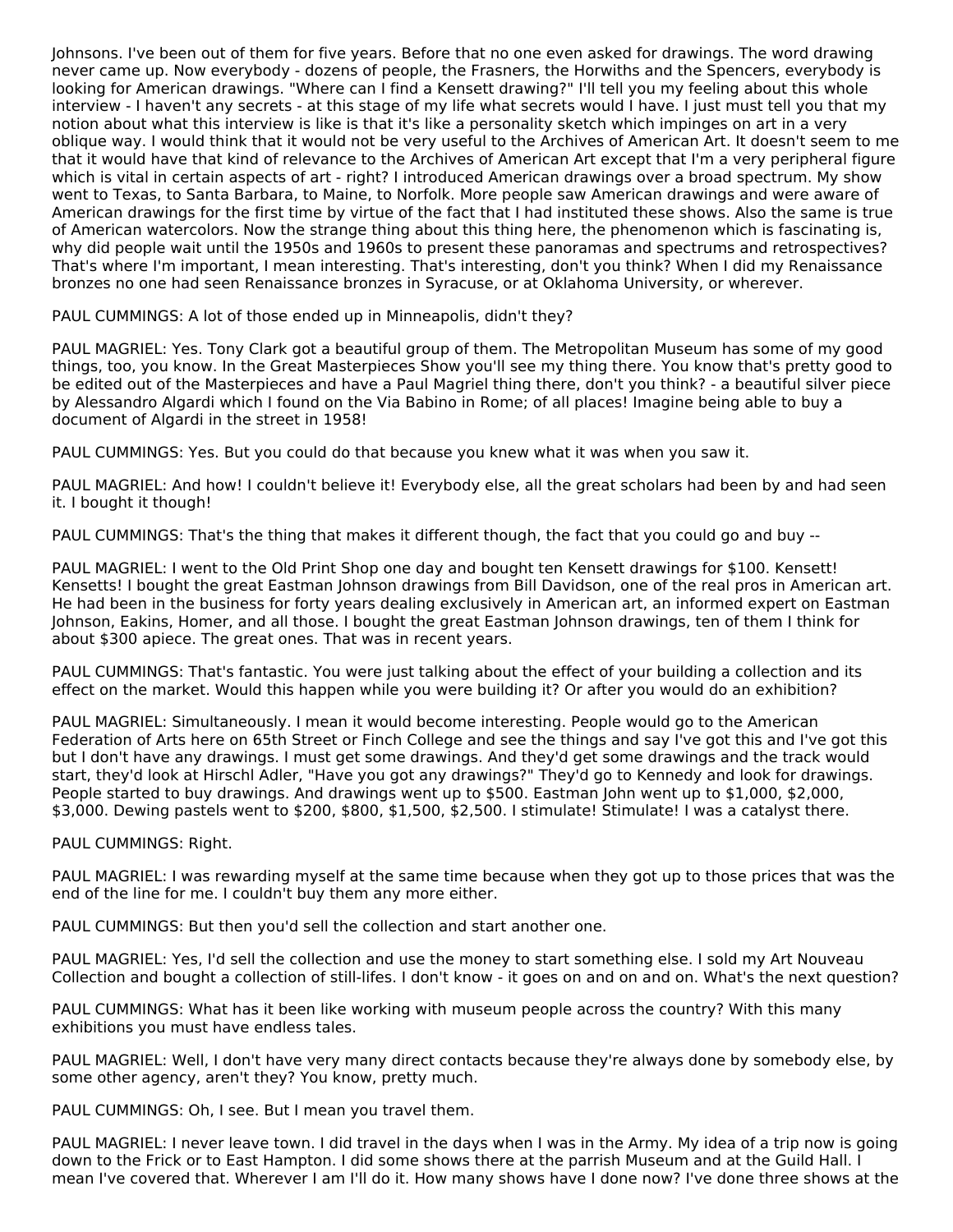Parrish Museum. How many more shows can I do there? I did a big show at the Guild Hall. I'm going to do another one in 1972. I said to the lady who's the director there, "I've got a show planned for you in 1972. She said, "What?" I said, "I don't have any idea but I'll have an interesting show for you." She said, "I can't wait! I'm delighted!" And I don't know what it's going to be. Maybe it'll be silver, maybe glass. God! I don't know what it's going to be.

PAUL CUMMINGS: I'm curious, though, hasn't the collecting developed a whole business relationship for you?

PAUL MAGRIEL: Yes, I'm very friendly with all the dealers. I have a very good relationship with most dealers. Most dealers are terrible people. Most dealers are hustlers. I don't think they care what they handle. The couldn't care less. I don't want to mention names. I've had things in my possession which are not only third rate but absolutely out and out fakes, which I have turned back onto the market, which certain dealers have handled and have given a full description of, say, a Winslow Homer; which, you know, was no more Winslow Homer than it was Cummings -and they handled them as a Homer. I mean that sort of thing all the time, all the time. Big firms do this. I mean big, important, prestigious firms. They just have enormous --

# PAUL CUMMINGS: Do you mean they don't know?

PAUL MAGRIEL: Both. But mostly it's because they don't care. They don't want to know. I mean what's the point? If it's \$10,000 why should they say it's worth \$200? I mean that's not where it's at. After all, the idea of business is to make money. And making money is selling. Selling is selling, you know. Johnny, watch it. I understand that Castelli is a very decent dealer. I know him. Of course that's not my scene. For instance, I saw a man walk into a prominent dealer's with a perfectly beautiful painting by Kensett, a dream picture, a little ravishing seacoast scene, the kind that is most desirable. I just happened to be standing there. The man said, "I want \$350 for it." The dealer said, "You're out of your mind." And he just beat that poor guy down and gave him two hundred bucks. It was about a \$5,000 painting. That sort of thing is just really venal and terrible. And I'm afraid that that's pretty much where it's at. There are some very enterprising new dealers. I think Gene Thaw is a very distinguished dealer here. He has a great eye, great talent, he does his homework, he's made the right contacts with the new dealers who've come along who are more or less friends of mine. I consider him a great dealer. I consider Ben Heller a great collector.

PAUL CUMMINGS: He's becoming a dealer though, isn't he?

PAUL MAGRIEL: He's a dealer now. But I mean what he assembles in that short space of time! That was a beautifully edited collection. He had superb examples of the best Rothko, the best Pollock, the best Gorky. Did you know that? Have you seen him? You've been there?

PAUL CUMMINGS: I know what he has but I haven't been there.

PAUL MAGRIEL: He should be interviewed. He's a very good guy. He's a very, very knowledgeable guy. And also he has a wonderful concept of -not better than Clem Greenberg - Clem Greenberg is a different kind of guy, he doesn't buy the pictures himself. Don't forget that when I was at the Museum of Modern Art in 1939-1942 I didn't buy a Picasso drawing for \$800 from Klaus Perls. No one did. I did buy a marvelous picture in 1946. Rosenberg had a big Braque retrospective - not a retrospective - he had forty-two pictures. I bought a great big 1925 still-life for \$3,500. Two years later I sold it for \$7,000. That picture has been back on the market for \$110,000. So, you know, how brainy am I? How brainy is Dorothy Miller? How brainy is Monroe Wheeler? It all went through their hands. Everybody, the whole staff there, there's no one who is rich. They were there from the beginning. They were there from 1929 on. My point is there's no one there who put away a few things, say, put away a few Picasso drawings of 1925, the classical period, or something like that. Nobody bought the Giacomettis for nothing.

PAUL CUMMINGS: Alred Barr seemed to have had a whole theory about the staff buying art, getting art, being involved.

PAUL MAGRIEL: No, not seriously I don't think. You could have bought what you want. I had a girl friend then who was working for Karl Nierendorf. Karl had a big Klee show in 1938. There were Klees from \$40 to \$400. Nobody bought them. Alfred Barr wouldn't object to somebody going and buying a little Klee watercolor for \$120. No one bought them. Who's there? No one is ever there on time?

PAUL CUMMINGS: There's somebody today who's in the same position, don't you think?

PAUL MAGRIEL: Well, except that it's very difficult. I mean somebody in the same position would have to go out and pay \$70,000 for a Frank Stella or \$50,000 for a Jasper Johns is hardly in the same position.

PAUL CUMMINGS: Oh, no. Well, that's way ---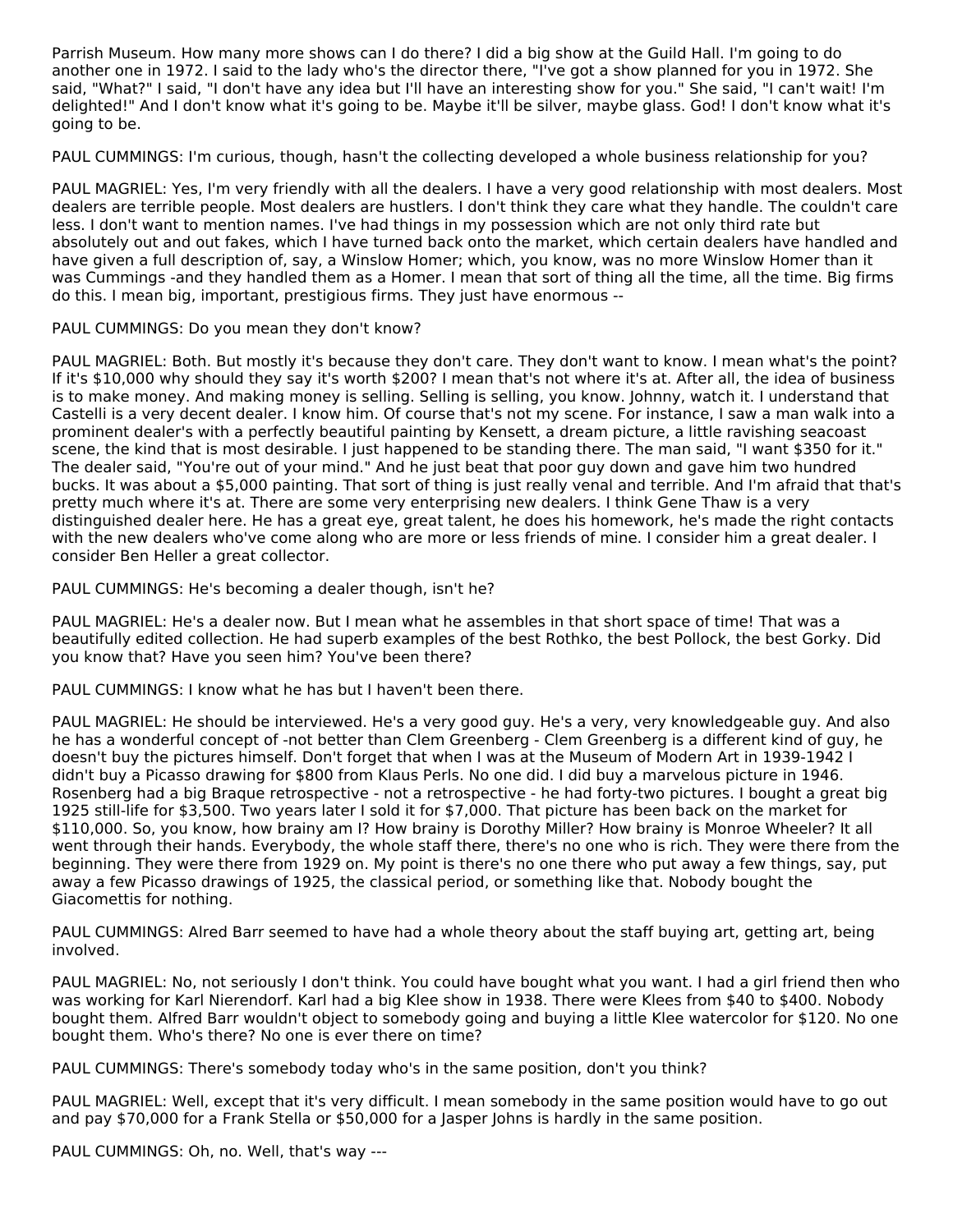PAUL MAGRIEL: You mean there are guys who are incipients today?

# PAUL CUMMINGS: Yes. Don't you think?

PAUL MAGRIEL: Those are always challenges. They're fascinating challenges. You know what you do. But, God knows, look at the catalogues that Dorothy Miller put out of Fourteen Americans, Twelve Americans, Sixteen Americans. You know drainsville; down the drain - right? Who out of those groups made it? And the ones who she didn't get are up flying - Barney Newman, fifty thousand bucks. It's very interesting that the most informed body of opinion will guess wrong.

PAUL CUMMINGS: Maybe they're so close they can't see it.

PAUL MAGRIEL: Who knows? I should have known Braque. I could see that they were marvelous pictures, for Christ's sake! I mean why buy one picture? I had some money then. I bought one picture for \$3,500. Why sell it for \$7,000? Braque - he's a giant. Right? I'm talking about myself.

PAUL CUMMINGS: You wanted something else.

PAUL MAGRIEL: But other people, you know, a lot of people made money. Victor Ganz made a lot of money. He bought that whole Moroccan series or whatever. Some dealers did very well. I guess the Sculls are very rich. Have you interviewed the Sculls? You're not going to do them, or what? Comme ci comme ca. That's another story, another kind of thing, that's another kind of -- you know, I don't want to use the expression - that's not my scene at all. It's a different thing. I know a lot of private collectors who love their pictures. Like, let me see, how many people like their pictures? I would guess that of two hundred people who have collections maybe three or four love their pictures.

#### PAUL CUMMINGS: Really!

PAUL MAGRIEL: Yes. The Linskys love their collection. The Wrightsmans - one for the money, two for the show there, you know. Untermeyer loves his stuff. But you have to keep thinking very, very hard. A lot of people like their things but not for the right reason. They like their thing for the hustle. It represents, say, \$70,000 -a lot of green stuff.

END OF SIDE 1 SIDE 2

November 25, 1970

PAUL CUMMINGS: It's November 25 - Paul Cummings talking to Paul Magriel - Reel 2.

PAUL MAGRIEL: The still-lifes I think I picked up after I'd worked at the Museum of Modern Art and done some other things. I think my confusion about Modern painting was almost total and I wanted to sort of reestablish an aesthetic and I went into viewing pictures in the sense of getting back close to nature. I found in still-lifes a very, very satisfying aspect of an artist rendering an object or a circumstance with a literalness and a definition and a capacity for creating a magic in the simple elements. That gave me a great, great deal of pleasure. In the welter of the great numbers of pictures that were produced in that genre, I mean one naturally edits and I immediately came to see that people like the Peales were infinitely greater masters than other people who came along. And also what interested me very much about American still-lifes it seemed to me that in this one area they had gotten on to something which they could render with a skill of almost any of the Europeans. I mean the best examples of American still-lifes are almost equal to the great European still-lifes with the possible exception of somebody like Cotin, for instance. You know that great picture that's in San Diego, that squash and things like that. But the regular run of European pictures, still-lifes, outside of a few of the great masters like Octin and William Cobb, the Americans were not only comparable but very, very superior, they did extremely well. In the case of somebody like the Peales they're infinitely superior to the Europeans. And the lesser masters who came along - John F. Francis and George Henry Hall - rendered very, very creditable work. Whereas in the other areas, landscapes and genre pictures, there's just no comparison. I mean you talk about American pictures and you have to put American pictures in quotes because they were never part of the universal spectrum because they were never comparable. If you were to compare a great painting by George Inness with a Courbet you'd see the Inness was not in the same league. And of course the same thing applies to the American impressionists who were much the weakest of the whole body of painters. In comparison with the great French Painters: Monet, Manet and Pissarro, we have Childe Hassam and Theodore Robinson who are just - well I don't mean pitiful but pretty damn weak. But in the field of still-lifes I thought the Americans produced a great body - well, not a great body but a distinguished body of work which was not only still-life painting but still-life American painting because they had an American feel about them. The treatment of the subject was American. The rendering of the composition was American. It never spilled over into a kind of sumptuousness but the best ones always had a very stark simplicity. The Peales would render a single layer of grapes or a small compote in which the apple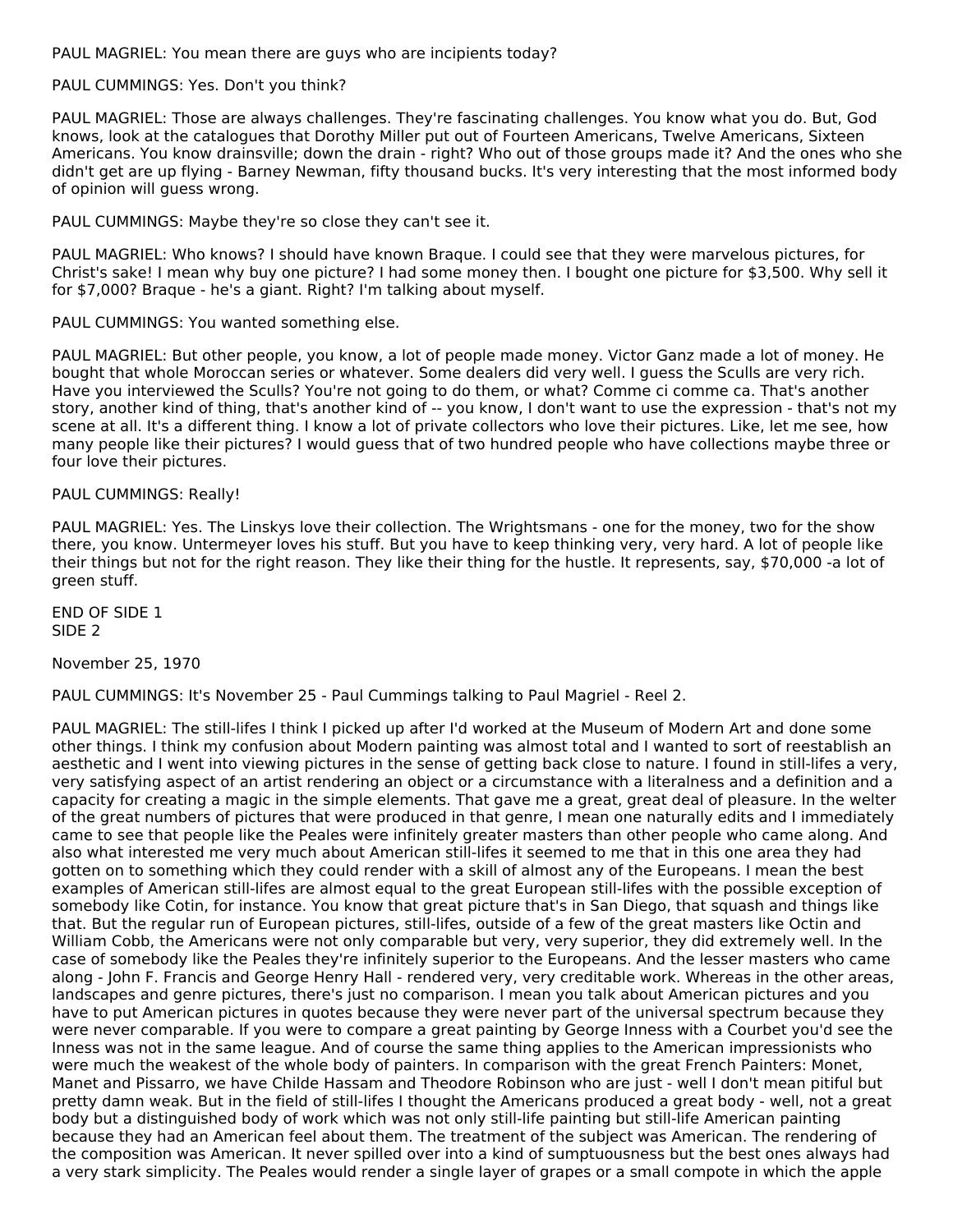was almost a literal apple. This appealed to me enormously. And I just think that that stems out of a kind of lack of great, great knowledge of contemporary painting and I think is an aesthetic shortcoming which I've tried to correct. But I don't think I ever have because today when I go and look at pictures and go to the Marlborough Gallery to see the Rothko show I'm sure I see what I love in them. I think he's a master. And also now I think that I can edit Pollocks, you know, find the better Pollocks and poorer Pollocks and great Pollocks. But I don't think that my visual sensibilities have never been developed in the way, for instance, of Clem Greenberg and Harold Rosenberg. Of course there's no way of knowing but I do have the feeling that they can look and edit much faster and better and much more critically than I can. No one is ever sure of this 20th century American art. I think Betty Parsons and Sidney Janis can spot people before I do. I often think sometimes you're beguiled and oftentimes not only beguiled but deluded because there's a whole kind of legend which attends a phenomenon of big names like de Kooning, Pollock, and Kline, and Clyfford Still and the rest of them. My viewing of these people stems from the legend which has been created. I myself didn't discover that these people are great. I found that they were great after they had been superimposed upon my taste. No one knows to what degree one is influenced. Now in literature this is not true. When I read Tolstoy no one had to tell me that he was a great writer. And no one had to tell be that Shakespeare was a great writer. But with painting it's a very, very strange thing. and of course this doesn't affect me only. It affects the whole population of the world. You never know where the legend begins and where you yourself come in.

PAUL CUMMINGS: But don't you find that there's a legend about the Peale family or that whole series of painters.

PAUL MAGRIEL: Yes. But we never know anything about them. We know very little about them. There's very little been done in research in the history of American art. There are almost no books yet. And the general surveys were very, very casual, such as the one by Isham and the reviewers. These writers simply brought Eakins and so on into focus and stimulated our interest but in a very peculiar way never stimulated our aesthetic. Those writers never did that. Isham presented the pictures and then we were faced with the fact that Eakins was a very superior artists. But the other thing that interests me very much is the whole business of seeing, how one sees or hears. For instance, I went to see the dancer Pavlova when I was a young man years and years ago. The legend of Pavlova was so great that I'm sure that even if she'd come on stage on crutches I would have thought she was stunning and marvelous. And people now rave about Nureyev and they're sitting in the third row of the balcony and they don't see anything, yet they say, "My God, isn't he fantastic!" And they can't see, they can't see that his plies are not deep, and that his heats are not sharp. But the legend is so absolutely marvelous. That, of course, is a phenomenon which attends modern art to a great extent. People always let on. Even I myself. No one wants to be a part of the idiot herd, you know. So I just said to myself I'm going to reevaluate and reexamine the whole process. So I went to still-life painting and found from that not that I discovered any special truths, but I found things that were sort of interesting to me.

PAUL CUMMINGS: There's no list of the development of one collection and the next and the next and the next. Do you think there's a relationship between the quality or the idea of what made up, say, the still-life collection, or the bronze collection or even the Art Nouveau collection?

PAUL MAGRIEL: In the still-life collection I was most severe and edited very, very carefully and very, very critically every one I bought. I made some very good contacts very early with dealers who knew that this was my specialty and who brought me in to their place, or had me see pictures that were offered before anyone else had a chance to see them. But I was astonished, amazed, and surprised. One of my good dealer friends was Victor Spark who has enormous knowledge and is a great pioneer in this field. He showed me pictures, many of which I bought. One day he called me and said I've got a very, very interesting picture. I went over and found that it absolutely was just a piece of crap. And a dealer has a strange projection, he always feels and doesn't know, he has discernment but sometimes his discernment is not critical enough because he always feels that in the projection, you know, of another person he can't deny the other person the opportunity of seeing something so he showed me a lot of crappy things too. All dealers do that without knowing. And I don't know whether they really don't know, or they don't know that the person will know, or not knowing, feel that there's a middle ground somewhere. Do you see what I mean by that?

PAUL CUMMINGS: Yes. Did you find that when you were doing those collections that many of the dealers were truly knowledgeable about what they were selling?

PAUL MAGRIEL: No. Almost none. I think Victor Spark comes to mind because he was the only one that I knew who knew. I thought that the people at, for instance, Knoedler's hardly knew one picture from another except when a big name came along, and they couldn't distinguish one good Peale from another, or the quality of one from another. All painters vary very, very much in quality. A good example is John F. Francis or George Henry Hall or other names that come to mind from that Corcoran show. Severin Roesen who has become very important. And I've passed up all the Severin Roesen's for years because I thought he was a very, very elaborate European painter who'd settled in this country. And I never liked his things until later on. There are some very small pieces that have the exquisiteness of the Peales and the Harnetts, that sort of thing. Harnett of course was very uneven. In some of his late pictures which I bought, those of the 1890s, he was superb. He worked almost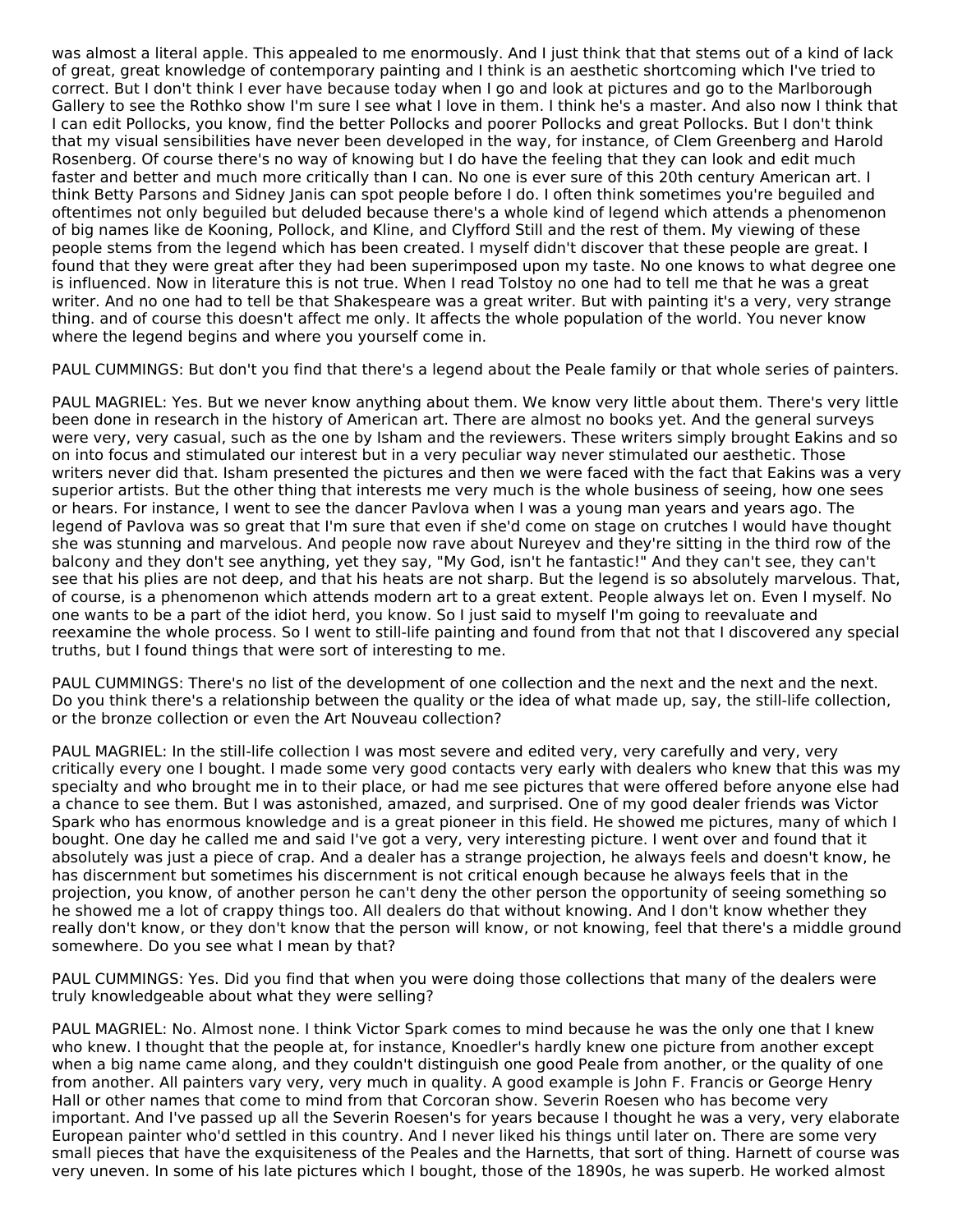like a jeweler he was so precise and immaculate and created beautiful, beautiful things. I have some of those. And Peto, too, sometimes was a very vulgar painter. I rejected most of those. So I think my discernment developed as I went into it. I spent an awful long time on developing that still-life collection. With the exception of ballet I've never spent as much time on anything as developing that particular area of collecting - the still-life paintings. And I got to be very, very - well, I won't use the word 'astute' but I developed the ability to see pretty well.

PAUL CUMMINGS: How many paintings did you have finally in that group?

PAUL MAGRIEL: There were sixty pictures, edited pictures, which have gone to very, very good collections: to the Metropolitan Museum, to John D. Rockefeller to the Mellons and various people around.

PAUL CUMMINGS: All the fancy places.

PAUL MAGRIEL: Well, fancy and good museum places and things like that today. At the height of the quality of my collection Bob Hale came to see me and I thought that he should have bought a lot of the pictures from me. It would have formed the nucleus of a great collection at the Metropolitan Museum. But of course at that time he was very involved in extending the museum's holdings in modern paintings, in which he did very well, as you know. So I don't blame him for that. I mean it's just one of those things that happened. So I sold a large part of my collection to Wildenstein. And a lady in Maine, Mrs. Norman B. Woolworth, bought a large number of them. And I sold a large body of them to the Kennedy Galleries and they sold them off to various people. It would be impossible right now to reassemble this, or assemble a collection comparable in quality no matter how much money one had. I mean it just doesn't happen. No more than one could assemble a large group of Raphael drawings. You just couldn't do it, not very well. But, I did spend a lot of time on this still-life collection. I'd look at Raphael drawings at the Ashmolean Museum. I looked at bronzes at whatever, I mean I was just never idle - the insularity. I mean if I'm ever there, I mean if I'm collecting French art glass I'd still go to see Rothkos and I'd still go and see Before Corte's (which I've seen five times), and I'd see the Asia House collection of Rockefeller Art over and over again.

PAUL CUMMINGS: There are superb things there, aren't there?

PAUL MAGRIEL: Oh, just marvelous! So you do develop this discernment, you know, which we all think we have, of course, that's an arrogance or an ego thing.

PAUL CUMMINGS: The thing that I find interesting is that you've never collected things that are expressionistic in quality.

PAUL MAGRIEL: I don't know what that word means.

PAUL CUMMINGS: Well, like the German Expressionists.

PAUL MAGRIEL: You mean - who? Kirsch, Nolde, Beckmann?

PAUL CUMMINGS: Yes, like that. Everything has defined form.

PAUL MAGRIEL: Shape, yes. I like definition. That came, I think, because of my confusion at the Museum of Modern Art and I was just sort of upset by that. And I think that because I was not able to comprehend it totally I suppose I went to a finiteness with everything defined. But I do love - well, let me see, well, Japanese prints are definitive, aren't they?

PAUL CUMMINGS: Yes.

PAUL MAGRIEL: I think Nolde watercolors are marvelous; I've seen some marvelous ones.

PAUL CUMMINGS: But I mean the collections you've put together like the bronzes. That bronze over there is very defined.

PAUL MAGRIEL: Yes, it's defined.

PAUL CUMMINGS: I was just thinking about this the other day and I was wondering if it had to do with all your years of being involved with the dance.

PAUL MAGRIEL: It could be. Because you need definition and clarity. And if it's fuzzy and muddy it belongs to the modern dance possibly -- I'm not putting it down. I mean I'm not putting Martha Graham down because she does some marvelous dances. I remember the dance I think she calls it Frontier. I was very, very much moved by that. I don't know what forms an aesthetic. I don't think most people have one. I mean if they like something but, you know, I don't know what that ever means. I mean a man like Lincoln Kirstein who is an enormously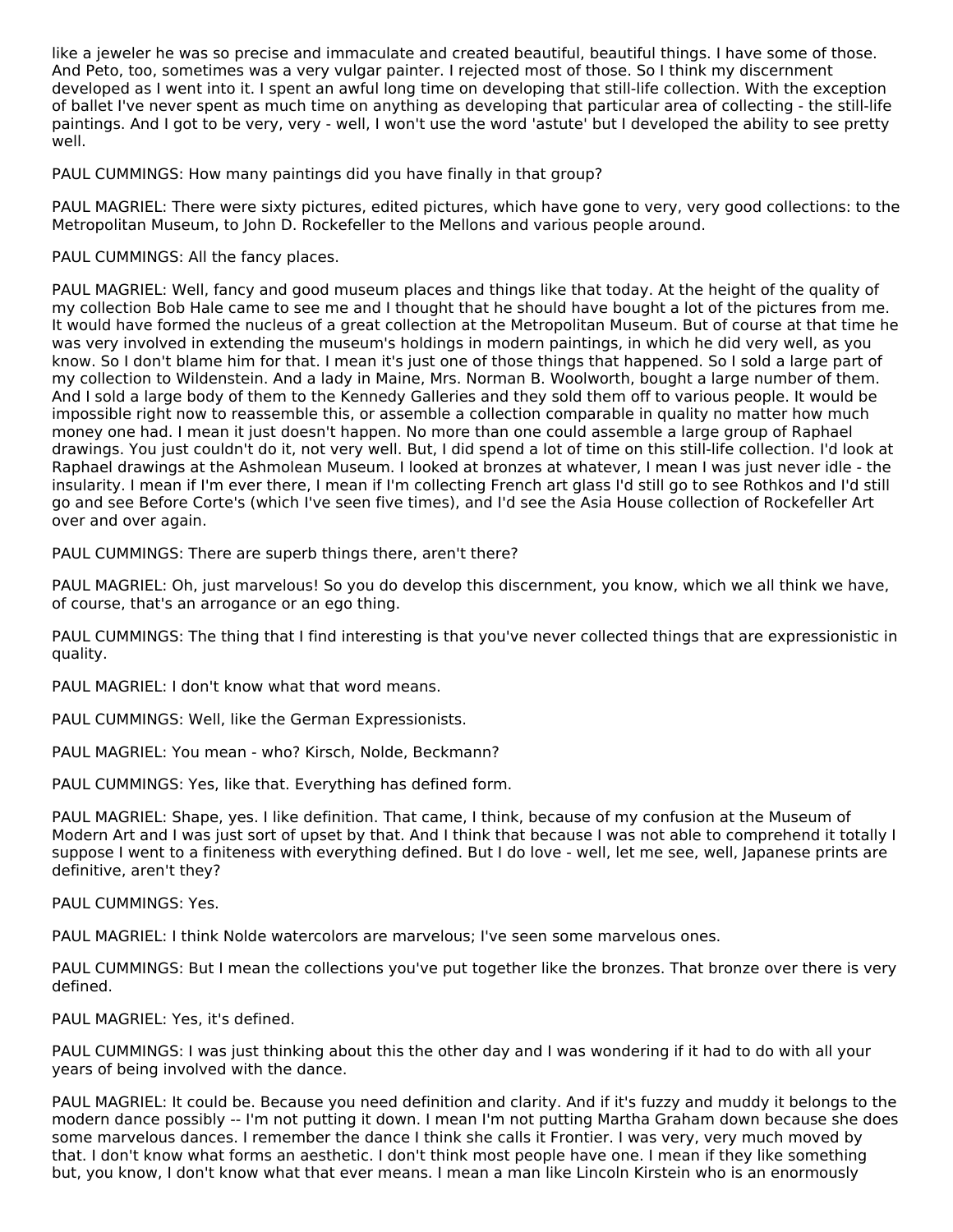gifted man and is cerebral and informed, and he has a very peculiar visual sensibility, most peculiar I would think. Although I admire him for many things, but I mean the way he looks at pictures and all that I just think he's extraordinary. He did an extraordinary catalogue for Larry Sickman for the Kansas City Museum called The Age of Napoleon. It's one of the most brilliant catalogues - the introduction and the whole treatment of the Napoleonic Era is probably one of the most brilliant essays ever written on the subject of Napoleon. And this is 1970. That's an incredible statement to make. You should read it. It's just absolutely wonderful.

# PAUL CUMMINGS: I don't know it.

PAUL MAGRIEL: It has scope, it has information, it has empirical knowledge which relates to the time in a most profound sense. I'm just citing here this one person I happen to know as an example of how people's aesthetics surprise me. The Metropolitan Museum's holdings surprise me very much. I'm staggered by their acquisition policy over the past twenty-five years. I'm just staggered!

# PAUL CUMMINGS: In what way?

PAUL MAGRIEL: The things that they've let go, the great pictures that have left them. They haven't acquired anything from my point of view. I mean in my lifetime the Caravaggio which I think is sort of skin. And a very dubious Velazquez which probably was done by del Martzo - I don't know that much about Velazquez. And I find the holdings staggering. The great big David of General So-and-So. I mean a so what picture? You know that sort of thing staggers me! So what does an aesthetic mean? What does Rousseau mean? What did Rorimer mean? And the acquisition of bronzes has been most undistinguished, three or four acquisitions they've made in the world. They have done marvelous things in other departments.

PAUL CUMMINGS: What do you think of the enormous prices for French paintings that they've been paying?

PAUL MAGRIEL: They bought that expensive Rembrandt. Then they bought the expensive Manet, the beautiful picture of The Irises. Well, I suppose from the point of view of their audience they thought the audience would simply be delighted with it. Which they are. So I don't fault them on that. What I'm talking about is the great, great, great pictures that over a period of twenty-five years have come and gone. For instance, the Toledo Museum has gotten some of them, Harlow Whitman is a very enterprising man.

PAUL CUMMINGS: Do you think that as your collections have changed that your taste has changed?

PAUL MAGRIEL: No.

PAUL CUMMINGS: That your interest has changed?

PAUL MAGRIEL: No.

PAUL CUMMINGS: That's maintained itself from picture to picture and subject to subject?

PAUL MAGRIEL: No. I could see a bronze in Philadelphia, I mean I could walk through a wall of forty of them and I can spot the good bronzes, you know, three, four, five. And there's no question about it with still-lifes or drawings, that sort of thing. No. I think my taste is not unerring or unfailing but the level is good enough. I mean it can match that of the American curators, the ones that I know.

PAUL CUMMINGS: I'm curious about Kirstein. How long have you been involved with him and with his projects and activities?

PAUL MAGRIEL: I started in 1933. That's an awful long time ago. I think I told you about that. I was studying ballet with a man called Bourman who was a classmate of Nijinsky's. When I came to New York, Lincoln Kirstein was doing a book on Nijinsky with Romola Nijinsky. And we became friends and interested in mutual concerns. That's all.

PAUL CUMMINGS: Then you formed a library for him.

PAUL MAGRIEL: Later on, yes. I went to Paris and spent a whole year - it didn't turn out to be quite a whole year because the war broke out - that was 1939 when I formed the library.

PAUL CUMMINGS: Did you do projects with him after that?

PAUL MAGRIEL: Well, yes, I worked in the Library of Congress for two whole years doing the bibliography of dance, which was published in 1936.

PAUL CUMMINGS: Oh, he was involved with that, too?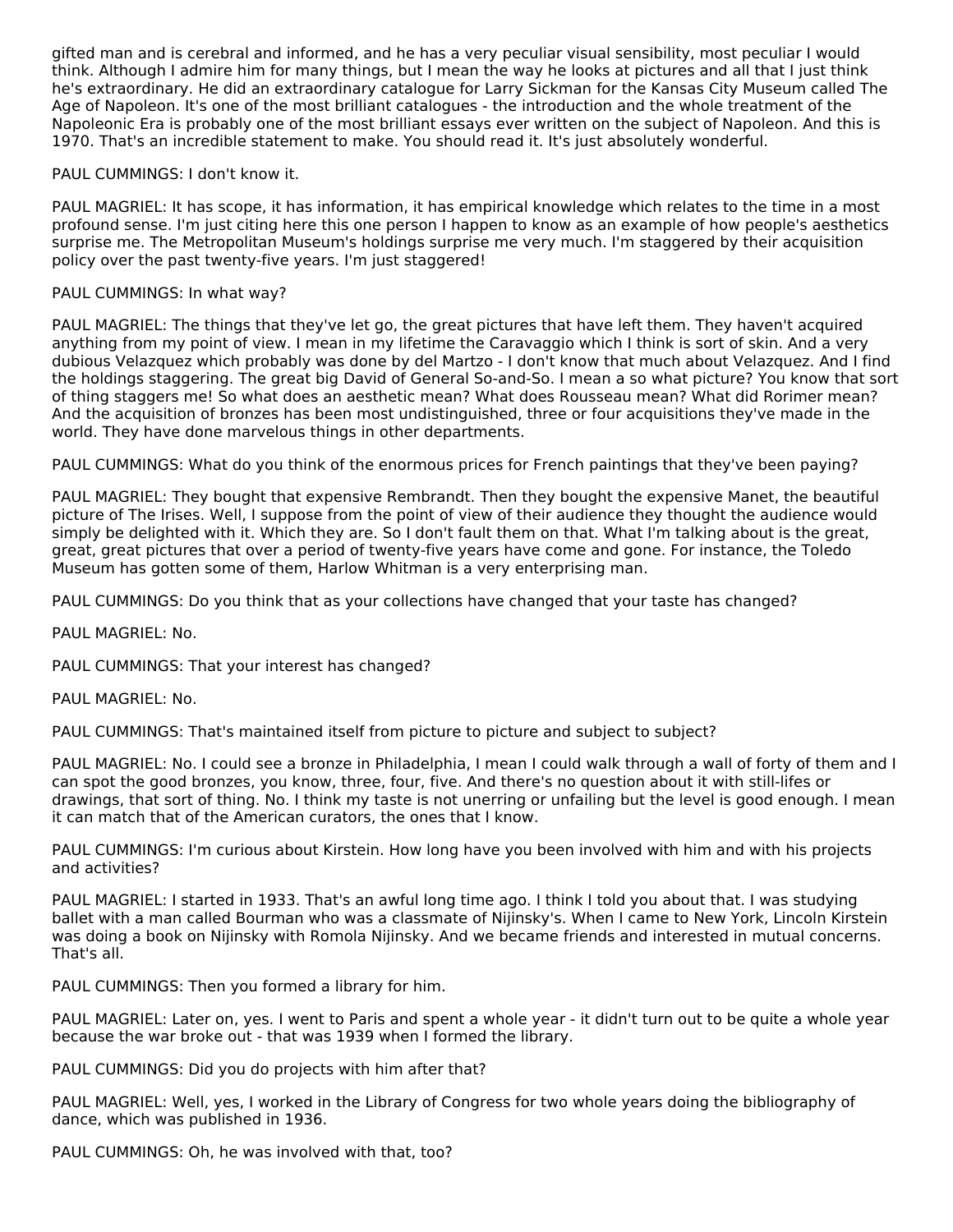PAUL MAGRIEL: He was involved in my bibliography. But he was writing a book on the dance and I sent him my notes and whatever material I could all along. He did a very, very good book called Dance, which was published in 1935. It's still one of the best books on the subject ever written. The facilities there were just superb. The visual thing came a little later. I got to be awfully good at finding visual materials for the Dance. Then I came to the Museum of Modern Art and I did this series of shows which are lost forever. They had never been photographed. I do know that the Museum of Modern Art considered my project there as a very unhappy stepchild dragged in, you know, really dragged in without raison d'etre of any kind. I had the feeling then that Lincoln's influence at the museum of Modern Art with the Board (not with the director) or whoever - Nelson Rockefeller probably (as you know Lincoln is a great friend of Nelson's) had something to do with this. I have never been able to establish this but perhaps Lincoln said to Nelson, "This is my friend. He's talented. He's not in modern art but he's part of what's going on and let's see what develops." And then I think fortuitously or luckily for everyone concerned, the war came along and I left. And the Museum was rid of me. But then they acquired George Hamburg who was quite a different type. I don't know if you've ever interviewed him. He was a serious German, you know, pedant and all the rest of it. I don't know what exhibitions he did because I wasn't here, I was in the service then. When I got out of the Army I didn't want to go back. I decided it would be awkward, Hamburg was there, he needed a job and I didn't. So then I traveled around in Mexico looking at the Orozco murals and the Rivera murals and Siqueiro's things and Nerida's things. You know, whatever there was to see.

PAUL CUMMINGS: What I'm trying to find out is the differentiation between collecting things, as you collect, or in dealing in things, because when you decide to dispose of a collection you really don't sell it off piecemeal?

PAUL MAGRIEL: No. I gave my whole collection of bronzes to Eugene Thaw to sell for me - E. V. Thaw. I gave my collection of still-lifes to the Coe Kerr Gallery. I gave another collection to the Kennedy Galleries.

PAUL CUMMINGS: So that really you don't get involved with selling? It's only the acquisition?

PAUL MAGRIEL: Selling just bores me. I hate the vis-a-vis confrontation of prices and "How much do you want for that?" and that sort of thing. I would make a very poor dealer. I am a very poor dealer because I am not rich and haven't made that much. If I'd kept the things and that sort of thing -- but I'm not a dealer. I don't have the temperament of a dealer or the attitude of a dealer or the style of a dealer or the interest of a dealer. I could never be a Richard Feigen. I can't be slick like that. He's a very slick number. And Gene Thaw who is very talented, he's a prodigious talent. I think each one of us doesn't have this sort of thing. I have no way of knowing my reputation on the street, whether on Madison Avenue people think I'm a fast hustler or dealer or whatever, you never know.

PAUL CUMMINGS: Everybody has a different theory.

PAUL MAGRIEL: Everybody has a different theory. Most of the people I go to see when I walk into the gallery smile and are very, very cordial. What they say to their wives at dinner, "An idiot came by," or whatever, or "A bright guy just wasted my time." Who knows? Who can worry about that?

PAUL CUMMINGS: It's interesting that the only regret you seem to have is not having been involved with the Metropolitan Museum.

PAUL MAGRIEL: I don't have any regret about that, not a serious regret. I mean I thought it would have been fortuitous for both of us, for the institution and myself because I was young, I had enthusiasm and capacity for total dedication, and integrity, and whatever the other terms are, and what I thought was a very good perspective from the point of view of accumulation or agglomeration or acquisition for the Metropolitan Museum which would serve a very useful function for them for a long time. And this would have been more than just stilllifes. It would have been the whole spectrum of American drawings, American paintings and that whole thing. I was a very vital person. It would have been a most happy marriage. But it just didn't work out, as I said. There was no reason ever to engage me then because Bob Hale was a most distinguished and useful member there.

PAUL CUMMINGS: How did you get involved with the American Federation of Arts?

PAUL MAGRIEL: I never got involved with the A.F.A. I mean they just did my shows for me. They traveled most of my shows.

PAUL CUMMINGS: Did you pick them? Or did they come to you? Or how did that come about?

PAUL MAGRIEL: Let me see now what the circumstances were, and how long ago that was. It was long before Roy Moyer was with the Federation and long before the other guy who is up in Rochester - is he?

PAUL CUMMINGS: Harris Prior?

PAUL MAGRIEL: Yes. Before him. Who was there before that?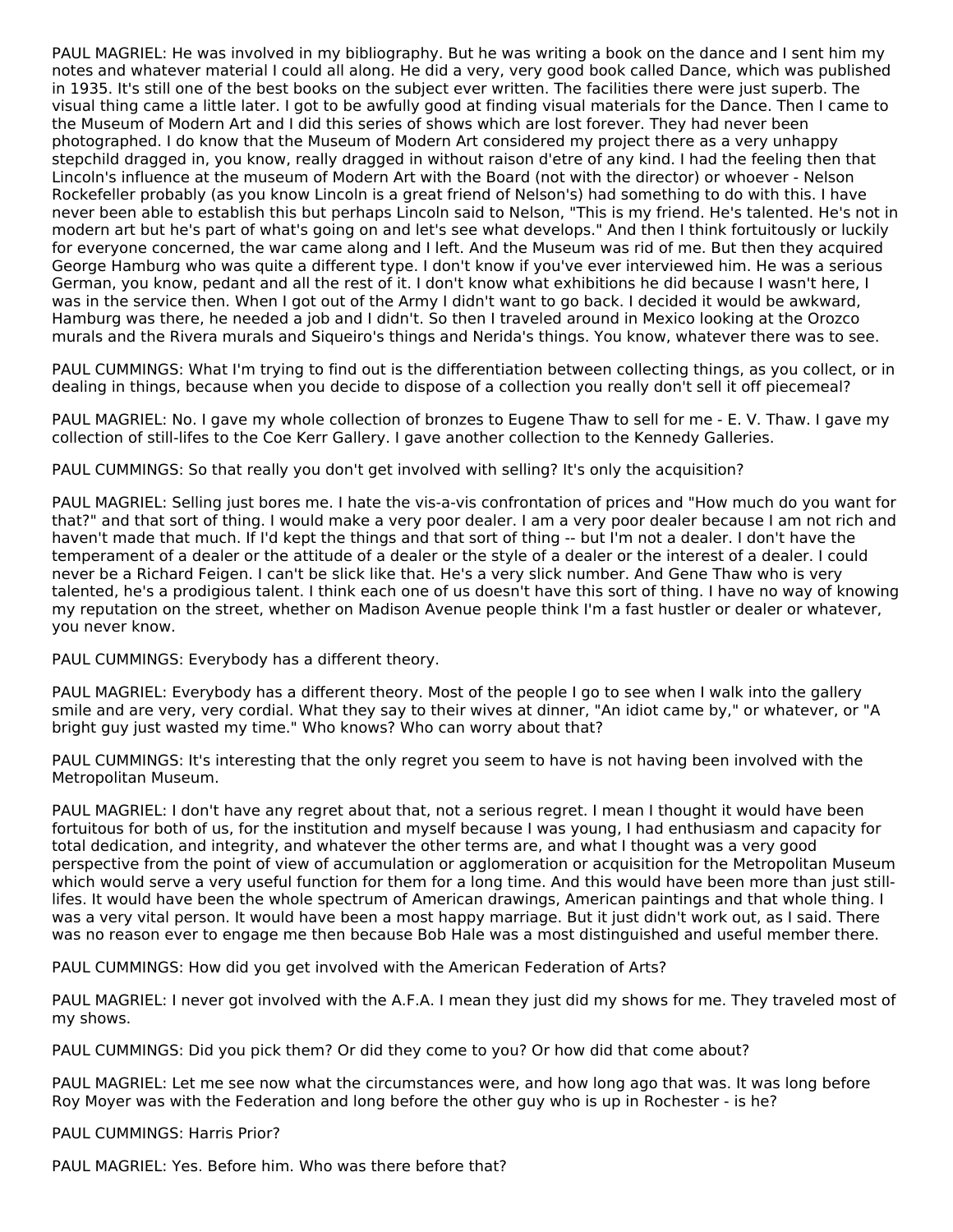PAUL CUMMINGS: I can't remember. Peter Pollack was there at one time.

PAUL MAGRIEL: Peter was there a very short time, that was in and out of the door. That was a mistake all around. I think Roy Neuberger realized that almost immediately - or whoever did. Anyhow, whenever it was in the late 1940s I did the still-life show with them - I forget who the director was. It was a very successful show. I mean the communities where they showed it liked it very much. They had never seen it before. And I did a whole series of shows with the Federation. But I don't think that relationship was anything special and no more than anybody else would have done. And then my drawing show I think I did a lot of it myself. Well, I mean, for instance, a guy called me from the University of Texas and said he'd see the show and could he have it. And the Phoenix Museum had seen the show and could they have it. And Portland, Oregon had seen the show and could they have it. And Buckley at Currier wanted it for the gallery in New Hampshire - what is it? - the Curier Gallery in New Hampshire. That sort of thing. And the Lyman Allyn Museum wanted it. And they did these very nice little catalogues. And Norfolk and that sort of thing.

PAUL CUMMINGS: Have you gotten very involved with the museum people or the academic world here?

PAUL MAGRIEL: No, I don't know any of them. I don't think they'd give me five minutes of their time. Why would they? They don't spend their time with people. They're too cute for that. They're not giving me their time. Why would they? If they've got five minutes they'd rather write a letter to Carter Brown or someone. Oh, by the way, I heard Carter Brown speak at a luncheon the other day. Did I tell you about that?

PAUL CUMMINGS: Yes. You did.

PAUL MAGRIEL: He is most impressive. A most impressive young man. Do you know him?

PAUL CUMMINGS: I've met him once.

PAUL MAGRIEL: Do you feel that? Or not?

PAUL CUMMINGS: You know, at a party with 300 people and you say hello.

PAUL MAGRIEL: Well, no, but I mean a vis-a-vis confrontation. I mean he's a very knowledgeable man. I think he'll make a marvelous director for that institution. He's most distinguished. Most distinguished! They have marvelous things there. Whether that makes it a great institution I don't know. Whatever that means. I think the Museum of Natural History is a great institution.

PAUL CUMMINGS: Right. Actually I think the Museum of Natural History and the Museum of the American Indian have a much greater influence on American art than people imagine.

PAUL MAGRIEL: I can't imagine how because, after all, no one ever goes there.

PAUL CUMMINGS: Lots of painters have gone there.

PAUL MAGRIEL: To the American Indian Museum?

PAUL CUMMINGS: Oh, yes.

PAUL MAGRIEL: I've never seen one. Every time I go there - I bought somebody a kachina doll for Christmas a couple of years ago and no one ever goes there. But you say painters do go there?

PAUL CUMMINGS: Oh, lot of painters go there.

PAUL MAGRIEL: Well, you know that, I wouldn't know that.

PAUL CUMMINGS: And I was surprised to find that out. Particularly the painters in the 1940s. Some in the 1930s, but in the 1940s especially. The 1940s was a big decade for that.

PAUL MAGRIEL: Well, I'm glad you agree because both are funded museums. I think the Museum of Natural History is one of the great treasure troves of the Western World. Of course it is, in many ways, isn't it?

PAUL CUMMINGS: Yes, it's terrific. We've talked for just three seconds about the effect of your collection on taste and the market and things like that. Do you have a sense of -- ?

PAUL MAGRIEL: I have a feeling that in many ways I was a catalyst and that if I picked up something I didn't give it an institutional thing but I created stimuli for other people to do the same thing, to look for the same things and I broadened the spectrum of collecting interest in those areas. I seriously think I did that. Especially in the drawing and in the still-lifes, those two areas.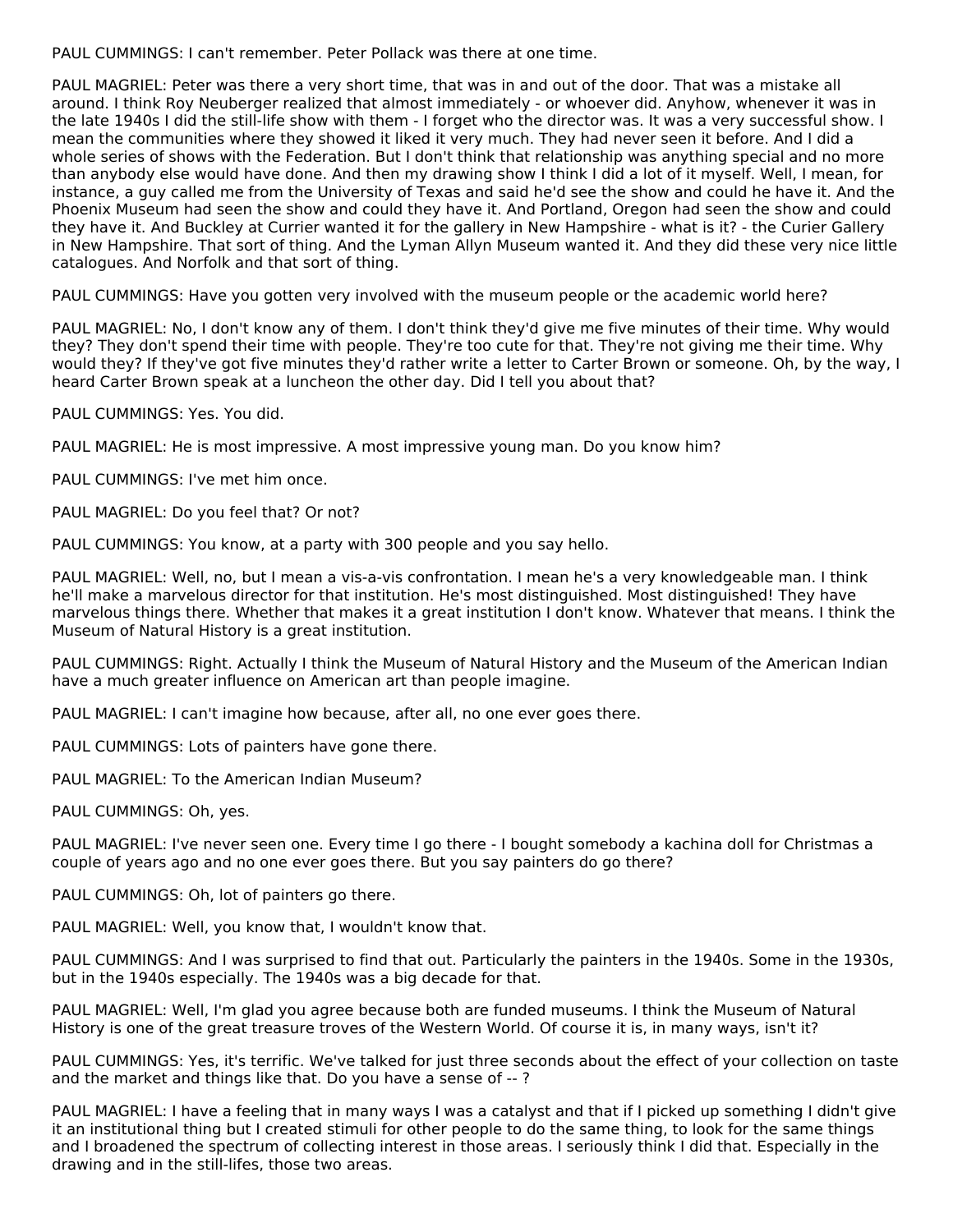PAUL CUMMINGS: Did you find that after your drawing collection was formed that the market changed? That there was greater interest?

PAUL MAGRIEL: Yes, there was enormous interest. It wasn't sustained for very long. About two years after I disposed of my collection I thought that no one talked about drawings anymore. I mean the range of people I know is not that great but within the milieu of the kind of New York I know it didn't seem to be as vital any more. And then a lot has been done since. Bart Hayes did his book. And John Davis Hatch did the shows. I mean it had done its thing and it sort of settles down. Like who's going to get excited now about a book on the Italian Renaissance? I mean it's been done. And you could go on and pick little things, you could do a book on Kensett, you could do a book on Eastman Johnson, or on Cropsey. But the thing had been done and sort of settled down. I take no credit for it, not only do I not take any credit for it, I get no credit for it either. So it's a standoff. And like you say, what kind of an image do I have on Madison Avenue, you know, what my projection is there - well, it's as varied as people are, from nothing to less than nothing. So that's where it's at. So what?

PAUL CUMMINGS: To get into a whole other area here, - I don't know really how to get into it - has there been any social effect of your collecting?

PAUL MAGRIEL: Well, I don't know what that word means.

PAUL CUMMINGS: That's why I can't phrase it right.

PAUL MAGRIEL: You mean has it helped me to go to dinner parties and things like that? You don't mean that?

PAUL CUMMINGS: No. Well, maybe I'll try it again this way.

PAUL MAGRIEL: Just give me the general idea because I can hear pretty good.

PAUL CUMMINGS: Have the collections made sense outside of the art community, do you think? I mean, say, Stuart Preston of the Times writes a nice thing about all the drawings and people read it.

PAUL MAGRIEL: Well, that's natural. He's a reviewer for the Times. Why wouldn't he? I mean there's nothing special about that. No, I don't think that very many things shake the boat like that. I think to really shake the boat is when a guy, a special painter comes along, you know, a Dubuffet or someone like that, that's the kind of thing that shakes the boat. But I don't think that an individual like myself can do any shaking at all. You know, we can't turn things around very much.

PAUL CUMMINGS: You can open up a way of looking at things.

PAUL MAGRIEL: Yes, you can open up a way of looking at them up to a point. But you're always there. I mean if I open up a way of looking at Renaissance bronzes by virtue of sending my Renaissance bronzes to small museums in Colorado and in Texas, that's fine. But in Houston, Texas there are the great Strauss bronzes on view, and they are in the metropolitan Museum, I mean they're there. Yes, what I did then was I probably introduced to ten thousand or to twenty-five thousand or to fifty thousand people in my lifetime an extension of their original interest in art, and probably people looked at drawings who hadn't done so before, and the same with the bronzes. And certainly people looked at the still-lifes who hadn't done so before. I did that I think, not to a great, great degree but to some appreciable degree. I did something there.

PAUL CUMMINGS: Do you have collector friends who use your knowledge and advice? - you know, who call you up and say, "I've got this painting. Will you come and look at it?"

PAUL MAGRIEL: Oh, yes. On 72nd Street the other day a collector met me and said "I've got a new picture. Would you be interested in seeing it?" I said, "Not particularly, but as a favor to you I'll look at it." He said, "I value your opinion very much whether I should have it or not." I said, "Then as a friend I'll look at it." Yes, I suppose my opinion is more or less respected. Or even a dealer might call me - I've had certain deals with dealers who'd say, "Shall we buy this?" And I've said yes, or no, you should not buy it, that sort of thing. It's just a kind of simple respect, it's nothing special, you know. I don't do that myself very much. I might with certain people.

PAUL CUMMINGS: You mean ask their opinion?

PAUL MAGRIEL: I might about a piece of French cameo glass or something like that. But otherwise I don't, it's not much fun.

PAUL CUMMINGS: You like to have it yourself if you like it?

PAUL MAGRIEL: I like to do it. I don't like to be led around. I mean if it has something else it has nothing to do with me, it has to do with fashion, which is something else. Which is fine. But if it's something I'm looking at I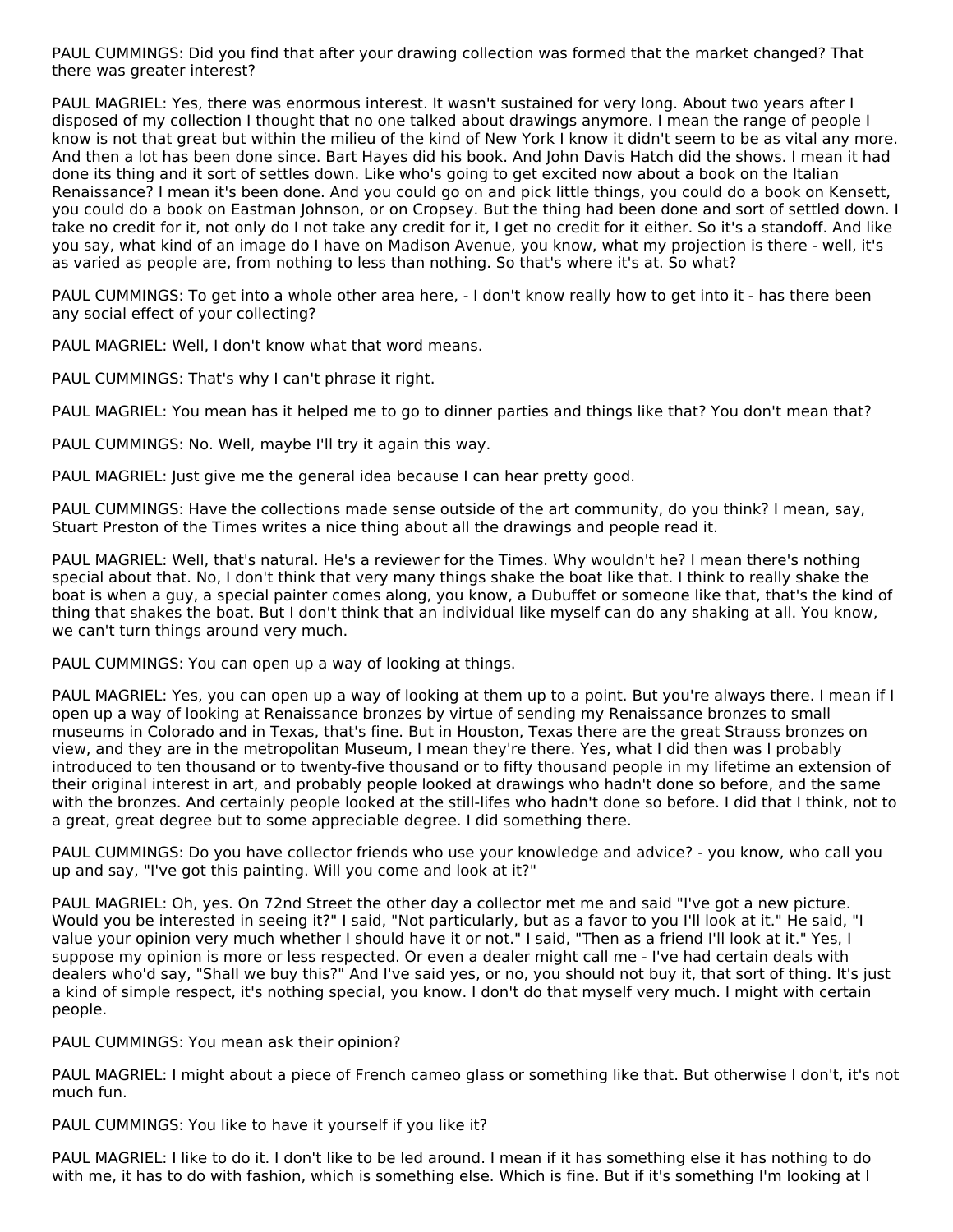don't have to be shown even a George Grosz or a Dubuffet. I know as much as you do about Dubuffet or Giacometti.

PAUL CUMMINGS: You said before that you don't like to write.

PAUL MAGRIEL: I have no talent for writing. Writing is a very, very special craft. It's something that takes a great special discipline and great knowledge. I have friends who are writers. Dwight McDonald is a writer. He sits down, he locks himself in a little room and writes. I used to know a guy by the name of Joe Liebling. He was a wonderful writer. I used to see him in a little cubicle at the New Yorker. He'd get in a little box there and start writing. The reason I know Joe Liebling is that we had a mutual interest in prizefighting. He knew a great deal about the 18th century. I did a book on Danny Mendoza, the great English prizefighter in the 18th century. He was very interesting person. He was the first lew to meet a king and that sort of thing. He became eminent. Anyhow, Joe Liebling was very much an aficionado of the prize ring. So we used to have marvelous sessions of "rap" or "rapping" - to use the new expression. That's what a writer is, you sit down and you write. That takes a discipline and a talent and a great deal of patience.

PAUL CUMMINGS: It takes a sedentary attitude which you don't have. I'm curious because in doing your projects and research there's all this information and data and things.

PAUL MAGRIEL: I put together an enormous notebook on The Nude in American Art which I never wrote up as a whole book. Oh, I was going to do a book once with Elizabeth McCausland. Do you remember her? She was a friend of mine. She wrote pieces for me. We sort of respected each other. She was going to help me, rather we were going to edit together a book on The Nude in American Art. That was twenty years ago. We showed the outline of it to a publisher and they turned it down.

PAUL CUMMINGS: They all blushed, yes.

PAUL MAGRIEL: Not blushed, they turned it down, they just thought there was no audience for it. Then about six or seven years ago I wanted to do a book with Brian O'Doherty on the prize ring. He being an Irishman and we got to be friendly and all that. We approached a friend of mine at Scribner's about it and he said it would be an impossible book so we gave that up as a project. So that was the end of my writing, on a large scale if you know all of my knowledge and interest and research.

PAUL CUMMINGS: Is there any reason why you've gone from one area to another? Or is it just a matter of interest? - you know, from drawings to furniture and to glass?

PAUL MAGRIEL: I guess for the same reason that I don't like a nine to five job. Wouldn't that be the same kind of thing?

PAUL CUMMINGS: Sure.

PAUL MAGRIEL: I was never a nine to five man. I just couldn't do it. I worked on my own time at my own special thing. Maybe there's an element of sloth in that - I don't know. Who knows what the total hangups are. I've never been to an analyst, I haven't solicited advice on that subject. But it could be sloth. I don't want to get up that early in the morning or stay that late, or whatever.

PAUL CUMMINGS: Is there any reason why you traveled the exhibitions around? -I mean one collection after another.

PAUL MAGRIEL: Yes. I think I wanted to expose them. And I don't know whether that's vanity or whether it's whatever the word is. I suppose I had a view to exposure of them. They seemed to serve only a partial function sitting in my apartment. Most often I wasn't able to hang more than a third of them and they were sitting in my closets. So why not just show them? I mean that seems like a very simple reason, don't you think?

PAUL CUMMINGS: It's interesting I was talking to one of our retired museum directors the other day and we were discussing the difference in scholarship between museum and university people. And he said that museum people tend less to think in terms of literature and writing but rather in terms of selecting and doing an exhibition and that kind of presentation --

PAUL MAGRIEL: Editing an exhibition, yes.

PAUL CUMMINGS: -- rather than sitting down and writing a book.

PAUL MAGRIEL: Yes. Well, I would consider myself to belong to that group. I mean if I were commissioned today, say, for a World's Fair to put together an exhibition of American painting I think that I could do a superb job of that. I don't want to write the history of American painting but out of the welter of American pictures of 250 years I could edit a stupendous show. Which has still never been done and I'd love to do that. But of course I'll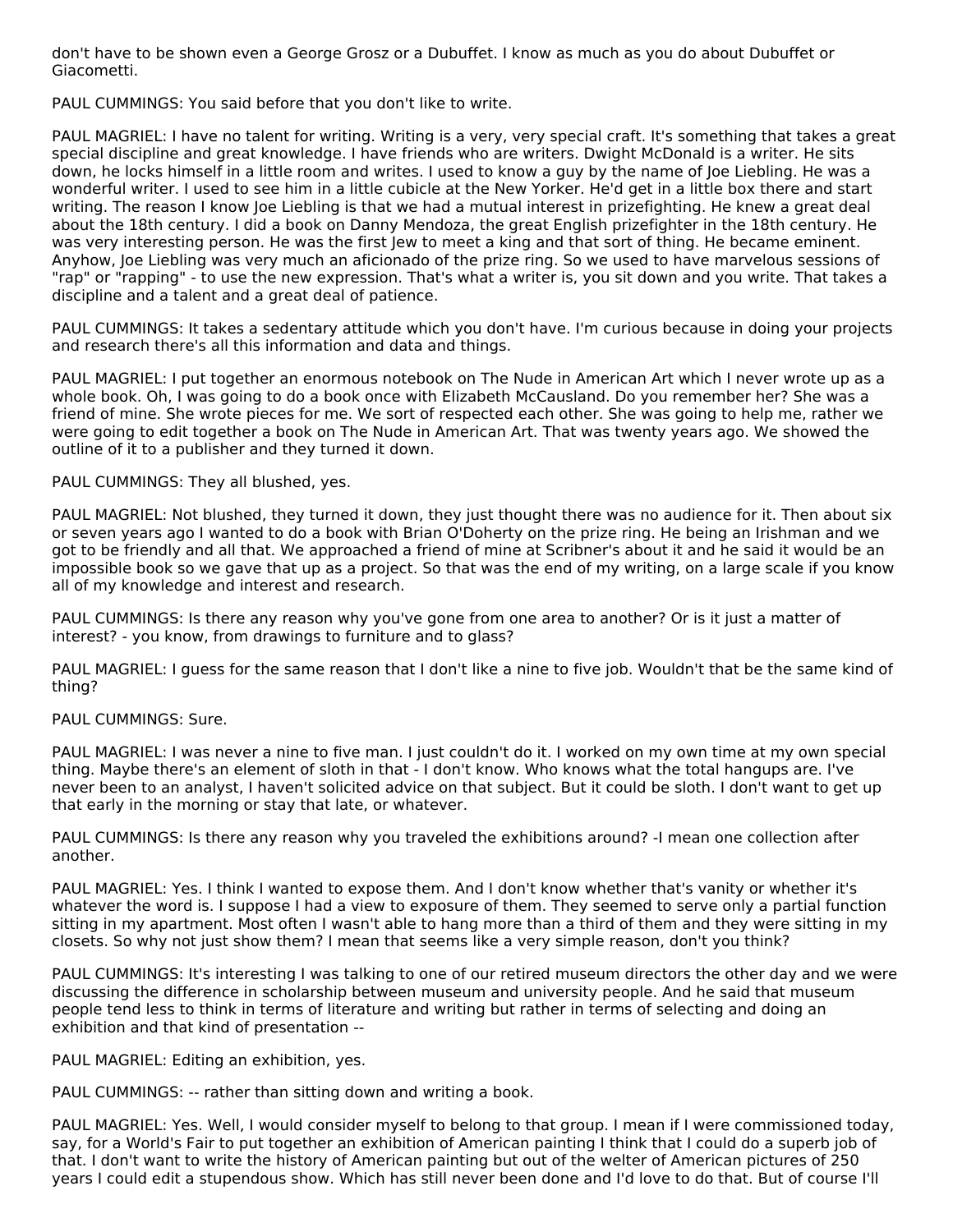never be able to do it. But if the Metropolitan or the National Gallery asked me to do a great show or a show of great Americans --

PAUL CUMMINGS: There's the Bicentennial in a few years.

PAUL MAGRIEL: Well, whatever. I mean they're not going to ask me anyhow. They have their own people. John Howett is not about to ask me to do his show, or even ask for my help. So that's where that stands. But that sort of thing, yes, I'd be more a museum person than a university person in that respect. The scholarship is incidental to my taste and what I would be considered would be an editor.

PAUL CUMMINGS: I think it's interesting you've used the term "editing" in selecting things and I don't know anybody else in the art field who uses the word in that way.

PAUL MAGRIEL: Well, don't you think it's applicable and pertinent?

PAUL CUMMINGS: Yes, sure. Sure.

PAUL MAGRIEL: And pertinent to my whole experience. Because that's what I do. When I collect I'm consciously editing all the time and you make a choice of various things. Well, you make a choice when you go to a film. Often times there's not much choice but if there are six bad ones you take the best of the six or whatever. I never go to the theater at all because that's not my thing any more. I do go to music all the time because nothing can happen there, the music is there, they can play it a little better or a little worse but it's there. What can you do to Brahms or Bach if you love the music?

PAUL CUMMINGS: Do you still go to the dance a great deal?

PAUL MAGRIEL: Not as much. I like Balanchine's ballets very much always. I think he's a great talent, a great creative man. I like Jerome Robbins very, very much. And I read a lot. I read all the time. I don't read art books that much, by the way. I scan art books.

PAUL CUMMINGS: You look at the pictures.

PAUL MAGRIEL: But as to reading there's just too much going on. I've been rereading Clement Greenberg. Do you know him? He's written some fascinating pieces. I read him very carefully. Let me see, this was in The Partisan Review 1955, a great piece.

PAUL CUMMINGS: Oh, yes, that's the famous essay.

PAUL MAGRIEL: American Type Painting essay. That's reading. I mean there's some 'reading' reading and there's some 'don't bother' reading. You know what I mean? How do you read a book like E.P. Richardson's History of American Paining? You know, you don't read it - "then Cropsey went here, then he picked his nails here," that kind of thing.

PAUL CUMMINGS: What do you think of the status of American art scholarship?

PAUL MAGRIEL: Why would you ask me?

PAUL CUMMINGS: In the nineteenth century?

PAUL MAGRIEL: Oh, nineteenth century? You mean American scholarship of the 19th century?

PAUL CUMMINGS: Yes. And, the things now being produced about it.

PAUL MAGRIEL: Not very much. Not very much has been done yet. I think they're just getting into it. I think the young people, the Barbara Novaks and some new young people, there's a girl at Harvard who came to see me the other day who's doing a book on the nude in American art. I don't know what it's like - it hasn't been done. Another lady who came to see me is doing a book on Thomas Dewing. And somebody is doing a book on Kensett. There's just now this incipient wave of interest in reexamining the whole province. It takes it a long time to jell, for some reason.

PAUL CUMMINGS: It takes fifty years.

PAUL MAGRIEL: And it's extraordinary that in 1970 that there hasn't been an awareness, that there's not a biographical dictionary of American painting which exists today. The one that has been published goes only to 1860. That's extraordinary, you know. Lloyd Goodrich came along and put together three books on Eakins, Homer and I think he did the catalogue on Ryder. But of course the books on Eakins and Homer were big things. He reestablished them - well, they had already been established -those were giants obviously. But all the other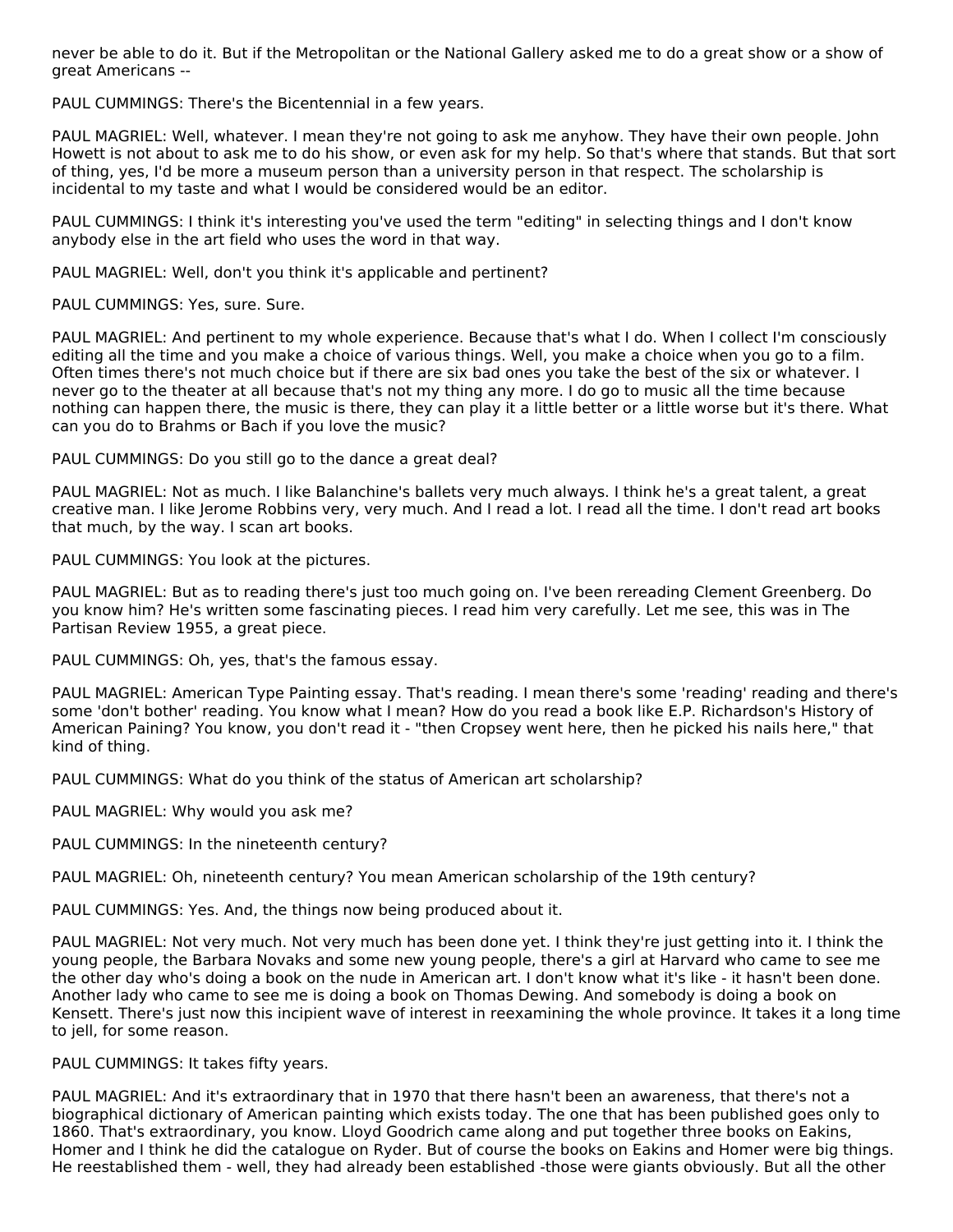people have fallen by the wayside and no one has written about them. And all the time I'm coming into new pictures, people send me photographs, "who is this guy?" and the name will be Harry Apple or Peter Pumpkin or something, someone I've never heard of and it will turn out that he is pretty good. He comes from Providence. I think Bill Gerdts is doing a whole thing, reexamining the whole business of American still-lifes and I think it will be a good book. He's a very, very serious scholar. Also, he's aesthetically tuned in because he collects himself and he cares about those pictures. But scholarship in American painting is non-existent now. I thought John Baur's book Evolution and Tradition in American Art is very good. Did you?

PAUL CUMMINGS: Yes. That was written in 1945 or around that time.

PAUL MAGRIEL: Just after he got out of the Army. I think it was published in 1946. That's a long time ago. Since then he's done the catalogues on Burchfield, you know.

PAUL CUMMINGS: Yes, but nothing like that book.

PAUL MAGRIEL: It was a good book, wasn't it? I mean a serious book with ideas.

PAUL CUMMINGS: You can still read it today and it's --

PAUL MAGRIEL: Ideas - don't you think? Nothing like that has come out since. Elliott's book was a terrible book. You know, the Time-Life --

PAUL CUMMINGS: It's a Time-Life picture book.

PAUL MAGRIEL: A picture book. And who is it did this book that I don't think too much of at all? - the guy a Yale - Mr Prown. Do you like his book? Have you seen History of American Painting in two volumes, one by Barbara Rose and one by him?

PAUL CUMMINGS: I haven't read them, I've looked at them.

PAUL MAGRIEL: Barbara Rose did the modern thing, as you know. Alex Gregory who published them is a friend of mine. He thought that the Barbara Rose part had less quality than the 19th century part. I thought the 19th century part was sort of stereotyped, too, and not very stimulating or original.

PAUL CUMMINGS: It's very hard to get people to write about art.

PAUL MAGRIEL: Well, have there ever been in history, good art people? Have there been?

PAUL CUMMINGS: I have to think for a while.

PAUL MAGRIEL: Well, would you say Berenson was one of the great pioneers? He certainly was a pioneer. What he did was to present the Western World with a codex, didn't he? That was damn important. So that people would be able to sift through and distinguish groups of people - the Umbrian from the Sienese. I mean of course now poor Berenson has come to unhappy days where each year people pare off a few more pages of attributions. Like they do a man called Dr. Boda who was director of the Berlin Museum who did the corpus on Italian Resnaissance bronzes. And that's been stripped down to a bare nothing. I have great admiration and respect for the English scholars, a man like Francis Watson of the Wallace. He's superb in his field. And John Pope-Hennessey is just a giant.

PAUL CUMMINGS: I think the thing about scholarship is that it should get pared down with each succeeding generation where hopefully one becomes more aware as more material turns up. Don't you think so?

PAUL MAGRIEL: Of course it does, but that again is editing, too, because I mean you become more selective. History sort of does that, too, in a way. I mean history sort of lets the rest fall through. And I think it's a wonderful thing that man, the human spirit survives because of the kind of examination that other generations give to it. Don't you think that our audience today can much more discern the qualities of Watteau than the generation in which Watteau lived? Now I don't know if that's true in the case of Mozart. It may not be. Now that's a very curious kind of thing. And it may not be true in letters either. But in the visual arts, which is a very, very special thing --

PAUL CUMMINGS: It takes longer.

PAUL MAGRIEL: I think the people in Voltaire's time could understand Voltaire and comprehend him in the way we do today. And I think the Mozart audience could understand Mozart just as well. But the picture people then didn't know the Watteaus as well as we know them today. That's a very strange thing. Or even Raphael's contemporaries. Probably they did but I don't think so I think the connoisseurship for Raphael today is as great as it's ever been in history, and greater. That's true with Paul Klee too.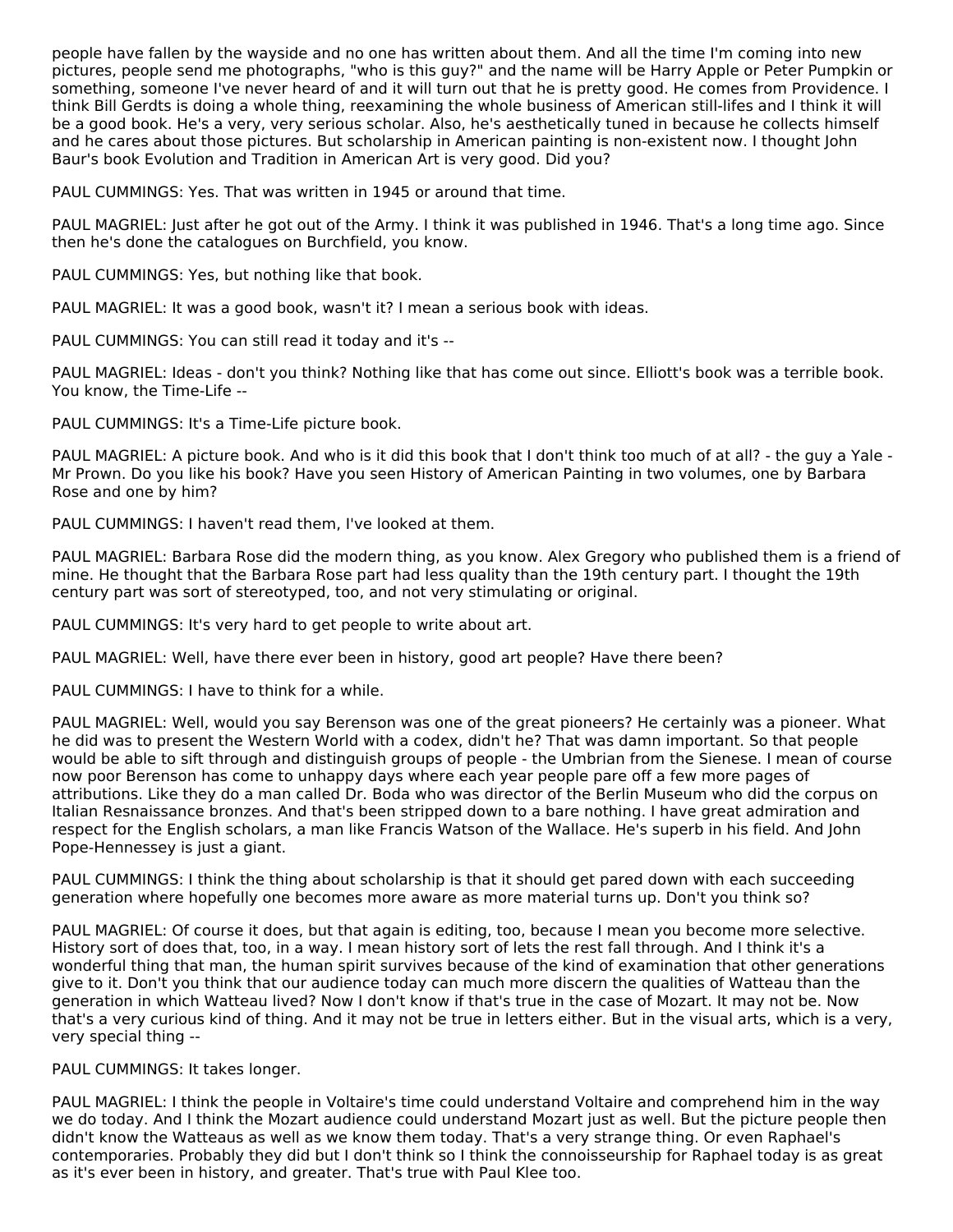PAUL CUMMINGS: Yes, but I think it's very difficult to see a painter's work when he's around or even close to his period of activity. I think that --

PAUL MAGRIEL: You think we need distance to see Rothko properly? - that sort of thing? Do you mean we'll be able to see Rothko in the year 2100?

PAUL CUMMINGS: Providing that people every decade or so say, "Okay. We're still interested and we'll keep this."

PAUL MAGRIEL: It has not happened to Picasso. He has sustained his program pretty consistently, hasn't he?

PAUL CUMMINGS: There are a lot of people who are getting bored with Picasso.

PAUL MAGRIEL: Because he's been around a long time. How would you like to hear Stravinsky every day, every day, every day, every day, every day? Or Scheherazade every day? It would come out of your ears. And this old man is ninety years old and he keeps turning them out but he turns out very remarkable stuff. And I think there's a boredom which sets in with the most beautiful caramel sundae, you know, you can only stand three spoonfuls of it and you've had it. I mean you just have had it! I like the Metropolitan Museum because I don't go to the same place each time. The presentation is not very good at the Metropolitan, by the way. I have ideas about that.

PAUL CUMMINGS: I haven't seen that new ? . They're very flamboyant I gather.

PAUL MAGRIEL: Well, it's outside of flamboyant. It's more than that. I think it's a way of seeing. They don't address themselves to the audience properly. There's a very special psychological thing of how you present things. It's a very important thing.

PAUL CUMMINGS: How do they not do that, do you think?

PAUL MAGRIEL: I think it's overdone, too many, too much emphasis on the accoutrements which attend a thing rather than the thing itself - which is what you go to see.

PAUL CUMMINGS: So you end up seeing a great display rather than --

PAUL MAGRIEL: I think that intrudes upon your vision and I think it intrudes upon your sensibility and it intrudes upon your pleasure in observing and inhaling and absorbing it, which is the most important thing. The confrontation must be as direct as it possibly can, you know, you vis-a-vis the object or the thing and then you get much more satisfaction and that's I suppose what the artist wanted.

PAUL CUMMINGS: The whole thing comes back to connoisseurship which is a funny word - I don't know what you think of the word.

PAUL MAGRIEL: Well, we all pride ourselves on that, don't we? I mean don't we all pride ourselves on that sort of thing - connoisseurship? It's a very loose term today. I don't know anybody that doesn't have it, do you? There's another strange thing about connoisseurship: There's a new kind of thing in art galleries which is prevalent. Every one of the art dealers if he's only been in business for two years, and mostly those who've been in business two or three years, will give you a lecture on painting before you buy the painting. He'll give you the whole thing, you know, Childe Hassam -Appledorn - how he was there and all that. He just learned it yesterday afternoon. It has no relation to the picture at all. That sort of thing which is sort of a bore for me, but I suppose for the connivance of their clients this is very, very important to hear Klaus Perls tell you about how magical Chagall is. But I can't believe in his sincerity, I can't believe in his passion. I can believe in his passion for selling but I can't believe in his passion vis-a-vis the object itself. I think they all become objects and I think with very, very little discernment. Gene Thaw seems to have great care and discernment about the individual thing which he sells. I mean it seems so to me. I've never seen him sell but he's a kind of person I know.

PAUL CUMMINGS: How do you find buying things from dealers? Do they wonder if you're particularly interested in something if it's much better than they think it is?

PAUL MAGRIEL: Oftentimes. I remember an experience I had in Knoedler's when Mr Davidson was there. I had been in one afternoon and bought six Eastman Johnson drawings, beautiful sepia drawings. I came back again and said, "Where are the rest of the drawings?" and they told me, "Mr. Davidson said if you were to come here to put the drawings away. You're not to see them." Because, you know, I bought them too cheap. The same thing happened at another place, the Old Print Shop. That happens to me very often.

PAUL CUMMINGS: So your reputation became a problem.

PAUL MAGRIEL: A little part of it, yes. I mean I'm not to have that kind of carte blanche examination of these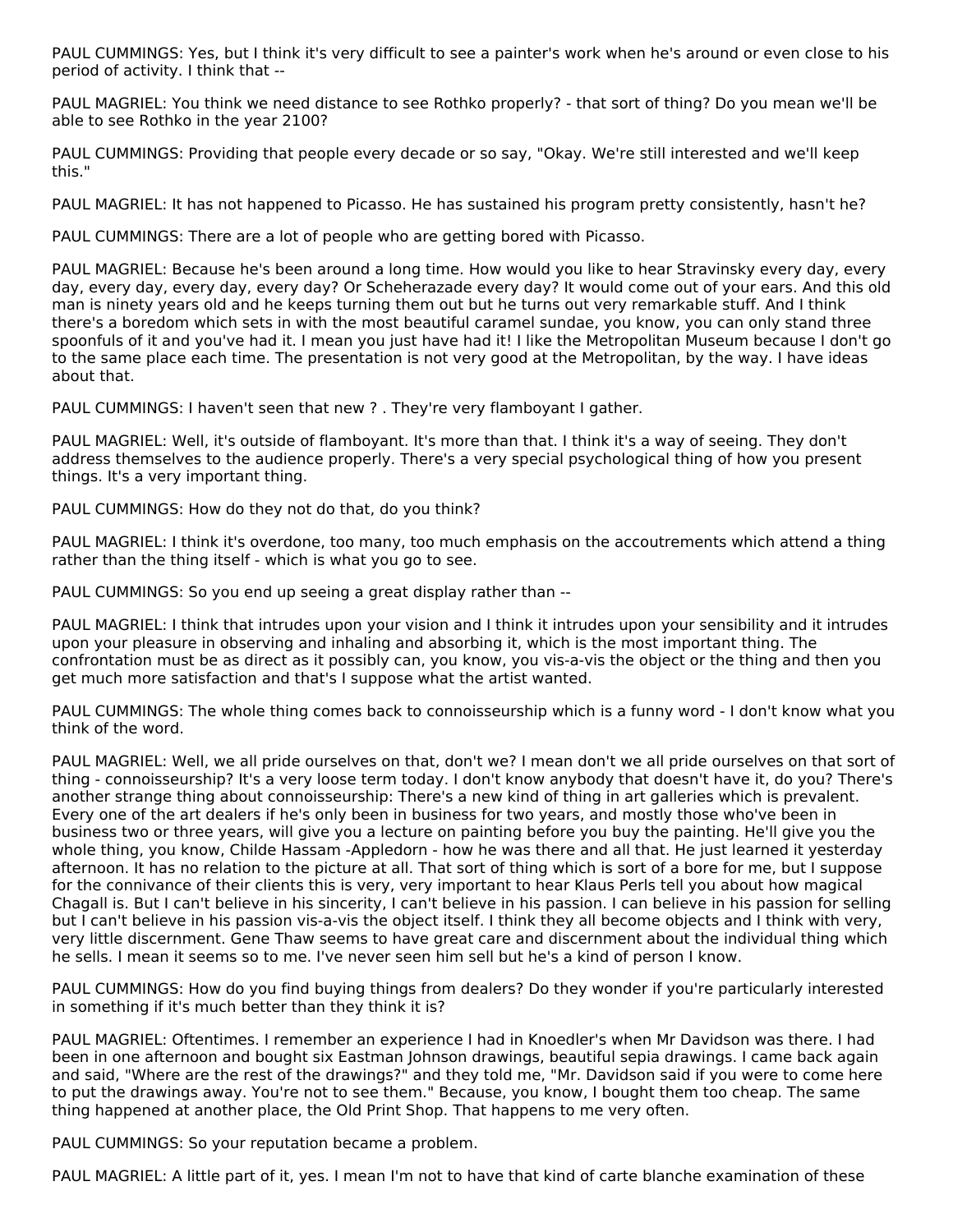things until they've reviewed the prices kind of thing. Edith Halpert did it to me in one afternoon with a Harnett, you know, I made a circle and it was twice as much on the second go around. But I find that that sort of thing is not very serious because I'm not that big a client. It amuses me that this happens to me, a client with not much money. The art dealing racket is a very, very special thing. I think if you speak to people like Richard Feigen and Klaus Perls they could tell you a great deal about it if they wanted to, but I would doubt that they would want to.

PAUL CUMMINGS: They usually don't.

PAUL MAGRIEL: I wouldn't think so. I mean after all they're not in business to publish biographies which don't pay off, especially biographies like that that you're doing - editing.

PAUL CUMMINGS: Obviously you've had various kinds of influence on taste and what dealers have done, and the fact that when your drawings were going around there was an enormous interest. You'd go into Hirschl & Adler and they were talking about drawings. You'd go another place and they were talking about drawings. It was mainly the public's reaction I think from hearing about your exhibition and then going to their local art dealer and saying, "Hey. Don't you have any drawings?"

PAUL MAGRIEL: Yes, yes, yes.

PAUL CUMMINGS: And being a good businessman he went out and looked.

PAUL MAGRIEL: It happened to me more than it did to Max Karolik for some reason. He was plowing the same field and it didn't rub off at that time. He was a very enterprising collector but it didn't rub off in the same way. I think I was a little more of a catalyst than he was. A lot of the dealers would object to that by saying he was obviously a very important collector because he spent masses of money. Which I don't. But I did stimulate the market much more than he did. He collected American drawings and no one said anything.

PAUL CUMMINGS: Yes, but he collected earlier drawings, didn't he?

PAUL MAGRIEL: Well, a certain period - but, you know, mine were in there, too - Kensett Cropsey and others like that. But - I don't know - I just don't want to give anybody the impression that I caused more than a ripple. I didn't cause any kind of a flood tide or anything like that. Didn't the Sculls cause a flood tide personally just singlehandedly?

PAUL CUMMINGS: Well, I think for their social career they did.

PAUL MAGRIEL: I mean for the art career. I don't give a damn about their social career, that's something else. Isn't that paid for? Isn't that a hustle? Couldn't you and I do that if we got a what do you call it?

PAUL CUMMINGS: A publicity girl.

PAUL MAGRIEL: Couldn't I get a publicity person to get me in the press every day and say Paul Magriel was seen eating an ice cream cone on Third Avenue or, you know, or pissing in a corner, I mean whatever. You know publicity. I doesn't matter what just as long as it's there.

PAUL CUMMINGS: No, I think they brought it to the attention of a lot of people who read things like Women's Wear Daily and so on.

PAUL MAGRIEL: That was much later. But I thought they were superb prime movers in the world of Pop. I never thought they were as important as the Castellis were. Was Scull important like Castelli was?

PAUL CUMMINGS: Well, he was a dealer in that sense.

PAUL MAGRIEL: But, he was the mover.

PAUL CUMMINGS: Scull started collecting French painting in the late 1940s first, I think.

PAUL MAGRIEL: Did he? I didn't know he collected anything in the forties.

PAUL CUMMINGS: Oh, yes, sure.

PAUL MAGRIEL: Did he? He was living in Great Neck then.

PAUL CUMMINGS: Yes. And then abstract expressionists.

PAUL MAGRIEL: Oh, he did? And he made the circle like Ben Heller. Then he came to the modern.

PAUL CUMMINGS: Right. And then he came to Pop.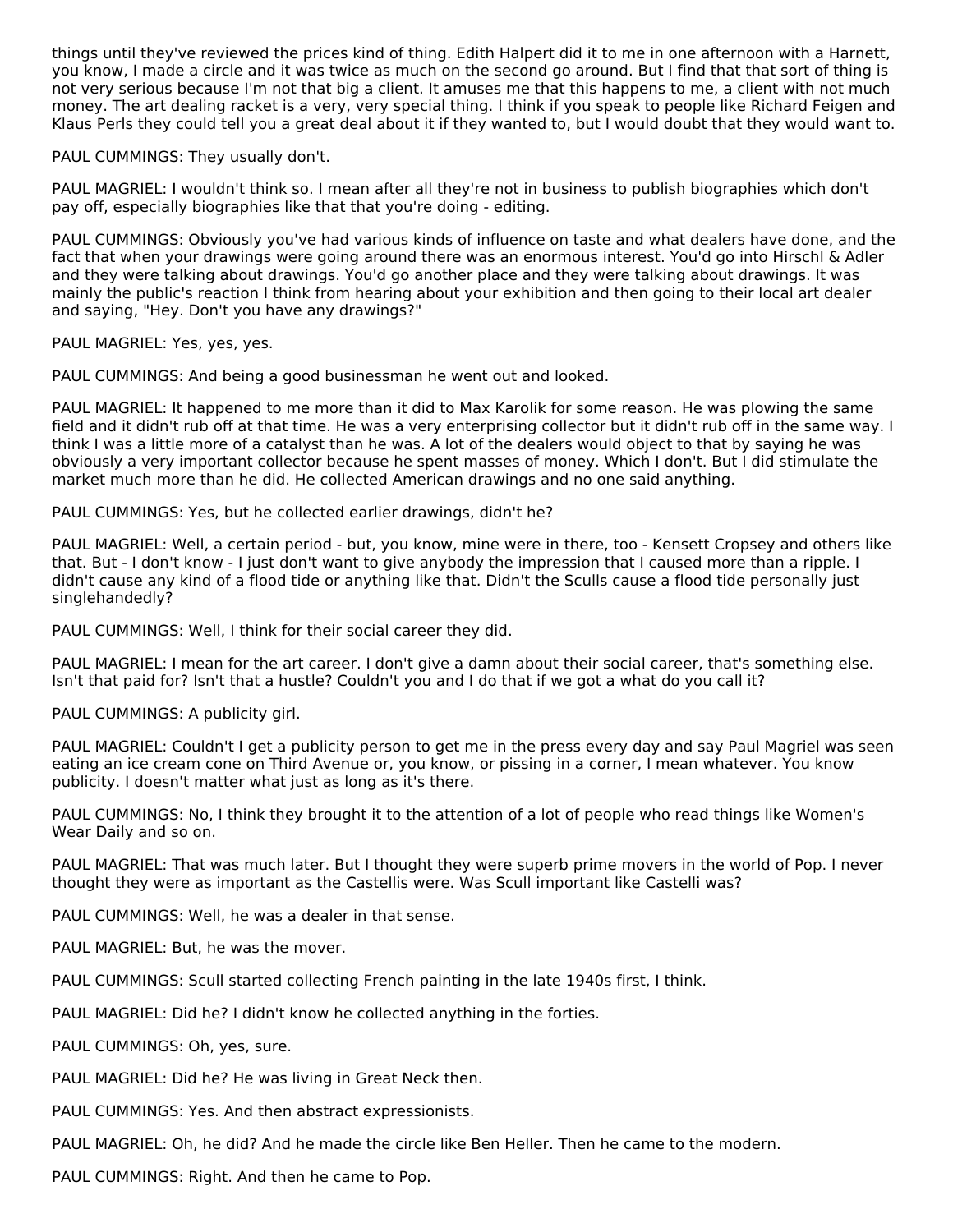PAUL MAGRIEL: He evolved. But he was the one who bought the most and the fastest, is that what it was? And the best, too?

PAUL CUMMINGS: He generally bought large works.

PAUL MAGRIEL: And the best - huh?

PAUL CUMMINGS: Yes.

PAUL MAGRIEL: He had a good eye then, didn't he? I mean he had great discernment?

PAUL CUMMINGS: By the time he started collecting Pop he had been collecting for a dozen years.

PAUL MAGRIEL: Yes. And he did have the discernment.

PAUL CUMMINGS: That's right.

PAUL MAGRIEL: So I mean he's a figure of major importance, isn't he?

PAUL CUMMINGS: Oh, I think more than people give him credit for.

PAUL MAGRIEL: I was going to say why do people put him down then?

PAUL CUMMINGS: They use it for the social thing. And they do it blatantly.

PAUL MAGRIEL: Well, but that's nobody's business. That's their problems and their life style. So what the hell? But I'm talking about per se the basic thing that he accomplished. He's a more important collector then than Ben Heller in that respect, isn't he as a collector?

PAUL CUMMINGS: Well, in a different way, in a different area.

PAUL MAGRIEL: Yes. But he made more of a ripple. I mean he created a whole new circumstance. Ben's circumstances were established. Is that true?

PAUL CUMMINGS: Yes-s. and I think also Heller didn't use the collection as mush as --

PAUL MAGRIEL: He used it as much as he liked. He exhibited it at the Museum of Modern Art. And he traveled it. He's very proud of it. I mean he did use it and displayed it. I don't know about the social columns. But he did display it. I think it's just a question that one is much more of an innovator. I respect Ben Heller. I think he's an enormously gifted collector. And I know much less about Scull. I have no way of giving him the kudos he deserves or does not deserve. Not from me, they'd have to come from somebody else, from Ivan Karp or whoever cares.

PAUL CUMMINGS: You don't have very much interest in contemporary art for yourself, do you?

PAUL MAGRIEL: What would I do with it? Suppose I had to buy a new one. I'd put it there and I'd have no more apartment, that would be it. I don't have any pictures any more as you can see. These are my decorations from my glass collection. I think they're arbitrary and it took a great deal of skill to be able to find colors, prints that match my walls. That's a pretty good trick. You go up and down the Avenue and think about this. Just remove these from your mind and see how hard it is to find prints for these walls. Don't you think?

PAUL CUMMINGS: How did the walls get this color?

PAUL MAGRIEL: I decided on that color for my Art Nouveau things, that's the Art Nouveau color, purple and lavender was the Art Nouveau thing at the turn of the century. My painter thought I was crazy. He said, "Are you sure you want this color?" I said, "Paint it! Paint it!" I'm glad you said that about the Sculls. I have a special feeling about people when they do something and I don't think they should be put down for the wrong reasons.

PAUL CUMMINGS: Also, his wife likes the social scene.

PAUL MAGRIEL: I know her. I play tennis with her.

PAUL CUMMINGS: It amuses her. And it amuses him.

PAUL MAGRIEL: Why shouldn't it? From that milieu why shouldn't they be amused? Why shouldn't they have fun? You know, she plays tennis, and I see her at Eastman's, she's a perfectly okay girl. A lot of people say, "Oh, Mrs. Ethel Scull! My God!" I don't know that part of "Ethel Scull, my God" or what troubles or delights she has with her dressmaker.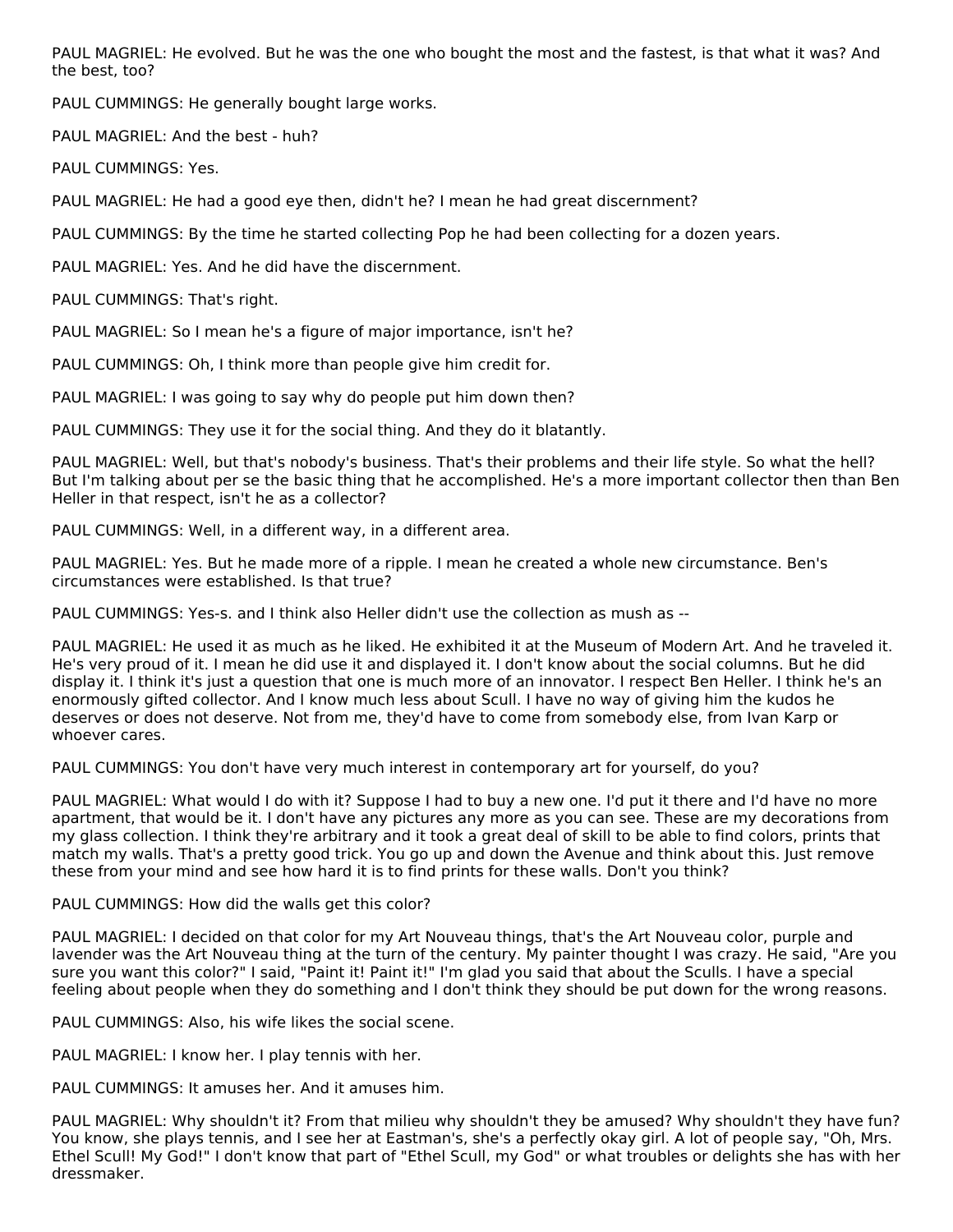PAUL CUMMINGS: You never got involved with all those social affairs.

PAUL MAGRIEL: No. No. Why should I? What does that add up to? It adds up to late evenings and nothing much happens, somebody says something, and somebody says something, and somebody says something, and you have your drink and go home.

PAUL CUMMINGS: We touched on some of the collectors you've known briefly before. You said there are four or five who really like their collections.

PAUL MAGRIEL: I think Ben Heller adores his collection. I think he's a great lover of his collection. My friend Jimmy Ruddicone? in the country has a lovely collection of period stuff, he's a collector. Bill Gerdts adores his collection. He wouldn't let a picture go or sell one ever. There's a man I know who collects turn of the century pictures - I can't think of his name. Raymond and Margaret Horwitz, friends of mine, who live at 940 Fifth Avenue, collect American impressionists and they have a lovely collection most beautifully selected. They adore their pictures. They just love their collection. Alice Kaplan, who is not a collector, but has put together a lovely group of things, just adores her thing. I don't know why I make a remark like that. It's awfully hard to tell. I just have the feeling that a lot of people buy things for acquisition or accumulation or dressing up an apartment or something.

PAUL CUMMINGS: How do you define somebody who is a collector as opposed to someone who just buys a few things?

PAUL MAGRIEL: No one can define the word collector. That's a very loose term which has nothing to do with anybody today. The only real collector I've ever known or heard about in my lifetime was J. P. Morgan. He was a collector. The Wrightsman's are not collectors. They're agglomerators and they accumulate certain gold boxes and a few pieces of French furniture. Linsky is a collector, he buys lovely things. But the term 'collector' is a very loose one. I don't think Ben Heller is a collector. I mean he accumulated a certain number of pictures. But J. P. Morgan was a serious collector. I think Andrew Mellon was a collector, a mint collector, not because he put money into things but he collected vast, vast things. Kress was a collector from the word go, from the minute he could breathe he was collecting and buying. And of course the Europeans had a great tradition of collecting. There's the great collection like the Dig Doer Collection, the Oscar Beit Collection, the Bischoff --. I used to have the catalogues when I was doing my research on bronzes. That was a fantastic collection. It went on for books and books and books - Dig Doer has six printed volumes, large folio, from Austria, you know, of great things.

PAUL CUMMINGS: Do you think it's possible to be that kind of collector?

PAUL MAGRIEL: No more.

PAUL CUMMINGS: Lehman was sort of the last of that kind.

PAUL MAGRIEL: He inherited his father's things, too. And he added to it. But that had a broad spectrum, too. He went in for drawings and a few pictures but it's not - it's a good collection viewed today, but it wasn't an accumulation of hundreds and hundreds of pictures. Like the Dukes of Devonshire. If I use the term 'collecting' I use it in terms of what we mean today, or what Madison Avenue means. Somebody has got twelve pictures and they've got a collection. "Have you seen my collection? I've got five pictures." Or something like that. It's a word that people use - "have you seen my collection? I've got sixteen pieces of English pottery."

PAUL CUMMINGS: Right. Your collection of Anuszkiewicz over there.

PAUL MAGRIEL: Yes, that sort of thing. I don't know any collectors. There must be some. I suppose Paul Sachs was a collector, too, but with a view in mind. And Lessing Rosenwald, of course, is a supreme example of a distinguished American collector. Perhaps after Kress, Widener and Mellon the collector in America. His collection is fantastic. I mean the depth of the collection, the intent of the collection, the knowledge which informed the collection. That was a collector.

PAUL CUMMINGS: So you really think you have to have direction and form and idea rather than just accumulating objects?

PAUL MAGRIEL: Oh, yes. It has to have intent and purpose and intellectual stimulation, intellectual curiosity, and it has to be more than a formulation, but it has to be -- let me see that box there, may be there's a catalogue in there which I did - it's very trivial. There's a catalogue here somewhere on collecting -- oh, here's a catalogue of the Isaac Delgado Museum in New Orleans. Read that little thing I wrote about collecting. That's something of what I feel.

PAUL CUMMINGS: In formulating a collection you really seem to have done all your homework before you bought things rather than to buy a great deal and weed out and buy and weed out?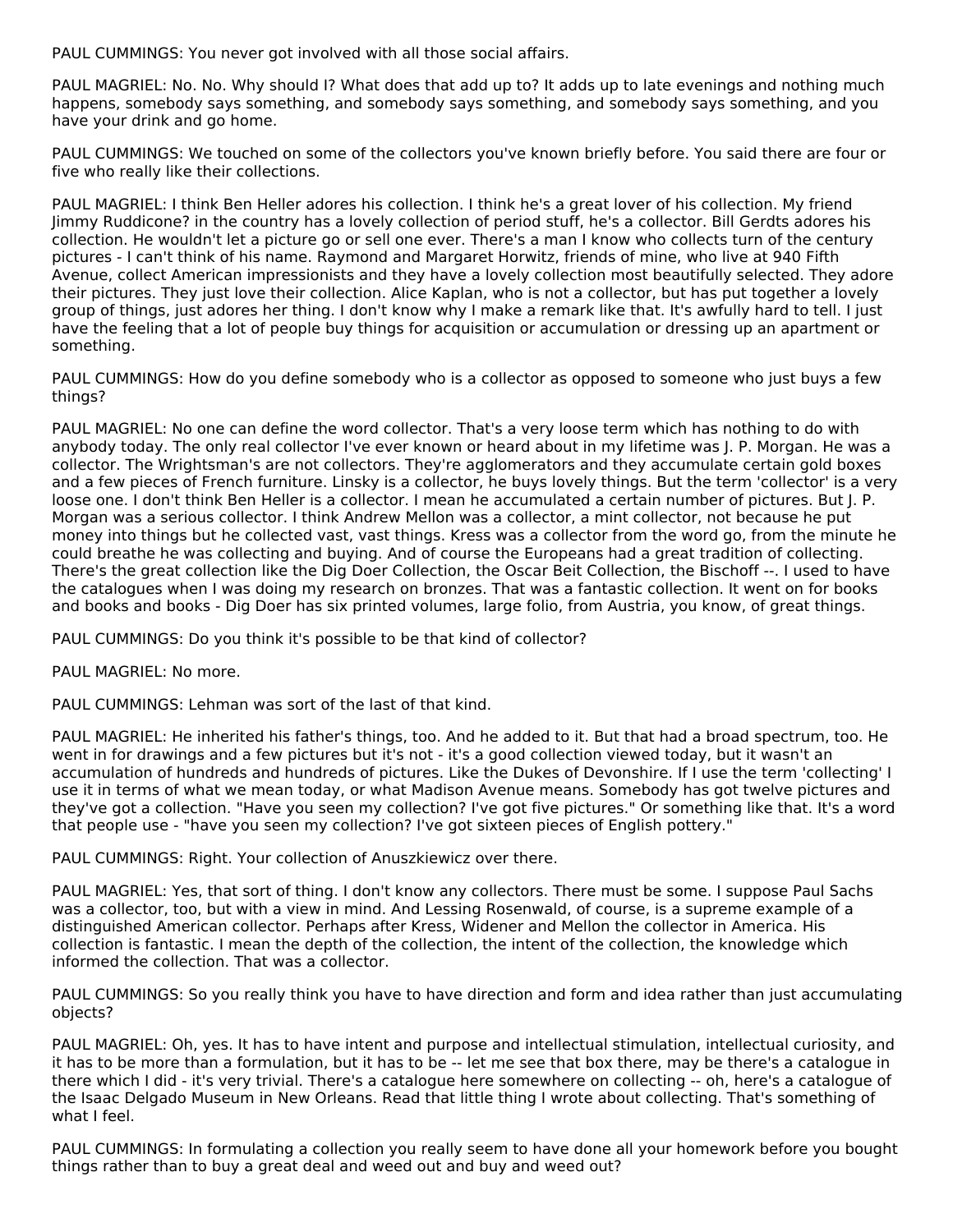PAUL MAGRIEL: They go together mostly. The preliminary work goes first. Then you develop as you go along. As I say, often some of our purchases are ghastly mistakes. Don't you think that's a good precis of that thing?

PAUL CUMMINGS: Right. Are there any other things you think we could talk about, or that you'd like to talk about that should go into this?

PAUL MAGRIEL: I know quite a lot about sports. But we don't want to talk about that.

PAUL CUMMINGS: Right. And poker playing.

PAUL MAGRIEL: I used to play in a lot of big poker games. I don't play anymore. Do I have a reputation of being a poker player? Or I just told you that?

PAUL CUMMINGS: No, some people I know --

PAUL MAGRIEL: Oh, really - "so he plays poker" - that sort of thing?

PAUL CUMMINGS: Yes.

PAUL MAGRIEL: No, I don't think so. I just wonder about my lack of enthusiasm for certain places. I used to go to the Museum of Modern Art and enjoyed it very much. I enjoy it less now. And probably that's my shortcoming - I don't know. I think what Bill Lieberman has done with the installation is very good. I think he's reinstalled the Museum beautifully, don't you?

PAUL CUMMINGS: Some of it, yes.

PAUL MAGRIEL: Well, always "some of it," I mean nothing is ever never total. I mean I would change a few things myself. But I don't find the place stimulating any more.

PAUL CUMMINGS: How about the Whitney?

PAUL MAGRIEL: Not at all.

PAUL CUMMINGS: Or the Guggenheim?

PAUL MAGRIEL: Not at all. The Guggenheim more than the Whitney. The Whitney very, very seldom. I find it a hodgepodge of such confused aesthetics that half the time I don't know what the hell I'm doing there. It's really confusion, almost total confusion that exists there. I think the aesthetic is missing there.

PAUL CUMMINGS: Do you go to museums in Boston and Philadelphia?

PAUL MAGRIEL: All the time. I mean if I'm there I spend all my time in museums. I know them. I know the collection very well in Philadelphia, I mean whatever is my interest I know. I know all the bronzes there. Baltimore I know - the Walters I know. I know the museums very well. I know the European museums. I know key pictures in the Pinoketheca in Munich, in the Kunsthistorische in Vienna. You know, I've been there. I'm not going again but I've been there. In London I've been to the National Gallery over and over again. The Wallace. The Tate. I love the Tate, it's one of the first places I loved. I like Amsterdam, the Rijks. I go to museums a lot. I go almost every day, I mean certainly three times a week. I was at the modern yesterday. I won't go tomorrow because I'm going to eat Thanksgiving turkey. I use the research facilities of the modern quite a lot. I use the Frick and the Metropolitan. They know me and I can get everything. It's very easy if I want certain things. I'm doing a little research on glass right now. It's just sort of a game, I'm amusing myself with this, it's not anything important. After all, I'm not the President of the United States that I have to make decisions. I mean this is my thing, I'm looking at glass. So what? I mean I don't have to run anything or be responsible for anything. But I do find that the United States as a country, you know, not much about the whole world, is just a fascinating new evolution of interest the way that masses and masses and masses of people have swung into this new interest, and with a degree of interest, some with passion, some with avarice, some with casual indifference, some with voyeurism. But it's there. And that is the most extraordinary phenomenon. And I must say that the two people in America responsible for that are Francis Taylor and Alfred Barr. And these two people must be given the accolade for introducing art as a notion which is useful and applicable to people. It was never that before. The Metropolitan Museum used to have fourteen people on Sunday afternoon. And of course Alfred Barr is responsible. Do you agree with that?

PAUL CUMMINGS: Oh, very much.

PAUL MAGRIEL: You should know that. And what Dan Rich did in Chicago happened because Alfred Barr did it here. And these poops that come up in Los Angeles and here and there. You know, in this respect Alfred is a giant no one understands. Outside of the mistakes he's made and whatever his personality defects were (which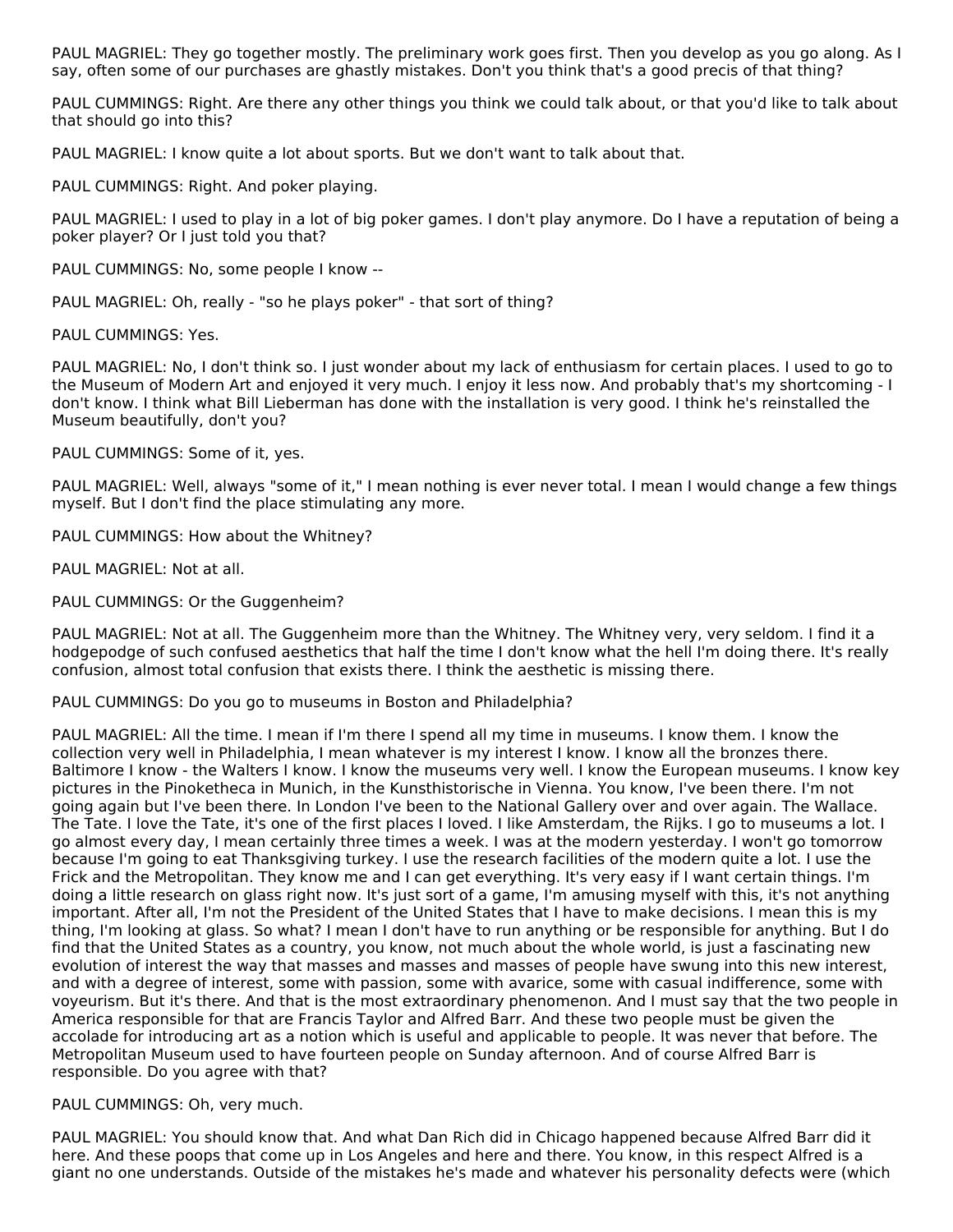has nothing to do with it) what he did was to open this incredible, large door for the world, for the world. What he did here made it possible even in Europe - he made museums popular in Europe by what he did here.

PAUL CUMMINGS: True. You know, everybody says here that people in Europe went to museums, but nobody really did.

PAUL MAGRIEL: In Florence the people don't go to museums. You couldn't find five people in Florence who had ever been to the Uffizzi. Alfred opened the door to the world. He'd be surprised to hear me say that. He took me to lunch once. I forget what our conversation was about it was such a long time ago, it was something about the ballet or something, it was trivial. I paid for my own lunch. And I'd been to his house a number of times because a girl friend of mine, Janice Loeb, was a great friend of Daisy Barr (they call her Margo). We used to go there often and play music and rap. Janice and Margo were great, great friends. Janice was a friend of the English group of people. Virginia Woolf and the Bloomsbury group. Janice was a very bright girl. Did you know her at all?

#### PAUL CUMMINGS: No.

PAUL MAGRIEL: When I worked at the Museum she was my girl friend. So we used to see them - not Alfred - I was only asked there when Alfred wasn't there. I must tell you that. We used to go to movies together or whatever. I've seen very little of her since. I knew Jim Soby's wife Lena. I thought he was an awfully nice man when I knew him. I thought Monroe Wheeler was a very special type of man, very, very remote, you know, the hangups which were typical of that situation which he inherited and all the rest of it. I knew Jack Baur because we worked very closely together in the Army. We both had the same office on 45th Street. He was a very nice man. And we bought some land together, we both bought land in Mount Kisco where his house is. I owned all that land which I sold to I.M. Pei. My wife and I separated so we didn't build the house in Mount Kisco we had planned. Baur built his house. He is a good friend of mine. I don't see him now. I don't know what art people I do see. I don't see that many at all anymore.

#### PAUL CUMMINGS: Do you see other kinds of people?

PAUL MAGRIEL: Yes, I see other kinds of people socially. Not that often. My wife was talking to some friends about parties and dances. We never go to parties. We were talking about it the other night, we were talking about "our circle," and her husband said, "You mean our semi-circle." Our circle has become a semi-circle. And that's the way you become more and more - that's also edit and selecting. We have dinner parties for four people or six and we go out to small diner parties. And we go to the Caribbean every winter for a couple of weeks with some rich friends of hers. We have a nice house in the country. We see people and play tennis. She gardens. Lee Pollock is a friend of mine. I like her. I see Gene Thaw. I like them. I see the Kaplans - Alice Kaplan. Do you know Alice at all?

#### PAUL CUMMINGS: Yes.

PAUL MAGRIEL: Have you interviewed her? Of course you must have done her?

PAUL CUMMINGS: No.

PAUL MAGRIEL: She has a beautiful new apartment on 72nd Street and Park. She's done it over. It's just beautiful. She has great taste, has a great flair for arranging a Chinese sculpture here, and an African piece there, a Coromandel screen, a beautiful Tiepolo drawing, you know, the whole thing. She has great taste. And I think Ben Sonnenberg has great taste and style. He has a very special house. You've been to his house?

#### PAUL CUMMINGS: No, I don't know him.

PAUL MAGRIEL: The old Stuyvesant house which is at 19 Gramercy Park. A beautiful, flamboyant house but for him a wonderful image projection. He's a very interesting kind of art person. I like the English art people the most. But they don't have much time. Michael Jaffe and Francis Watson. They're always so busy here. They always have to see the Wrightsman's. After all, and I don't blame them, they give very good meals there. And I always see lots of art people when I go to the Lotos Club luncheons, which is every month or so. I only go to two a year. I went to the Carter Brown one. And I see all the art people, all the dealers all at one time - the Newhouses, Victor hammer, Harold Reed. I don't know Harold Reed. Do you know Harold Reed?

# PAUL CUMMINGS: Yes.

PAUL MAGRIEL: He asked me to come and see his townhouse. I see them all then. Sam Shore, and Sherwood Press who publishes those books, everybody. They're all cordial and it's very, very pleasant. And after I see them at lunch and we exchange pleasantries that's enough for a while. I don't know Henry Geldzahler. He might be an absolutely fascinating man to spend an evening with. Oh, we know each other, but I mean I don't know him. And the great people I don't see - they're old now - like A. Hyatt Mayor who's really distinguished. I consider him a